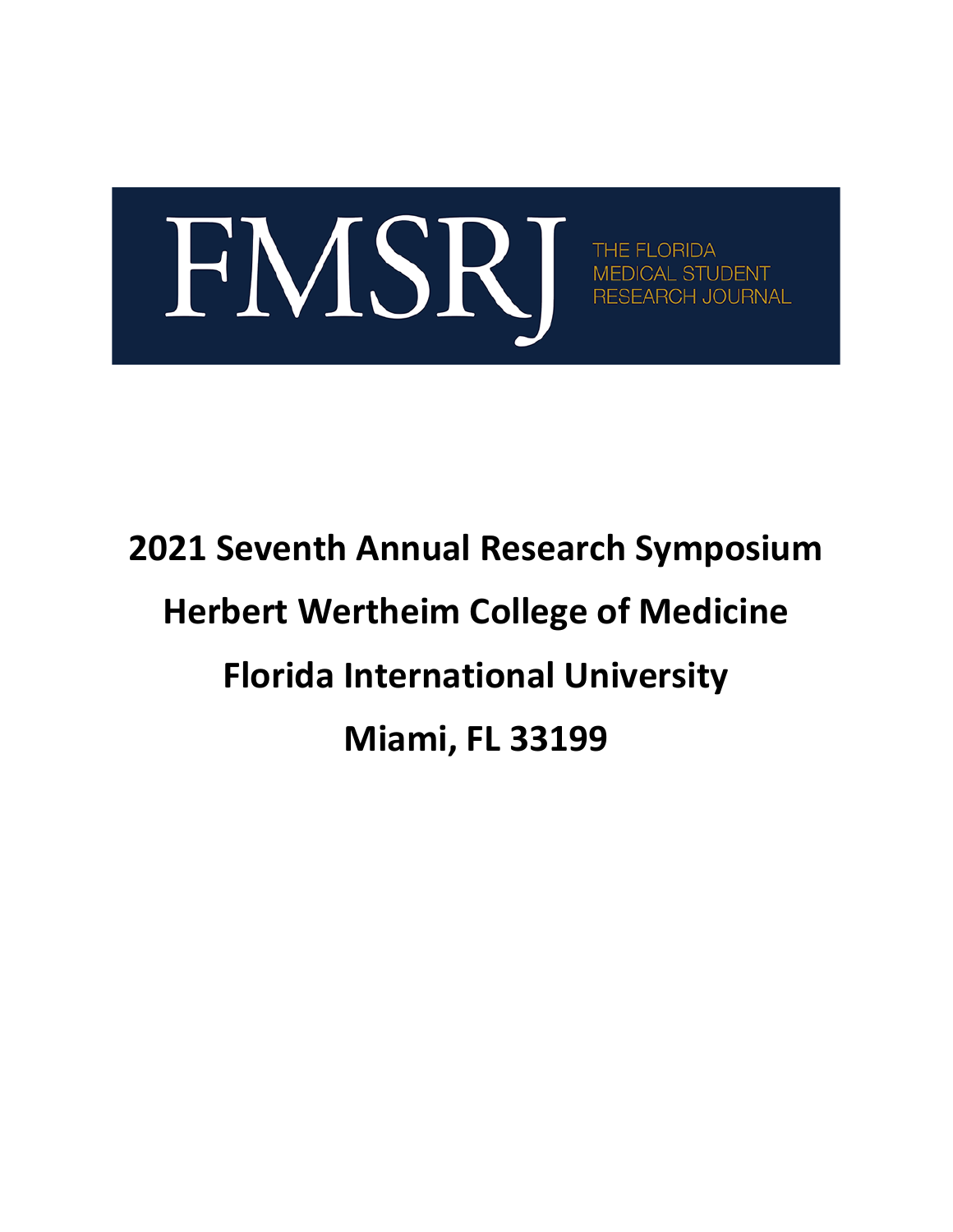### **For more information and to view our archives, please visit**

fmsrj.fiu.edu

This publication is made possible through the support and funding of

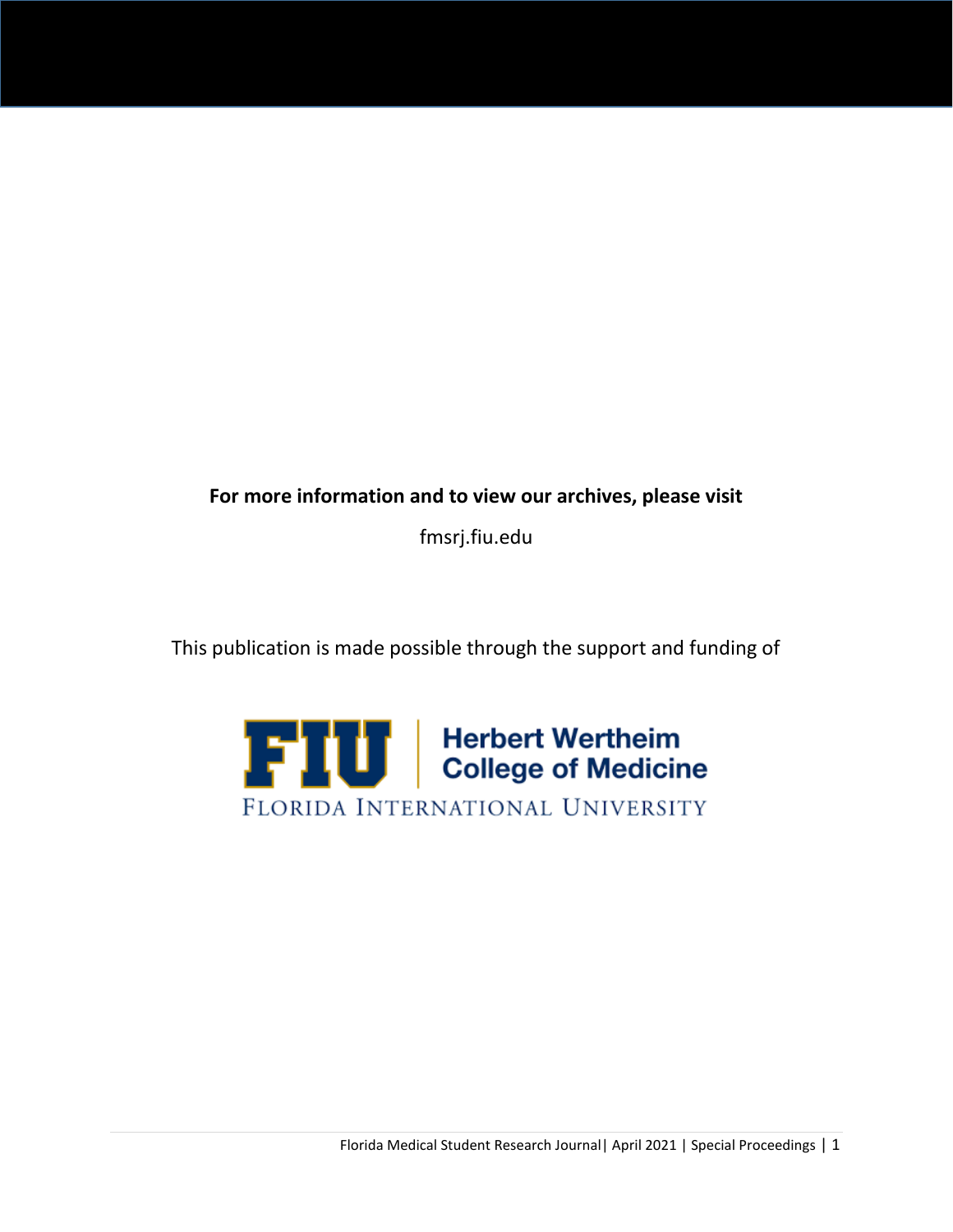# **Table of Contents**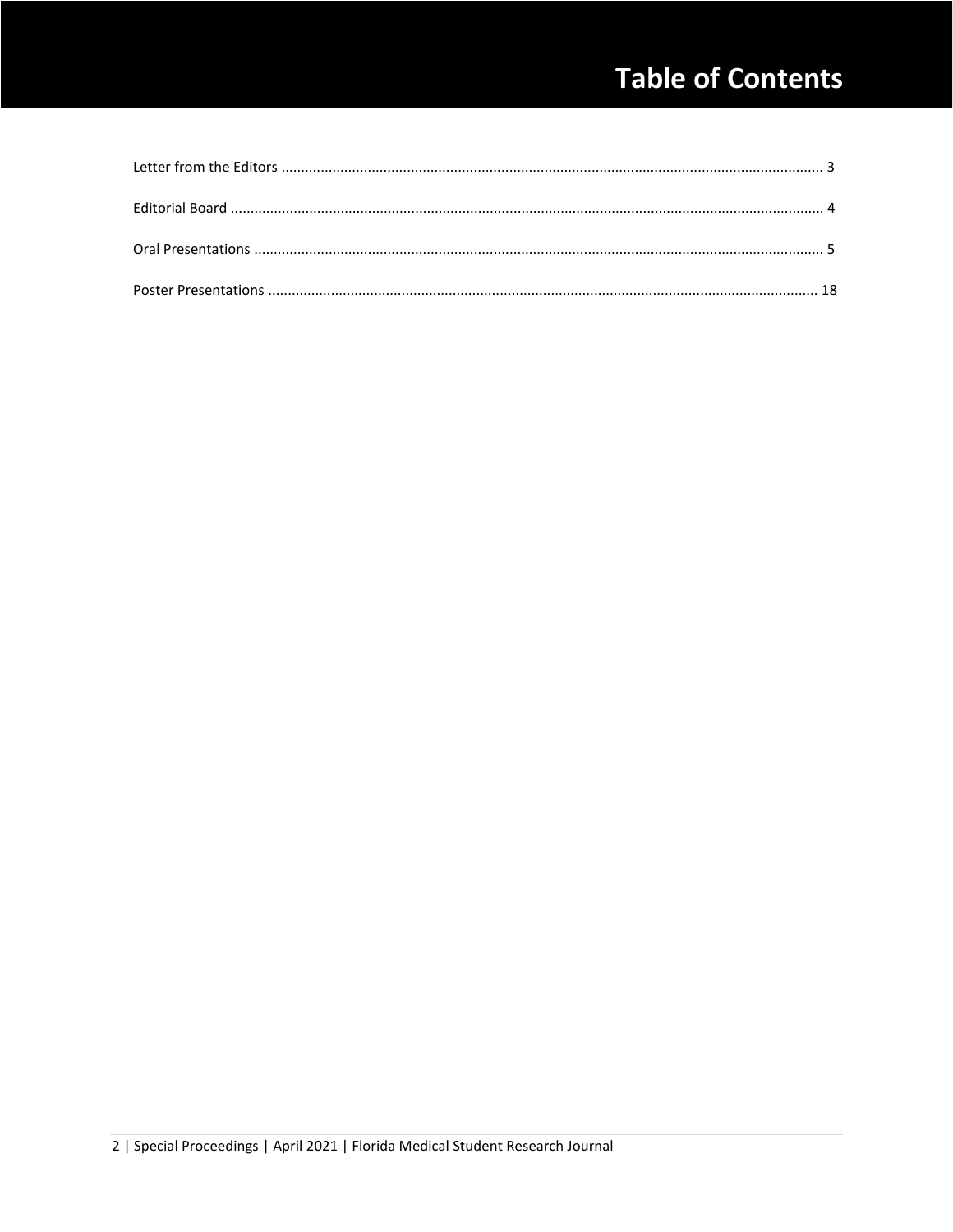Dear Readers,

We are proud to present a Special Proceedings of the *Florida Medical Student Research Journal* (*FMSRJ*) for the Seventh Annual FIU Herbert Wertheim College of Medicine Research Symposium and the Division of Medical and Population Health Sciences Education and Research. This journal was founded in 2015 by two medical students at the Florida International University (FIU) Herbert Wertheim College of Medicine (HWCOM) as a means to showcase the academic achievements of medical students. The *FMSRJ* publishes work from any health professional or student related to medicine for peer review by Florida medical student editor teams. Through the continued efforts and talent of the student editorial teams, the Journal has developed to represent a venue for innovative, scholarly pursuits.

This year has been unprecedented. These Proceedings would not have been possible if it were not for the generosity of the reviewers and authors with their time and expertise. They completed more than 72 abstract reviews. Because of their efforts and support, it was possible to prepare the Symposium.

Working together, we are preparing students for their future careers and driving FIU research to new heights. We hope that their generosity will inspire others to follow in their footsteps and volunteer their time and effort to support our FIU student researchers and the Herbert Wertheim College of Medicine community at large. Please join us once again in thanking these incredible women and men.

Sincerely,

Í

Nicholas B. Conway Mina Entessari

Adriana Maribona Alexandra Firek Richard Suarez

Kuarez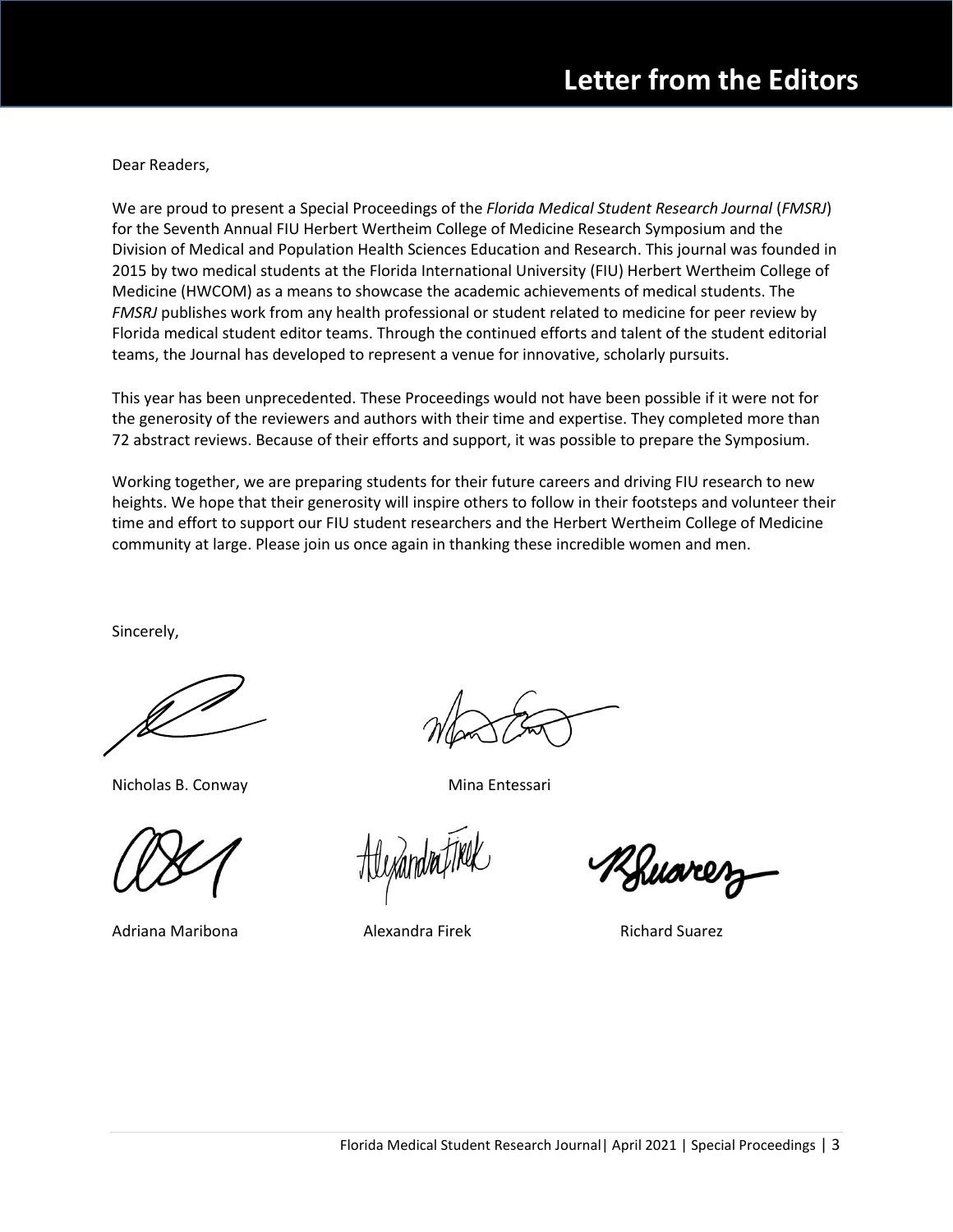# **Editorial Board**



Nicholas B. Conway **Mina Entessari** Mina Entessari  **Editor In-Chief Editor In-Chief**





Alexandra Firek **Junior Editor**

**Managing Editor** Allison Chin

**Executive Editors** Dana Shively (FIU) Dan Tran (FIU)



Adriana Maribona **Junior Editor**

**Senior Editors** Alexander Daniele (FIU) Daniel Rapado (FIU) Kyle Sellers (FIU) Matthew Hey (FIU) Hans Lapica (FIU) Luis Ortiz (FIU) Amro AlAshi (FIU)

#### **Executive Faculty Advisory Board**

Sheldon Cherry, M.D. (FIU), Charles Dimitroff, Ph.D., Juan Manuel Lozano, M.D., MSc (FIU), Carolyn Runowicz, M.D. (FIU), and Joe Leigh Simpson, M.D. (FIU)

#### **Faculty Advisory Board**

Frederick Anderson, M.D. Noel Barengo, M.D. Eduardo Camps-Romero, M.D. Juan Carlos Cendan, M.D. Mercedes Florez-White, M.D., Ph.D., M.B.A. Jenny Fortun, Ph.D. Nana Aisha Garba, M.D., Ph.D., M.P.H. Amalia Landa-Galindez, M.D.

Jody Lehman, J.D. Edward McGough, M.D. Elizabeth Ouellette, M.D. Gregory Schneider, M.D. Sarah Stumbar, M.D., M.P.H. George Tershakovec, M.D. Rebecca Toonkel, M.D.



Richard Suarez, J.M. **Junior Editor**

#### **Junior Editors**

Kevin Bennett (FIU) Alexa Denton (FIU) Nishant Gohel (FIU) Amanda Khan (FIU) Nitya Ramalingam (FIU) Alexandra Townsend (FIU) Samuel Salazar (FIU)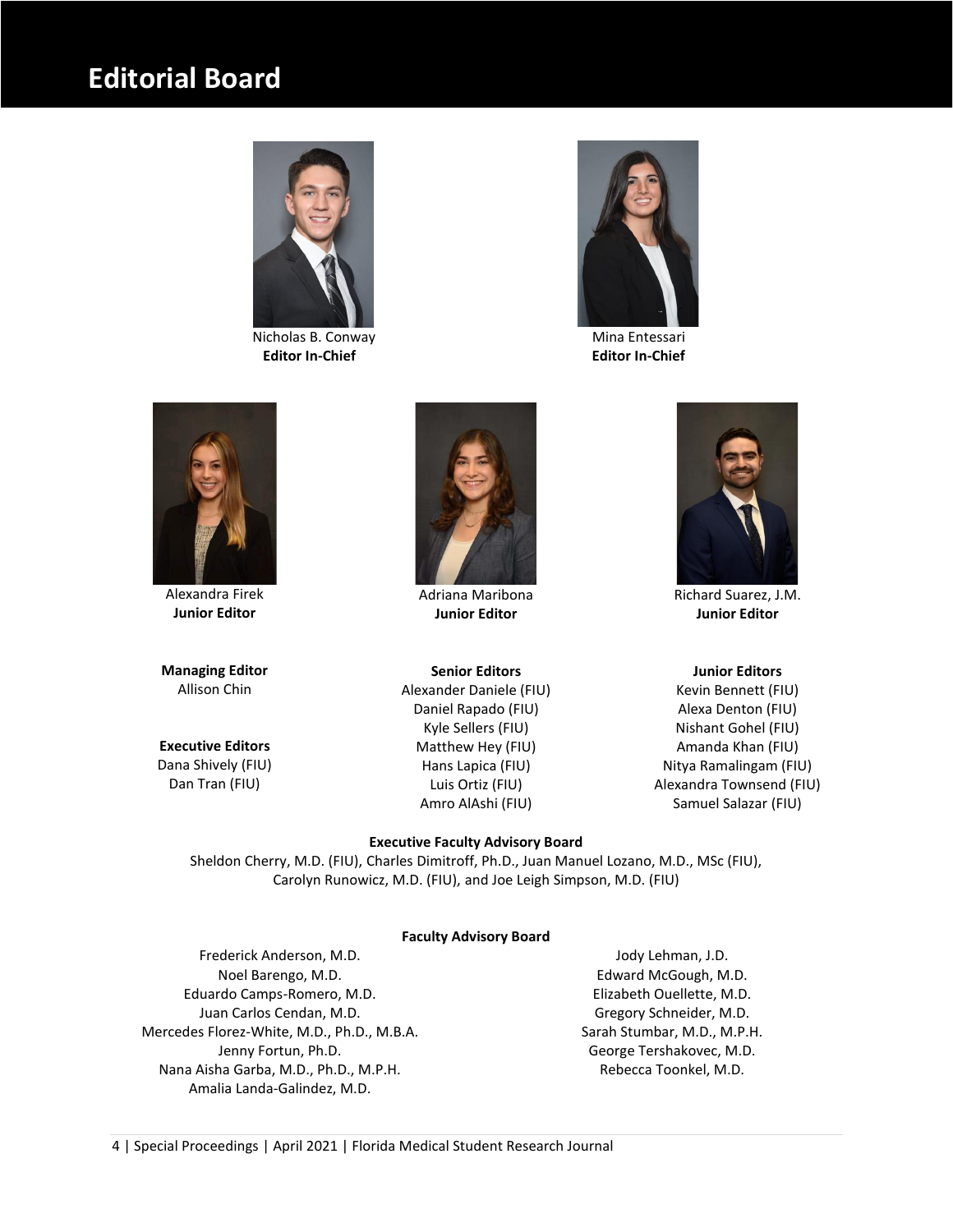# **Oral Presentations**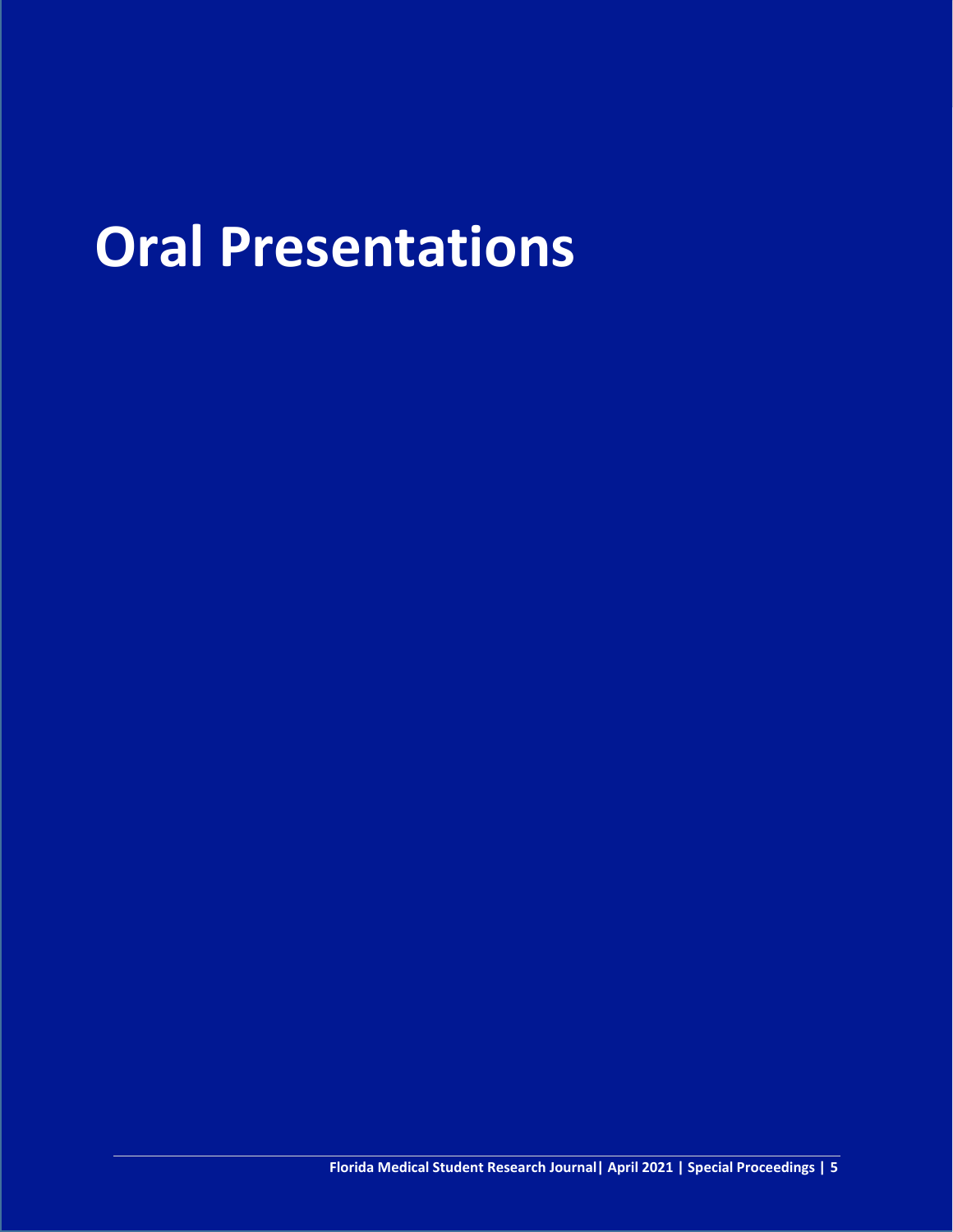## **Best Oral Abstract Presentation**

### **Effect of Risk Factors on The Development of Surgical Site Infection in Adult Colectomy Patients**

Sidney Barrau, Shifa Akhtar, Frances de la Camara, Pura Rodriguez, Grettel Castro, Juan M. Lozano. Herbert Wertheim College of Medicine, Florida International University, Miami, FL.

**Keywords:** surgical site infection, risk factor, surgery

**Introduction and Objective**: Surgical Site Infection (SSI) is one of the most common and expensive forms of hospital acquired infection and is frequent after colorectal surgery. The objective of our study was to evaluate the association between several risk factors and SSI in adult patients undergoing colorectal surgery.

**Methods**: We conducted a retrospective cohort study using data from the 2016 American College of Surgeons National Surgical Quality Improvement Program (ACS NSQIP) database. Adults undergoing laparoscopic colectomy were included. A set of 12 potential predictors was evaluated. The outcome was SSI, defined as superficial, deep-incisional, or organspace infection. Logistic regression was used to assess the independent association between each potential predictor and SSI.

**Results**: Of 25,540 cases included, 1,478 developed SSI. Risk factors independently associated with SSI included obese category I (AOR 1.38; 95% CI 1.17 - 1.64), obese category II (AOR 1.52; 95% CI 1.24 - 1.86), obese category III (AOR 1.88; 95% CI 1.50 - 2.36), smoking (AOR 1.27; 95% CI 1.10 - 1.46), cancer (AOR 1.45; 95% CI 1.11 - 1.89), steroid use (AOR 1.38; 95% CI 1.15 - 1.66), dirty/infected wound class (AOR 2.65; 95% CI 1.40 - 4.99), undergoing emergency surgery (AOR 2.47; 95% CI 1.90 - 3.20), and operation time (AOR 1.00 for every 1 minute increase in operational time; 95% CI 1.00 - 1.00). Age (AOR 0.99 for every year that the patient is older; 95% CI 0.99 - 1.00) was the only protective factor against postoperative SSI. Patients undergoing emergency surgery, classified as obesity category III, and those with dirty/infected wounds had the highest odds of SSI.

**Conclusions-Implications**: Patients undergoing laparoscopic colectomy may have modifiable and unmodifiable risk factors that put them at increased risk of SSI. Further research should be conducted on the benefits of preoperative initiatives like smoking cessation and weight control, as well as of increased monitoring, for decreasing the risk of SSI.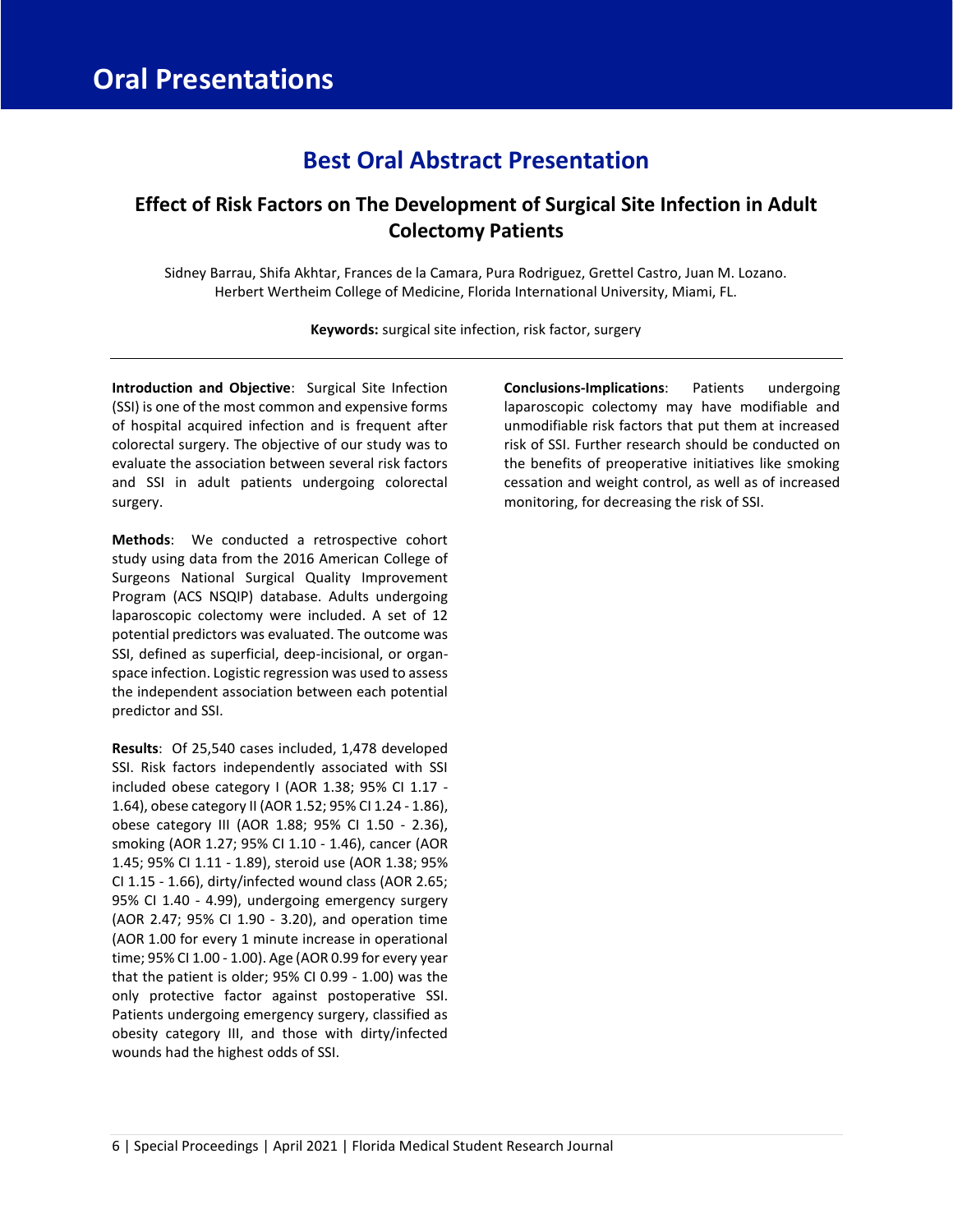**O1**

#### **Understanding the Association Between Race/Ethnicity and Stage at Diagnosis of Endometrial Cancer Across Insurance Categories**

Julieta Gonzalez Alvarez, Kyle Chen, Luis Borges, Grettel Castro, Pura Rodriguez, Carolyn Runowicz, Marcia H. Varella.

*Herbert Wertheim College of Medicine, Florida International University, Miami, FL.*

**Keywords**: endometrial cancer, ethnicity, stage, insurance status, health disparities

**Introduction and Objective**: Endometrial cancer is the ninth most common cancer and the incidence rates of endometrial cancer have been increasing in the last decade. Racial/ethnic disparities in cancer stage at diagnosis are a major public health concern. Our study aims to examine racial/ethnic disparities in stage at diagnosis of endometrial cancer and to explore how insurance status contributes to these disparities in the United States population.

**Methods**: We analyzed data from 2007 to 2016 on the SEER-18 database for all patients with endometrial cancer aged 40 to 99 years old (n=30,318). Race/ ethnicity was categorized as Non-Hispanic Whites (NHW), Non-Hispanic Blacks (NHB), Hispanics (H), and American Indian, Alaska natives, and Asian/ Pacific Islander. Late stage endometrial cancer was defined by grouping the SEER's stage categories of "Regional by direct extension only," "Regional lymph nodes involved only," "Regional by both direct extension and lymph," "Regional, NOS," and "Distant site(s)/node(s) involved." Insurance status was assessed as a potential effect modifier (categorized as "Uninsured," "Any Medicaid," and "Insured"). Multivariable logistic regression analyses were used to assess independent associations and interaction terms (race/ethnicity x insurance status). Stratified analysis were conducted accordingly.

**Results**: About 23% of the sample were diagnosed at later stages. Logistic regression analysis revealed insurance status as an effect modifier in the association of race/ethnicity and late stage of endometrial cancer at diagnosis (p-values  $<$ 0.001). In the group who were insured, Non-Hispanic Blacks and American Indian, Alaska natives and Asian/ Pacific Islanders had higher odds of late stage endometrial cancer (OR 1.27, 95% CI 1.13-1.44 and OR 1.27 95% CI 1.15-1.40), respectively. There were no associations between race/ethnicity and late stage diagnosis in the uninsured or Medicaid insured groups.

**Conclusions-Implications**: Insurance status were found to modify the odds of Non-Hispanic Black or American Indian, Alaska natives and Asian/ Pacific Islander compared to Non-Hispanic White population, to have more late stage of endometrial cancer at diagnosis. Our study highlights an increased need for earlier diagnosis and awareness of endometrial cancer in Non-Hispanic Black or American Indian, Alaska natives and Asian/ Pacific Islander subgroups, specifically with populations who are privately insured.

#### **O2**

#### **The Association between Electronic Cigarette Use During Pregnancy and Unfavorable Birth Outcomes**

Nicole Izhakoff, Alexandra Galbo, Connor Courington, Grettel Castro, Juan G. Ruiz, Juan M. Lozano.

*Herbert Wertheim College of Medicine, Florida International University, Miami, FL.*

**Keywords**: e-cigs, electronic cigarettes, pregnancy, preterm birth, low birth weight

**Introduction and Objective**: While electronic cigarettes (e-cigarettes) continue to gain popularity, literature focusing on the safety and risks of ecigarette use is somewhat scarce, especially about the use of e-cigarettes and their potential effects in fetal development. Our objective was to investigate the association between the use of e-cigarettes during pregnancy and unfavorable birth outcomes.

**Methods**: We conducted a retrospective cohort using secondary data analysis extracted from the Pregnancy Risk Assessment Monitoring System (PRAMS) 2016-2017 Phase 8 survey. This database contains both state-specific as well as populationbased information on maternal attitudes and experiences before, during and shortly after pregnancy. Women participating in the study are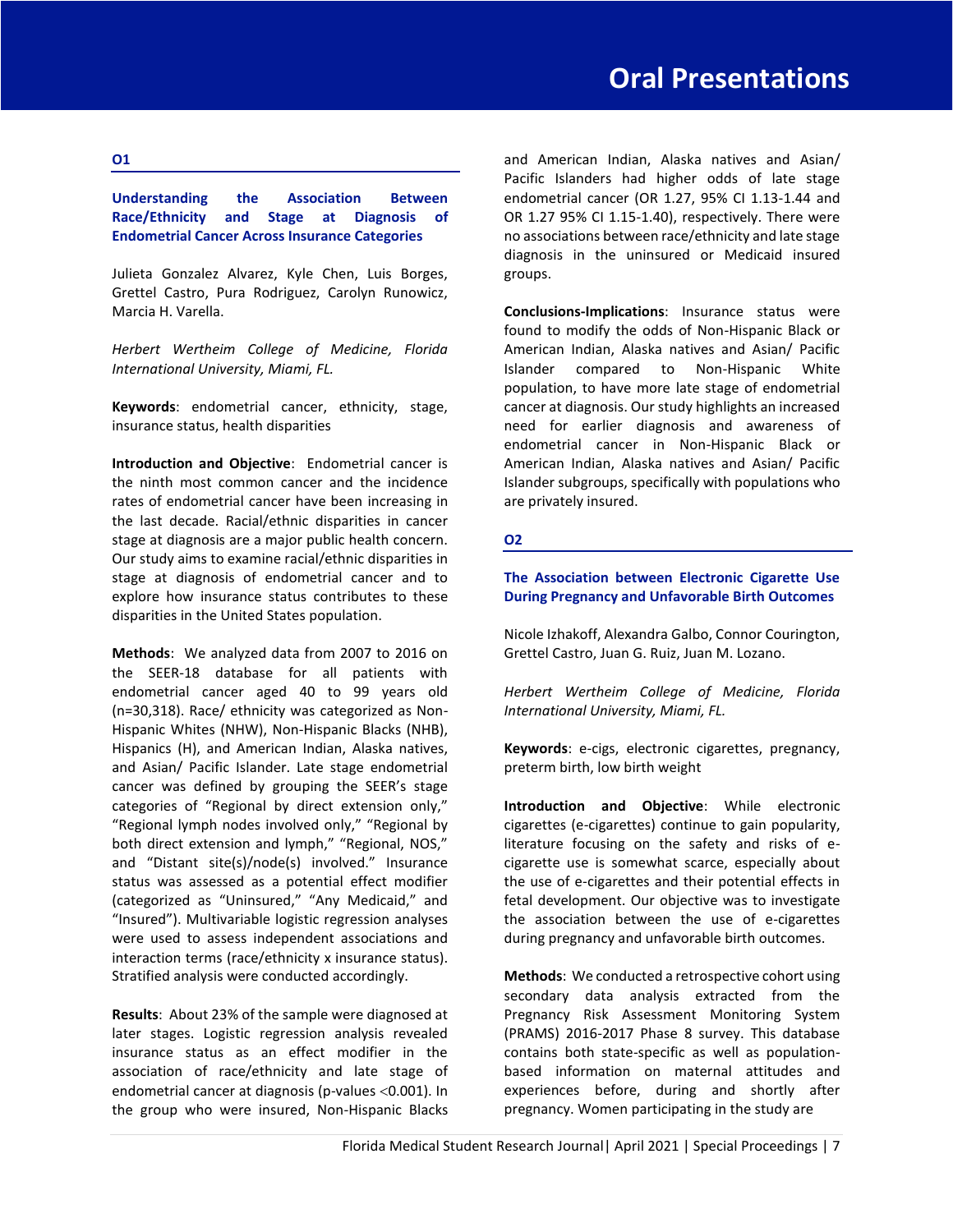initially found through each state's birth certificate file. Eligible women include those who have had a recent live birth. Data collection procedures and instruments are standardized to allow comparisons between states. The independent variable was selfreported use of any e- cigarette products during pregnancy. The dependent variable was dichotomized into the presence of at least one unfavorable birth outcome (preterm birth, low birth weight, extended postnatal hospital stay for the newborn) or the absence of all. Binary logistic regression analysis was used to calculate adjusted odds ratios (aOR) and corresponding 95% confidence intervals (CI).

**Results**: 71,940 women were included in our study. After adjusting for age, race, ethnicity, insurance, maternal education, prenatal care, abuse during pregnancy and complications during pregnancy, the odds of unfavorable birth outcomes increases by 62% among women who reported e-cigarette use during pregnancy versus women who did not (aOR 1.62, 95%CI 1.16- 2.26, p-value 0.005)

**Conclusions-Implications**: Moving forward, it is imperative for consumers to understand the implications of utilizing e-cigarettes, such as the significant increased risk of unfavorable birth outcomes associated with use during pregnancy. Moreover, healthcare providers, particularly obstetricians, are expected to relay this novel information to at risk patients in both a clear and concise way. Overall, researchers must continue to study the long-term effects of e-cigarettes, including those on fetal development, as there is still much to be uncovered.

#### **O3**

**The Effect of Epidurals on Perineal Tears in Obese Primiparous Women**

Aya Eltantawy, Kelsea R. Grant, Valeria Mantilla, Juan G. Ruiz.

*Herbert Wertheim College of Medicine, Florida International University, Miami, FL.*

**Keywords**: epidural anesthesia, perineal tears, primiparous, obese, perineal lacerations

**Introduction and Objective**: Obese pregnant women are generally at increased risk for maternal morbidity. Severe perineal tears can have long-term maternal complications including pelvic floor dysfunction. There is conflicting evidence about whether obesity and epidural analgesia are independent risk factors for severe perineal tears in vaginal deliveries. This study aims to determine the association between epidural anesthesia and severe perineal tears in obese primiparous women.

**Methods**: We conducted a retrospective cohort study of obese (pre-pregnancy BMI ≥ 30) primiparous women who delivered singleton full term infants (39- 40 weeks) vaginally in 2018 using the National Vital Statistics System (NVSS) which comprises data from all live births with a birth certificate in the United States. The exposure was epidural/spinal anesthesia and the outcome was severe perineal lacerations. Our data analysis included 1) descriptive analysis of baseline characteristics, 2) bivariate analysis to explore the association between baseline characteristics and exposure, and 3) multivariate logistic regression analysis to determine the association between the exposure and outcome while controlling potential confounders.

**Results**: Our study included 92,562 women. Prior to adjustment, there was no statistically significant association between epidural/spinal anesthesia and perineal tears (OR 1.10, 95%CI 0.97-1.26, p=0.145). After adjusting for potential confounders by multivariate logistic regression, there was still no evidence of an association (OR 0.90, 95%CI 0.78-1.03, p=0.123). Other variables associated with perineal tears included instrumentation (OR 4.04, 95% CI 3.59- 4.56, p<0.001), Asian race (OR 1.64, 95% CI 1.27-2.13, p<0.001), and large birthweight infants (OR 2.60, 95% CI 2.28-2.97, p<0.001).

**Conclusions-Implications**: Our study did not find an association between epidural/spinal anesthesia and perineal tears. We found other factors, including but not limited to, Asian race, instrumentation, and large birthweight infants, that increased the chances of a severe perineal tear. Additional research controlling for other potential confounders our study was not able to control will be needed to confirm the validity of our findings before they can be used to guide clinical decision making.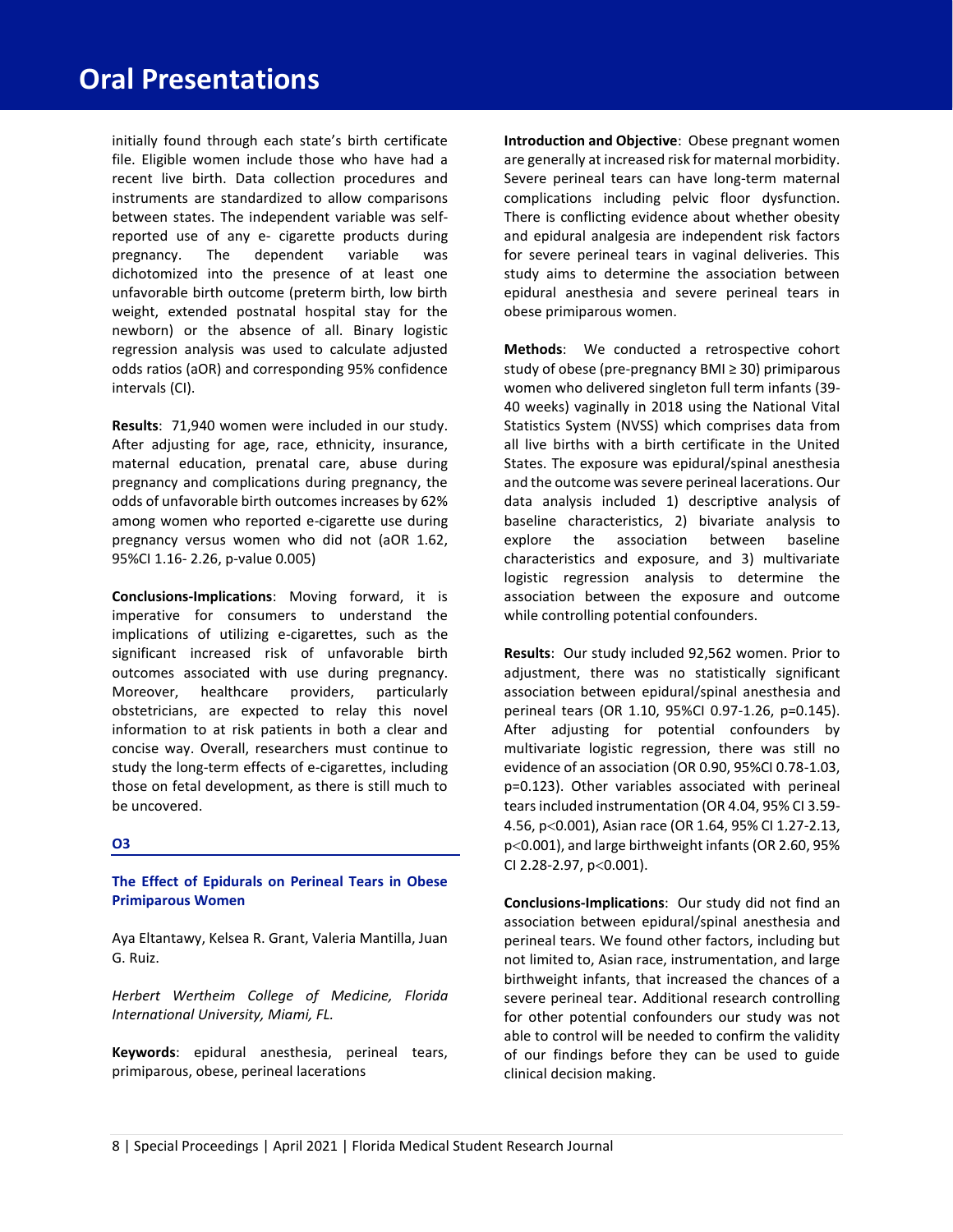#### Florida Medical Student Research Journal| April 2021 | Special Proceedings | 9

## **Oral Presentations**

**The Association between Potentially Inappropriate Medication Use and Quality of Life among Community-Dwelling Individuals with Dementia**

Krissie Lobon, Quincy Samus, Halima Amjad, Deirdre M. Johnston, Juan M. Lozano.

*Johns Hopkins University, Baltimore, MD; Herbert Wertheim College of Medicine, Florida International University, Miami, FL.*

**Keywords**: geriatrics, Beer's list, geriatric syndromes, inappropriate medications

**Introduction and Objective**: According to the Beer's list, medications of concern for older adults with dementia include anticholinergics, benzodiazepines, opioids and antipsychotics. Nonetheless, many of these drugs are often prescribed in the elderly population. Although the side effect profile of these medications is well known, few studies have examined how they affect quality of life (QOL). This study aims to evaluate the effect of potentially inappropriate medication (PIM) use, polypharmacy, and excessive polypharmacy, on QOL in elderly patients with dementia living at home.

**Methods**: This was a cross-sectional study using data from the MIND at Home Intervention, a communitybased care coordination trial for 646 patients with dementia living at home between 2015 and 2019. The exposures of the study were PIM from Beer's list, polypharmacy  $(≥ 5$  medications), and excessive polypharmacy (≥10 medications). The main outcome was QOL measured by QOL-AD survey completed at baseline. Our data analysis included 1) a descriptive analysis of population baseline characteristics, 2) three bivariate analysis to determine the association between baseline characteristics and each exposure, and 3) three multivariate linear regressions to determine the association between the three exposures and QOL.

**Results**: Our final sample included 533 individuals. Before adjusting for confounders, individuals who took one or more PIMs, compared to those who do not, had an average 2.19-point decrease in their total QOL score (95% CI -3.34 to -1.04, p value <0.001). There was no significant difference between QOL

scores in patients exhibiting and not exhibiting polypharmacy, but QOL scores were lower in individuals with excessive polypharmacy compared to those without it (-1.44, 95% CI -2.60 to -0.29, p=0.017). After adjustment for confounders, PIM use and QOL scores continued to show a statistically significant association (beta -1.5, 95% CI -2.78 to -0.22, p=0.022), but the association between excessive polypharmacy and QOL was no longer significant (beta -0.127, 95% CI -1.47 to 1.21, p=0.85).

**Conclusions-Implications**: Our study found that PIM is independently associated with poorer QOL scores. Further research and larger studies should be conducted to assess how potentially inappropriate medications affect QOL of those living with dementia or the elderly in general.

#### **O5**

#### **Use of E-cigarettes and Self-Reported Lung Disease Among US Adults**

Robelyn Barrameda, Vivian Wong, Trisha Nguyen, Grettel Castro, Pura Rodriguez de la Vega, Juan M. Lozano, Juan Zevallos.

*Herbert Wertheim College of Medicine, Florida International University, Miami, FL.*

**Keywords**: electronic cigarettes, lung disease, COPD, emphysema, smoking

**Introduction and Objective**: Initially marketed for smoking cessation, electronic cigarettes (e-cigarettes) are commonly regarded as safer than combustible cigarettes because they usually contain less nicotine and do not use combustion. However, few studies have examined the health effects of e-cigarettes. The objective of this study was to examine whether ecigarette use had a differential effect on the prevalence of lung disease among current, former, and never tobacco users.

**Methods**: We analyzed data from respondents aged  $\geq$ 18 (n = 45 908) who responded to questions about e-cigarette use and lung disease in the 2016 Behavioral Risk Factor Surveillance System (BRFSS) survey. We calculated crude odd ratios (ORs) and ORs adjusted by 15 sociodemographic and health behavior factors: age, sex, race/ethnicity, annual household income, health insurance, personal

#### **O4**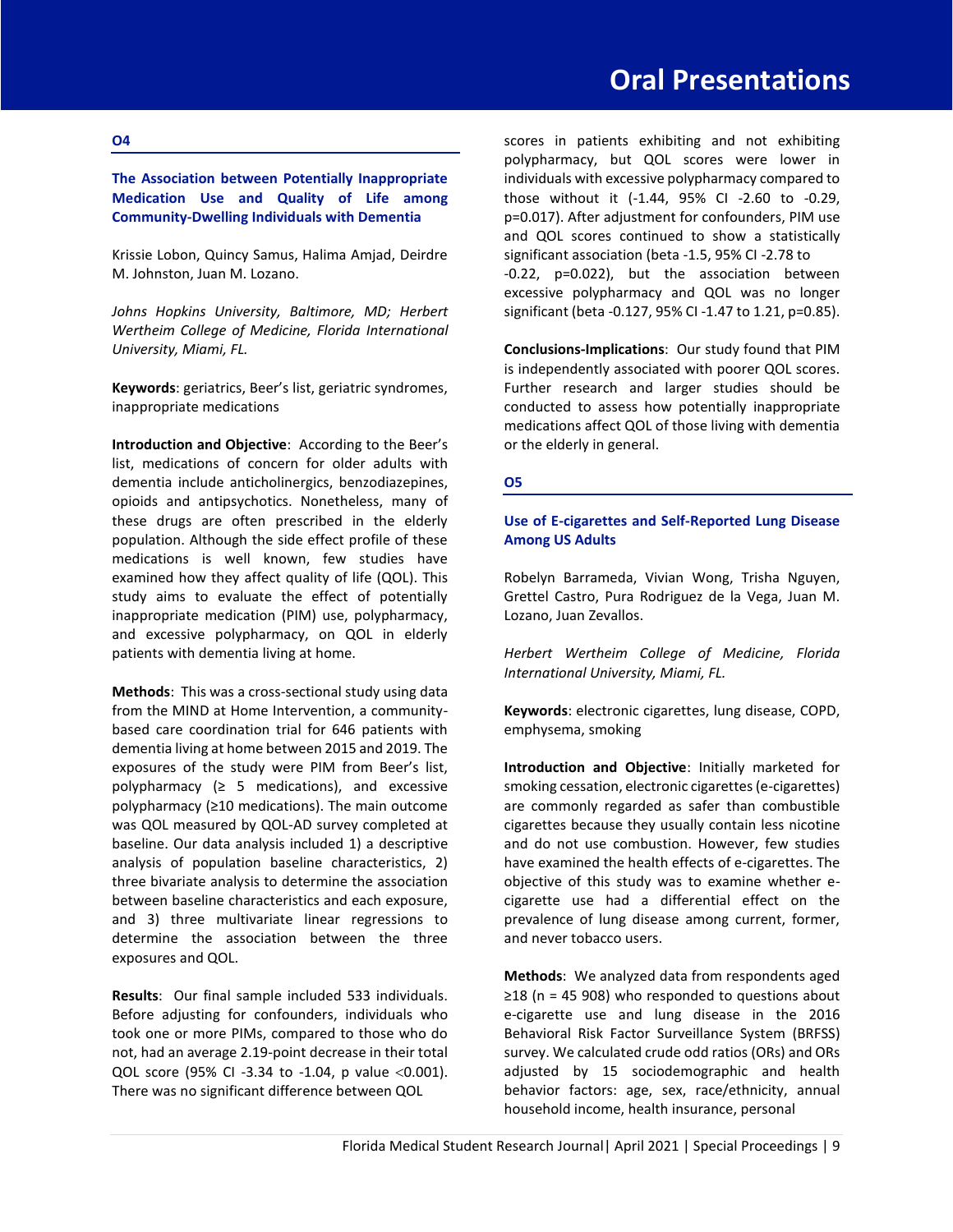physician, health status, body mass index, education, marital status, exercise, alcohol use, tobacco smoking, tobacco chewing, and metropolitan status.

**Results**: We found a significant association between e-cigarette use and lung disease, which was significantly modified by tobacco use. Among never tobacco users, the odds of reporting lung disease were 4.36 (adjusted OR [aOR] = 4.36; 95% CI, 1.76- 10.77) times higher among everyday e-cigarette users than among never e-cigarette users. Among current tobacco users, the odds of reporting lung disease were 1.47 (aOR =1.47; 95% CI, 1.13-1.92) times higher among everyday e-cigarette users than among nevere-cigarette users.

**Conclusions-Implications**: People who have never smoked combustible cigarettes should refrain from starting e-cigarettes, because e-cigarettes carry a significant risk of lung disease independent of tobacco smoking. Additional prospective research into the harmful effects of e-cigarettes would help to further elucidate this link.

#### **O6**

**The Association Between Diabetic Status and Risk of Complications Post Laparoscopic Cholecystectomy**

Gabriel Garcia, David P. Dorcius, Gerry Victor, Pura Rodriguez, Grettel Castro, Juan G. Ruiz.

*Herbert Wertheim College of Medicine, Florida International University, Miami, FL.*

**Keywords**: diabetes mellitus, insulin, acute cholecystitis, laparoscopic cholecystectomy, postoperative health outcomes

**Introduction and Objective**: The total number of people with diabetes worldwide is projected to rise from 171 million in 2000 to 366 million in 2030. Knowledge about the outcomes of patients with diabetes undergoing laparoscopic cholecystectomy is limited. The goal of this study is to evaluate whether there is an association between diabetes status and postoperative complications after laparoscopic cholecystectomy.

**Methods**: We conducted an analysis on a historical cohort using data from the American College of Surgeons National Surgery Quality Improvement

Program from 2012 – 2016. Our exposure variable was insulin dependent diabetes, non-insulin dependent diabetes, and non-diabetes. The outcome variable was a composite for postoperative complications. We calculated the unadjusted odds ratios and used a multiple logistic regression to estimate the adjusted odds ratios and 95% confidence intervals.

**Results**: Our total study sample was 194,595 participants (Mean age 48.7 years; 55.7% female). The odds of developing a complication in participants with insulin dependent diabetes and non-insulin dependent diabetes was 2.98 (95% CI: 2.76 - 3.22)] and 1.69 (95% CI: 1.57 - 1.81) in the unadjusted group and became 1.91 (95% CI: 1.74 -2.09) and 1.29 (95% CI: 1.19 - 1.40) in the adjusted group as compared to those without diabetes.

**Conclusions-Implications**: Preoperative diabetes status is associated with a significant increased risk of postoperative complication. Future studies should look at whether there is a difference in surgical health outcomes in patients with type 1 diabetes compared to insulin dependent type 2 diabetes.

#### **O7**

**Hartmann-type Procedures and Surgical Site Infections: Does Laparoscopic Approach Decrease Incidence?**

Kayleigh Lewis, Jeffery Turley, Samantha Kay-Green, Grettel Castro, Juan G. Ruiz.

*Herbert Wertheim College of Medicine, Florida International University, Miami, FL.*

**Keywords**: surgical site infection, Hartmann-type procedures, laparoscopy, laparotomy

**Introduction and Objective**: Minimally invasive surgery has become the preferred method due to its perceived benefits, prompting further studies analyzing its efficacy among colorectal surgery. However, limited data exists comparing postoperative surgical site infection (SSI) rates of laparoscopic and open Hartmann-type procedures. This study aims to evaluate the difference in incidence of surgical site infection between laparoscopic and open Hartmann-type procedures in adults 18 years of age or older.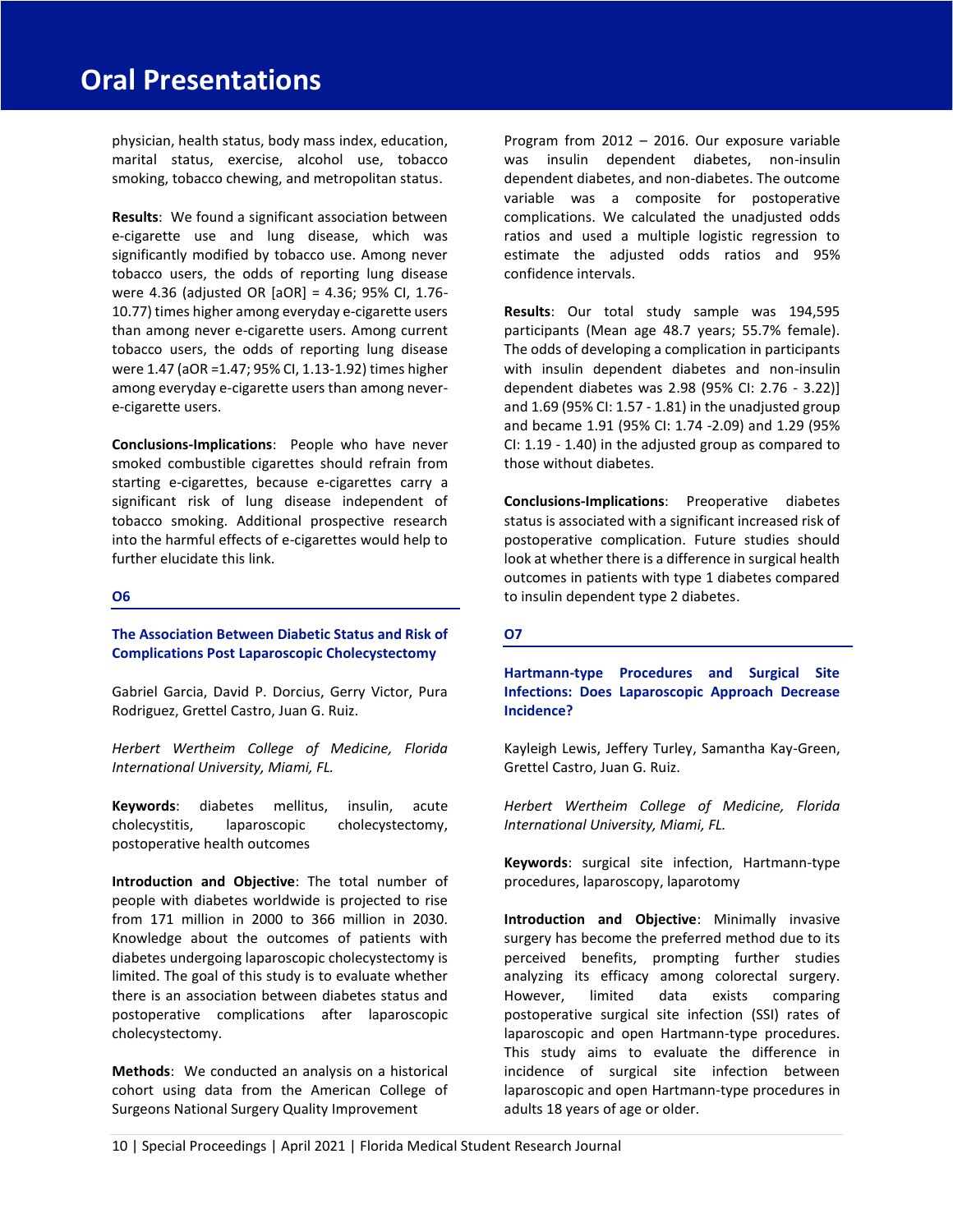**Methods**: This was a retrospective cohort study analyzing datasets from the 2011-2016 National Surgical Quality Improvement Program (NSQIP) database. Patients over the age of 18 who underwent either laparoscopic or open partial colectomy with end colostomy and closure of distal segment (Hartmann type procedure) were included, representing the independent variable of this study. The main outcome was postoperative superficial, deep, or organ/space SSI. A bivariate analysis was done to assess the association between the exposure and outcome, and to identify confounders. Unadjusted and adjusted logistic regression analysis were used to calculate odds ratios (OR) and corresponding 95% confidence intervals (CI) to estimate the association between the route of Hartmann-type colectomy (laparoscopic vs open) and incidence of SSI.

**Results**: From 2011-2016, 16,990 patients underwent a Hartmann-type procedure and met the inclusion and exclusion criteria, 2,545 laparoscopic patients and 14,445 open patients. Prior to adjustment, the likelihood of SSI was significantly lower in those who underwent the laparoscopic approach (OR 0.52; 95% CI 0.32-0.61), when compared with the open approach group. Overall, the association between SSI and type of surgery did not change after adjusting for potential confounders (adjusted (adj) OR 0.51; 95% CI 0.42-0.62).

**Conclusions-Implications**: This study reveals that patients undergoing a laparoscopic Hartmann-type procedure have a lower incidence of postoperative SSI in comparison to the open approach. Although currently minimally invasive techniques are underutilized in regard to Hartmann-type procedures, our findings add to a growing body of literature supporting the advantages of laparoscopy, when feasible. With the recent advent of robotic surgical methods, we strongly recommend conducting similar studies that also factor in robotic approaches.

#### **O8**

#### **Association of Maternal Race/Ethnicity on the Incidence of Primary Cesarean Section**

Jasmine Abram, Lisa David, Marja Gillette, Pura Rodriguez de la Vega, Grettel Castro, Juan G. Ruiz, Juan Acuna.

*Herbert Wertheim College of Medicine, Florida International University, Miami, FL.*

**Keywords**: cesarean section, race, ethnicity, incidence, bias

**Introduction and Objective**: Delivery by cesarean section (CS) is intended to reduce the mortality of infants and mothers in clinically indicated cases. As CS rates in the United States have increased, concerns regarding possible overuse and unnecessary risk have grown. Meanwhile, persistent racial disparities in maternal and infant health are also increasingly coming to light. The objective of this study is to investigate the association between differences in maternal racial/ethnic status and the incidence of primary cesarean section in term, primiparous women ages 15 to 44 years old.

**Methods**: This is a population-based historical cohort study of all term, primiparous women between the ages of 15 and 44 years assembled from the 2017 CDC Natality Public Use File. The exposure variable was self-reported maternal race/ethnicity and the reported method of delivery was the outcome of interest. Control variables available in the data set included demographics, socioeconomic status, prepregnancy and pregnancy health, maternal height, paternal race and educational attainment, antenatal care, birth facility, labor conditions, fetal presentation, and birth weight. Both crude and adjusted odds ratios (OR) and 95% confidence intervals for CS according to maternal race were obtained using non-Hispanic White women as the reference group. Adjusted ORs (aOR) were obtained by fitting a binary unconditional multiple logistic regression model.

**Results**: In total, 932,474 women who gave birth in 2017 to a live infant were included in the study. The overall prevalence of CS in primiparous women ages 15 to 44 was 27%. As compared to non-Hispanic white women (NHW), and after adjusting for confounders, the odds of CS were 33% higher in non-Hispanic Black (NHB) women (aOR 1.33, CI 1.33-1.35) and 4% higher in non-Hispanic Asian women (aOR 1.04, CI 1.02- 1.06). The aORs for other racial/ethnic groups were not statistically significantly different from the reference group.

**Conclusions-Implications**: The increased odds of CS among NHB women, which is evident even after adjusting for major indicators for CS, represent a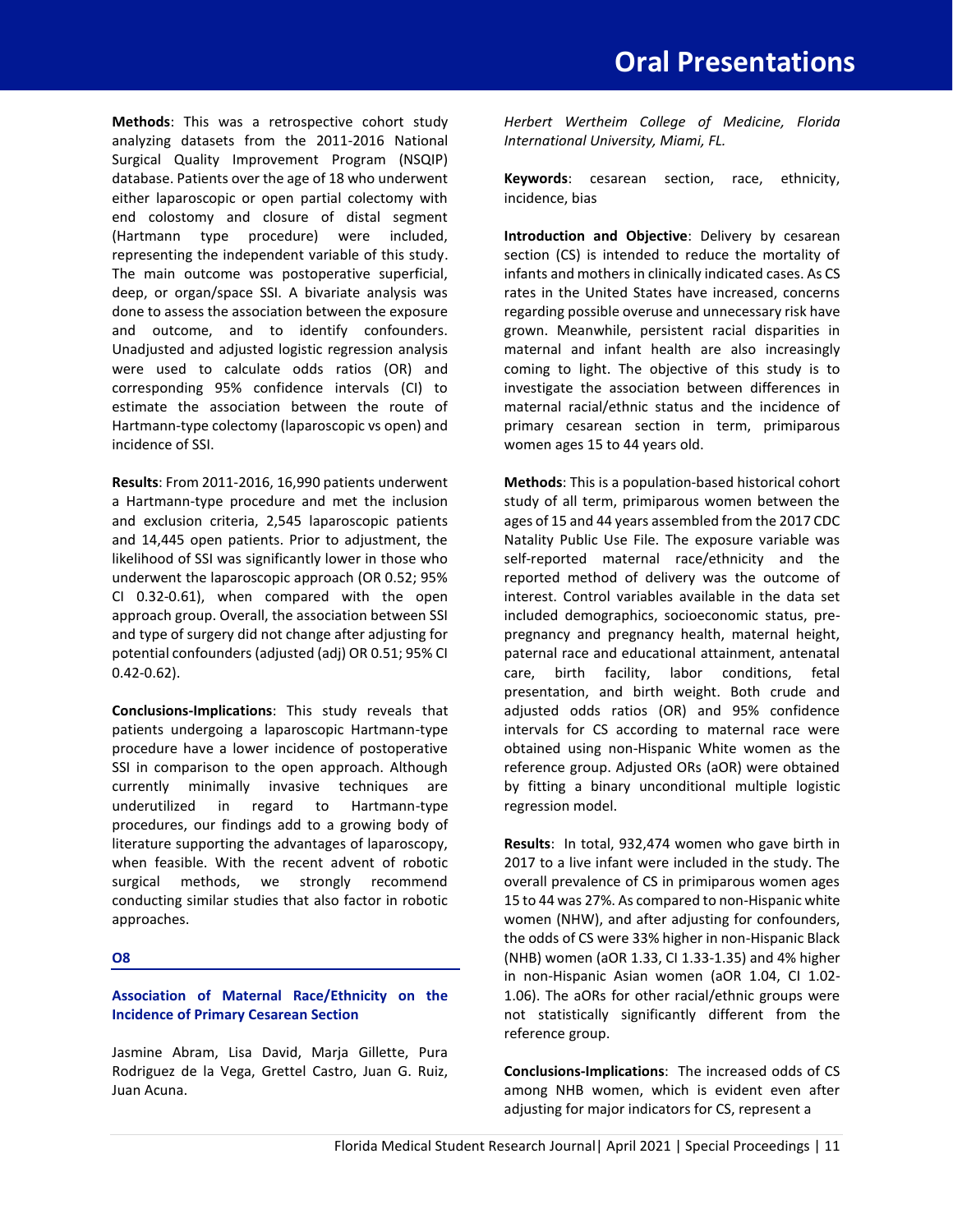# **Oral Presentations**

racial disparity. This disparity does not seem to originate from differences in pre-natal factors or the prevalence of medical indications for CS but rather from implicit and explicit bias in physician decision making. Further exploration is warranted to elucidate how CS might be related to the observed disparities in maternal and neonatal outcomes.

#### **O9**

**The Association between Race on Postoperative Complications in Patients Following Total Knee Arthroplasty in the U.S. during 2011-2016**

Hans Drawbert, Amelia Weingart, William Chang, Grettel Castro, Pura Rodriguez de la Vega, Noël C Barengo.

*Herbert Wertheim College of Medicine, Florida International University, Miami, FL.*

**Keywords**: total knee arthroplasty, orthopedics, racial disparity, race, postoperative complications

**Introduction and Objective**: Previous studies have revealed that Black patients who undergo total knee arthroplasty (TKA) have higher rates of postoperative complications compared with white patients. However, the current scientific evidence is conflicting. The objective of this study was to investigate the associations between race and postoperative complications following TKA.

**Methods**: This was a retrospective cohort study using the American College of Surgeons National Surgical Quality Improvement Program (NSQIP) database for patients 18 years or older and underwent TKA during 2016. Patients whose race was unknown or not indicated were excluded. The final population was 49,930 patients. The main exposure variable was race (Black, white, and other races). The main outcome variable was any postoperative complications. Covariates included BMI, smoking status, age, sex, and comorbidities. Unadjusted and adjusted logistic regression analysis were used to calculate odds ratios (OR) and 95% confidence intervals (CI).

**Results**: Most patients were white (87.5%) followed by Black (9.1%) and other races (3.4%). After controlling for possible confounders, Blacks had increased odds of postoperative complications (OR 1.34; 95% CI 1.19-1.51) compared with whites. In

addition, patients in the other race group had the lowest odds of complication (OR 0.77; 95% CI 0.62- 0.97). Obese patients had 13% lower odds of postoperative complication (OR 0.87; 95% CI 0.77- 0.99).

**Conclusions-Implications**: As Black patients are at increased odds of postoperative complications following TKA, awareness of this disparity is important in providing safe and effective care in patients undergoing TKA.

#### **O10**

**Ethnic disparities and incidence of postoperative complications in obese patients undergoing total knee arthroplasty: Analysis of the ACS NSQIP Data**

Robert Alfaro, Kevin Kinter, Alexander Mihas, Grettel Castro, Pura Rodriguez, Juan Zevallos, Adel Elkbuli, Noel Barengo.

*Kendall Regional Medical Center Department of Surgery, Miami, FL; Herbert Wertheim College of Medicine, Florida International University, Miami, FL.*

**Keywords**: total knee arthroplasty, surgical outcomes, healthcare disparities, Hispanic paradox, obesity

**Introduction and Objective**: Total knee arthroplasty (TKA) is common complicated operation. There is a paucity of literature on differences between Hispanics and non-Hispanics with TKA. Our study aims to investigate the association between Hispanic ethnicity and complications in obese patients undergoing TKA.

**Methods**: Retrospective cohort study using the National Surgical Quality Improvement Program (NSQIP) database for patients with body mass index (BMI) ≥30 kg/m2 who underwent TKA. Exposure in this study was ethnicity (Hispanic vs non-Hispanic) and the primary outcome was postoperative complication. Associations between ethnicity and baseline characteristics, and between covariates and the outcome were assessed via bivariate analysis. Multiple logistic regression was performed to determine associations between Hispanic ethnicity and complications, while controlling for confounders.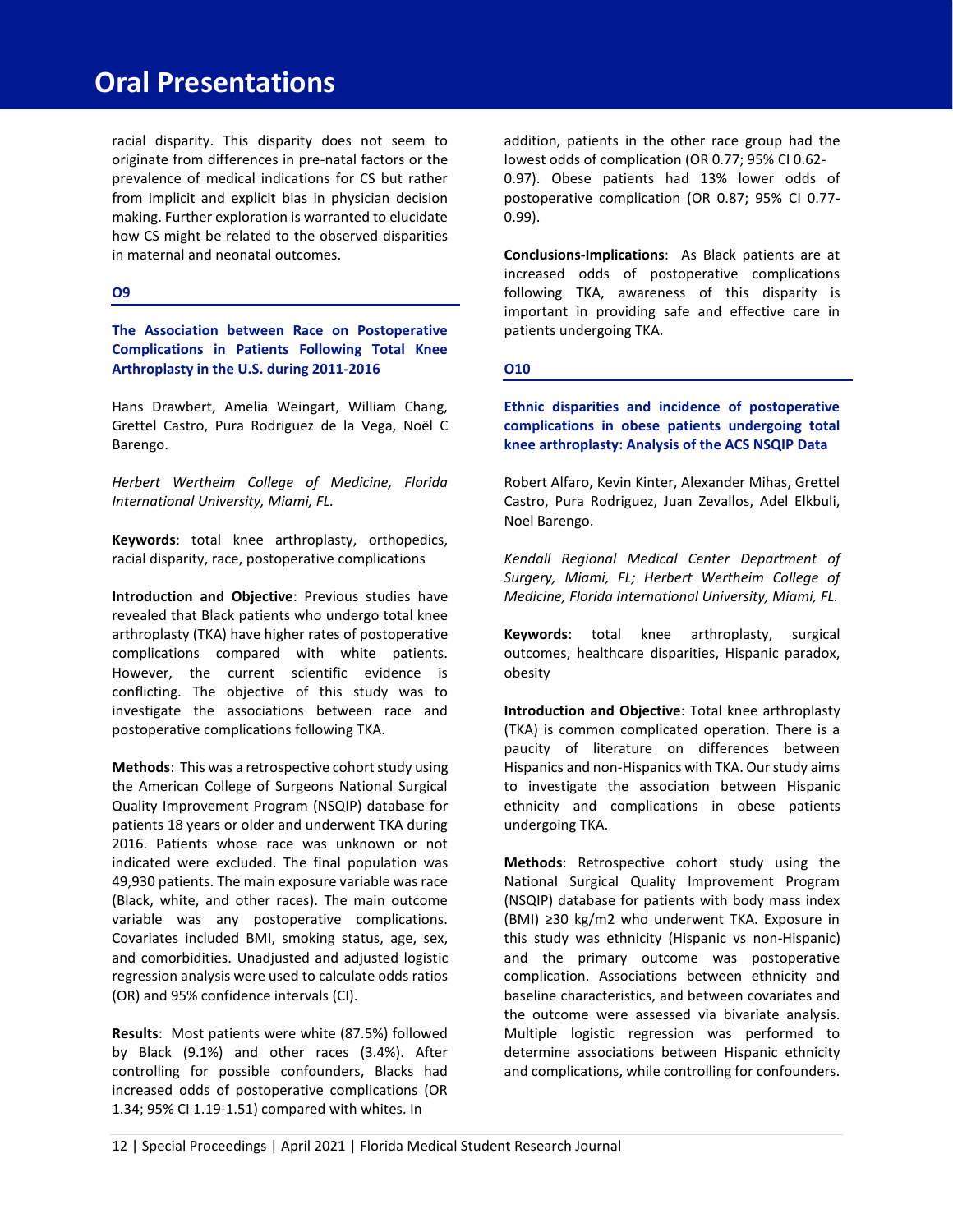**Results**: 35,027 patients were included in our study, of which 6.3% were Hispanic. Among obese adults, Hispanics had a 1.24 (95% CI 1.11-1.39) times greater odds of having a postoperative complication after TKA than non-Hispanics. This increased to 1.36 (95% CI 1.20-1.54) after adjusting for confounders. Hispanics were significantly more likely to receive transfusion (2.62% vs. 1.59%,  $p<0.001$ ) and have prolonged length of stay (13.29% vs. 11.12%, p=0.002), but were less likely to have wound disruption (0.05% vs. 0.27%, p=0.042).

**Conclusions-Implications**: Hispanic ethnicity was associated with greater odds of postoperative complication in obese patients undergoing TKA. Future studies focusing on a wide range metrics of social determinants of health are needed to further investigate barriers and intervention to eliminate racial disparities in surgical patients.

#### **O11**

**The Effect of Functional Health Status on Readmission Rate for Patients status-post Femoral Fracture Repair**

Camila Del Rio, Melissa Ramirez, Stephanie Hernandez, Marcia Varella.

*Herbert Wertheim College of Medicine, Florida International University, Miami, FL.*

**Keywords**: functional status, femur fracture, risk of re-admission,

**Introduction and Objective**: Femoral fractures pose a significant healthcare burden due to the associated morbidity, mortality, and costs. Though several studies have shown that functional status is an important predictor of risk for hip fractures, few studies have analyzed the effect of functional status on the risk for readmission after surgical repair. Therefore, our objective is to assess the association between functional status (independent, partially or totally dependent) prior to surgery and readmission occurrence among patients undergoing femoral fracture repair.

**Methods**: We performed a retrospective cohort study using data from participants of the ACS NSQIP year 2016. The independent variable was defined as

functional health status, and patients were placed into one of three categories: independent, partially dependent, and totally dependent. The dependent variable will be the occurrence of readmission due to any cause after the surgery. Our analysis included 1) univariate analysis for baseline characteristics 2) bivariate analysis for potential confounders 3) collinearity for the association between predictors and outcome and 4) multivariate logistic regression to determine the association between the exposure and outcome while controlling potential confounders. Associations were presented as odds ratio with corresponding 95% confidence intervals.

**Results**: Our sample included 27,453 participants. The unadjusted logistic regression analysis showed the partially dependent had a 29% odds of hospital readmission when compared to the independent group. However, the totally dependent group did not have statistically significant results (OR 1.25, 95% CI 1.00-1.56, p 0.051). Once adjusted, both groups had significant results with partially dependent and totally dependent patients having increased odds of readmission by 25% and 37% respectively.

**Conclusions-Implications**: Our study found that in patients undergoing femoral fracture repair, there was an increased occurrence of readmission for patients defined as partially and totally dependent prior to surgery. We found that the outcome of "any readmission" was broad and specific reasons for readmission should be further explored. Additionally, the classification of functional status done by the NSQIP database is a potentially subjective interpretation process. Future studies should offer a detailed approach to the classification of functional status that incorporates modifiable risk factors in order to provide actionable information for risk prevention models.

#### **O12**

**Are Vaccinations Associated with Joint Pain Severity in Patients with Preexisting Arthritic Conditions?** 

Tushar Chakravarty, Micky Akinrodoye, Grettel Castro, Marcia Varella.

*Herbert Wertheim College of Medicine, Florida International University, Miami, FL.*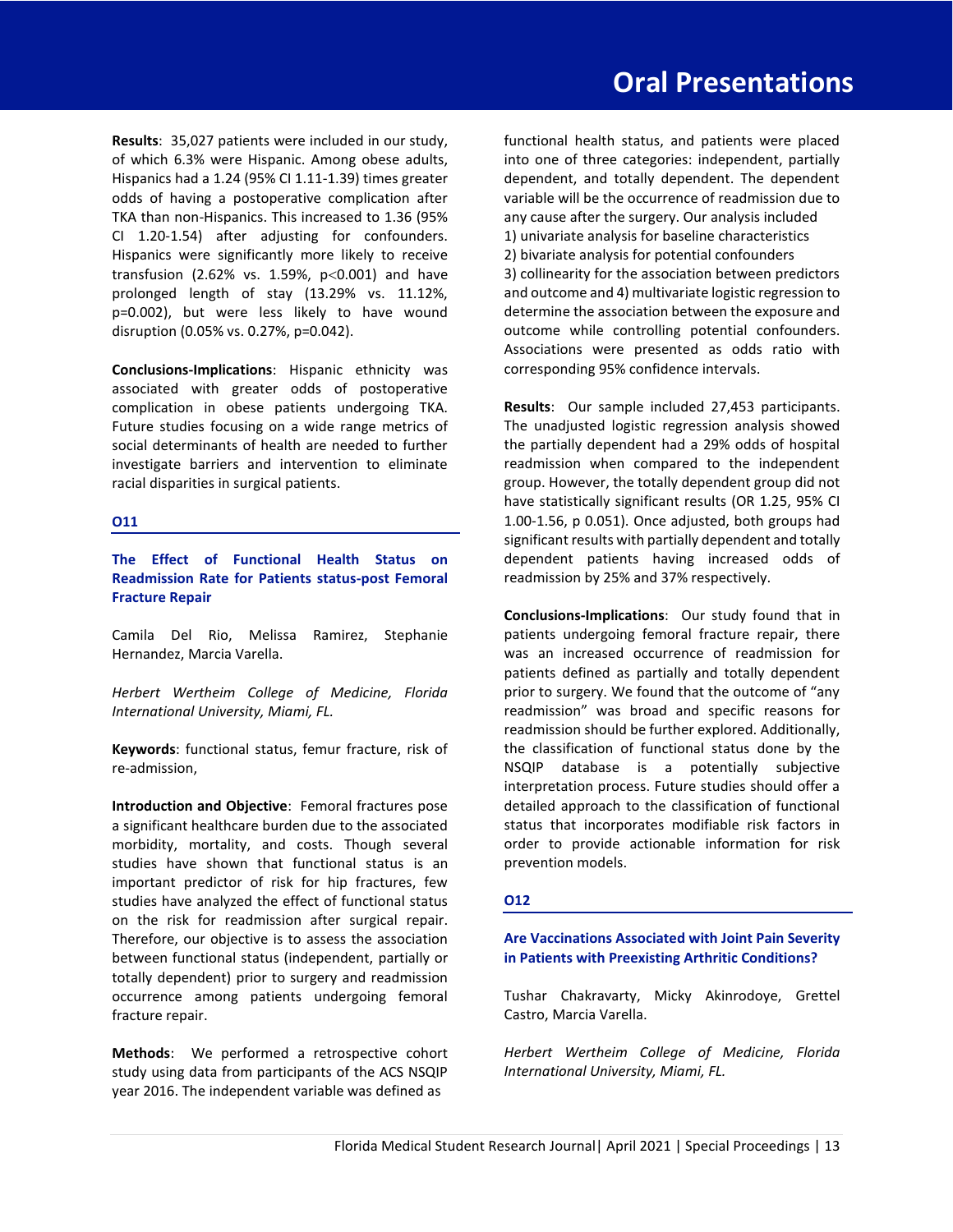# **Oral Presentations**

**Keywords**: join pain, arthritis, vaccination, flu shot, pneumovax

**Introduction and Objective**: Anecdotal reports have described an increased risk of developing new onset arthralgia, arthritis, and autoimmune inflammatory rheumatic disease (AIIRD) symptoms following specific vaccinations. While these findings have not been supported by systematic reviews of the literature, the relationship between vaccinations and joint pain exacerbation in patients diagnosed with pre-existing AIIRDs and nonrheumatic arthritides is less known. Objective: To evaluate if any associations exist between selected vaccinations and severity/intensity of joint pain in patients diagnosed with AIIRDs and nonrheumatic arthritides.

**Methods**: We conducted a secondary analysis of the cross-sectional study – the 2019 Behavioral Risk Factor Surveillance System (BRFSS), which included participants 18 years and older from all 50 states and United States territories that were previously diagnosed with an AIIRD including non-rheumatic arthritides. Mean joint pain severity scores reported by individuals vaccinated with the influenza, pneumococcal, and tetanus vaccines were compared to non-vaccinated controls, via bivariate and multivariable linear regression analyses.

**Results**: A total of 108,117 participants diagnosed with arthritic conditions were included for analysis. 62% of participants received the influenza vaccination. 60% of participants received the pneumococcal vaccination. 71% of participants received the tetanus vaccination. Individuals who were vaccinated with either the influenza, pneumococcal or tetanus vaccines reported a mean joint pain score of 4.79 (SE = 0.022), 4.94 (SE = 0.021), and 4.86 (SE = 0.02), respectively. Whereas those who were non-vaccinated reported mean scores of 5.1 (SE  $= 0.026$ ), 4.92 (SE = 0.027), and 5.11 (SE = 0.032) for the respective vaccine exposure statuses. The unadjusted model demonstrated statistically significant decrease in mean joint pain scores for both influenza vaccination (-0.30; 95% CI = -0.37, -0.24; pvalue), and tetanus vaccination (-0.25; 95% CI = -0.32, -0.17), whereas with receipt of pneumococcal vaccination the difference was not statistically significant (mean score increase of 0.02, 95% CI =  $-$ 0.04, 0.09, p-value =  $0.504$ ). After adjusting for potential confounders only pneumococcal vaccination was independently associated with a

statistically significant increase in mean joint pain severity score by 0.14 (95% CI = 0.06, 0.22; p-value  $<$  0.001) when compared to non-vaccinated controls.

**Conclusions-Implications:** Our results suggest that vaccination does not seem to increase mean pain score in patients with a variety with arthritis condition, thus vaccination should be given as recommended. Further studies on the potential increase in pain score and its clinical significance are warranted.

#### **O13**

#### **Association Between Duration of Aerobic Physical Activity and Self-Reported Health Status in Adults with Arthritis**

Douglas Chung, Monica Robelo, Marcia Varella, Grettel Castro.

*Herbert Wertheim College of Medicine, Florida International University, Miami, FL.*

**Keywords**: arthritis, physical activity, exercise, health status, quality of life

**Introduction and Objective**: Physical activity provides disease-specific benefits for those with arthritis and is recommended for all patients with arthritis. Few studies have examined the duration of aerobic physical activity that is effective for improving selfperceived health status in these individuals. This study investigates whether increased duration of aerobic physical activity is associated with better selfreported health status in adults with arthritis.

**Methods**: We performed secondary data analysis on cross-sectional data from 123,962 communitydwelling adults who participated in the 2019 Behavioral Risk Factor Surveillance System survey. The independent variable was duration of aerobic physical activity per week over the past month, which was categorized into three groups: high physical activity level (150 or minutes/week), intermediate physical activity level (1-149 minutes/week), or none (0 minutes/week. The dependent variable was selfreported health status, which was categorized into two groups: better health status (excellent, very good, or good) and worse health status (fair or poor). Multivariable logistic regression was used to obtain odds ratios (ORs) and 95% confident intervals (95%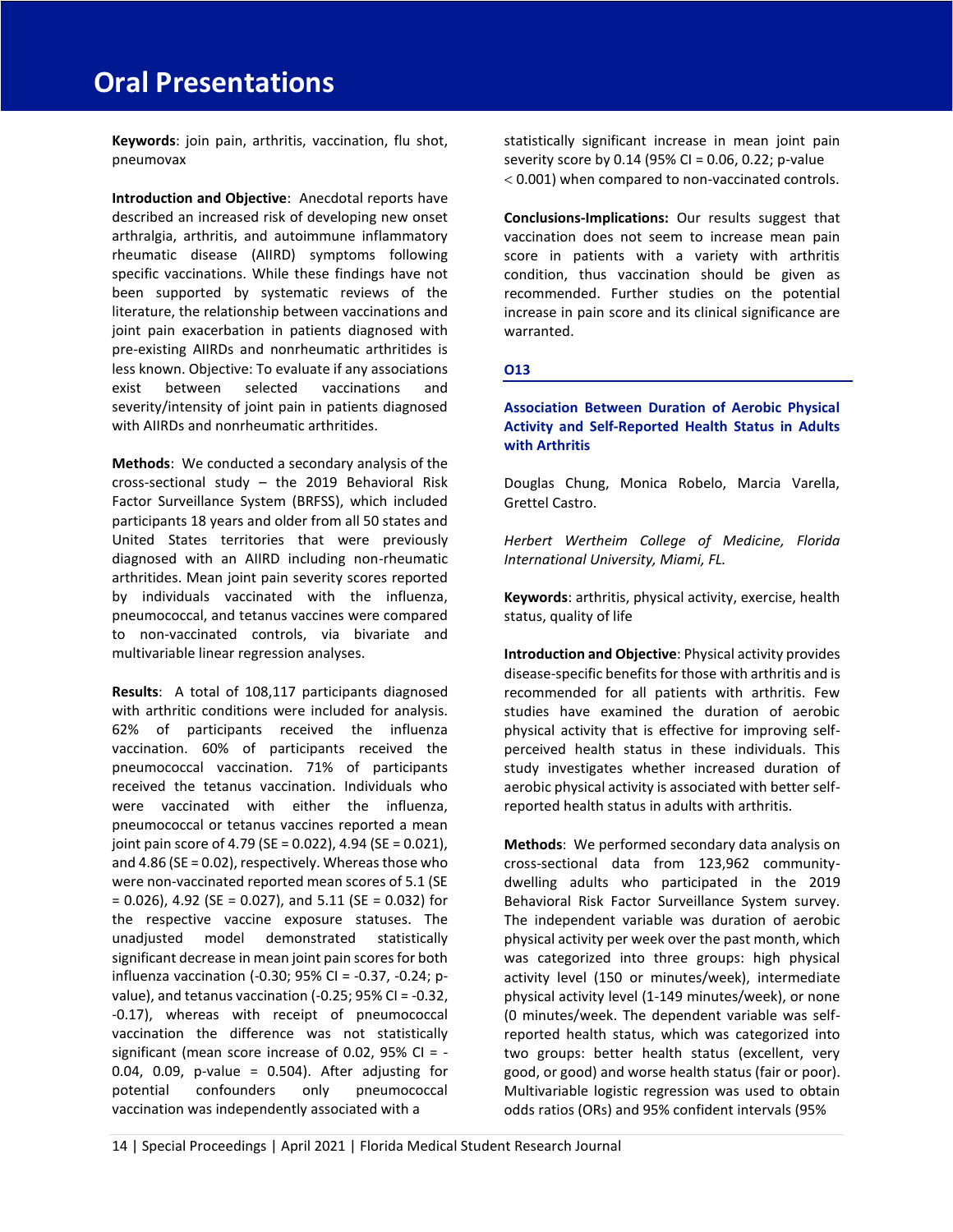CIs) adjusted for age, sex, race, ethnicity, employment status, annual household income, and body mass index.

**Results**: After multivariable adjustment, compared to those who performed no physical activity, the odds of reporting being in excellent/very good/good health increased by 2.46 times among individuals who performed 150 minutes or more (OR= 2.46, 95% CI: 2.30, 2.62) and by 62% among individuals who performed 1 to 149 minutes of physical activity per week (OR=1.62, 95% CI: 1.49, 1.78). Additionally, 49.7% of adults with arthritis met recommended physical activity guidelines.

**Conclusions-Implications**: Increased duration of aerobic physical activity was associated with better self-reported health status. We found a dose dependent response between physical activity duration and better health status: as duration of physical activity increased, the proportion of individuals reporting better health status increased. Additional studies on patients with arthritis are needed to confirm findings and guide clinical recommendations.

#### **O14**

#### **Association Between Duration of Aerobic Physical Activity and Self-Reported Health Status in Adults with Arthritis**

Johnatan Jhon, Allison Roach, Keith Shopa, Kevin Lanza, Grettel Castro, Noel Barengo.

*UTHSC, Houston, TX; Herbert Wertheim College of Medicine, Florida International University, Miami, FL.*

**Keywords**: adolescents, physical activity, recreational facilities, environment, exercise

**Introduction and Objective**: Despite the known benefits of physical activity (PA), less than onequarter of adolescents achieve recommended daily levels set forth by various health organizations. Many factors play a role in the PA level of adolescents including neighborhood features, proximity, and accessibility to various types of facilities. However, little information exists on the role of school recreational facilities (RF) with adolescent PA in comparison to more widely studied indoor and outdoor facilities. Our objective was to investigate

the association between availability of either school RF, outdoor RF, or indoor RF and increased levels of PA in US adolescents ages 11-17.

**Methods**: Data from a cross-sectional study of the 2017 Family Life, Activity, Sun, Health, and Eating (FLASHE) survey were used. Adolescents aged 11-17 from the US were included. Participants were excluded if no information was provided for moderate to vigorous intensity physical activity (MVPA) or access to RF type (n=245). The final samples size was 1,437. The exposure variables included access to indoor, outdoor, and school RF. Predicted daily minutes of MVPA was derived by summation of predicted weekly minutes of MVPA in school, out of school, and weekends, then divided by seven to represent the average daily MVPA. Age, sex, race/ethnicity, educational level, crime, traffic, school type, work hours, peer and family influence were included as covariates. Unadjusted and adjusted linear regression analysis was used to calculate mean increases in daily minutes MVPA and their corresponding 95% confidence intervals.

**Results**: A total of 1,437 US adolescents were included. After adjusting for covariates our model showed the associations between type of RF and increased daily minutes of MVPA were statistically significant for school RF but not for indoor RF or outdoor RF. The model showed a mean increase in daily minutes MVPA of 4.7 min (95% CI 3.0, 6.4) for school RF, 0.6 min (95% CI -1.1, 2.3) for indoor RF and 0.3 min (95% CI -1.5, 2.1) for outdoor RF.

**Conclusions-Implications**: School RF are an important avenue for engaging adolescents in PA objectives. Features within school RF should be studied to further investigate contributions to increased activity levels. Keywords: Adolescents; physical activity; recreational facilities; environment; exercise.

#### **O15**

**Association Between Referral Source and Delays in Diagnostic Follow-Up After Abnormal Screening Mammogram Among Uninsured Women Using a Mobile Mammography Center**

Gabriela Figueroa, Logan Garfield, Amy-Morgan Mycoff, Marcia Varella, Grettel Castro, Julia Bisschops, Lorraine Nowakowski.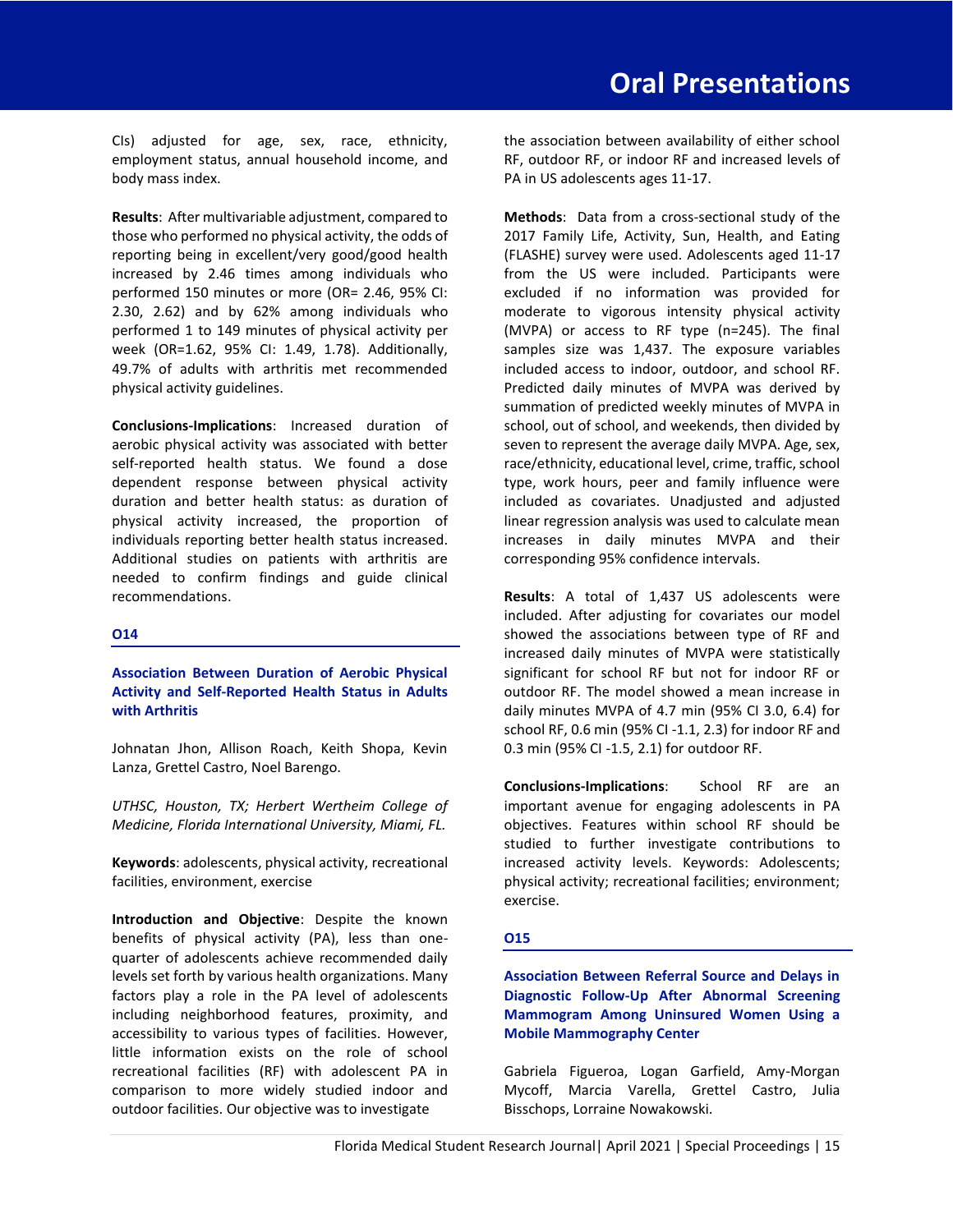# **Oral Presentations**

*Herbert Wertheim College of Medicine, Florida International University, Miami, FL.*

**Keywords**: mobile mammography, breast cancer screening, referral, follow-up

**Introduction and Objective**: Mobile mammography centers aim to mitigate the disparity seen in the morbidity and mortality among underserved populations by increasing access to scree ning services. However, it is yet unclear which modifiable risk factors play the most significant role in delays in diagnostic follow-up. Our study aimed to identify if there is an association between referral source and time elapsed from a BI-RADS-0 screening mammogram result to diagnostic testing in uninsured patients in Miami-Dade County using a mobile mammography center.

**Methods**: A retrospective cohort study was performed using data from participants of the FIU Linda Fenner 3D Mobile Mammography Center (LFMMC) who had a BI-RADS-0 screening mammogram result between 2014-2020. Patients were initially grouped by referral type, either internal or external referral, with "internal" indicating walkins and "external" referring to individuals with a referral from their PCP. These groups were then compared by the measure of completing a diagnostic study within 60 days after their BI-RADS-0 result. Multivariate logistic regression analyses were used to test the associations while controlling for potential confounders.

**Results**: Out of 850 women with BI-RADS 0 in the LFMMC, a total of 829 were studied. About 62% had external referrals for the screening mammogram and 13.3% did not receive follow-up within the recommended 60-day interval. Adjusted analysis did not result in a significant association between referral source and elapsed time to diagnostic follow-up (OR=0.94, 95% CI: 0.60-1.49, p=0.808). Incidentally, patients who received referral for either diagnostic mammogram or breast ultrasound had higher odds of completion of follow-up within 60 days of receiving a BI-RADS-0 result compared to breast MRI (OR 0.03 (95% CI: 0.02,0.06) and OR 0.02 (95% CI: 0.01,0.04), respectively).

**Conclusions-Implications**: In patients of the LFMMC, referral source was not associated with time to diagnostic testing after a BI-RADS 0 screening

mammogram result, as the majority of women completed follow-up within 60 days. However, a notable proportion of women still had delayed follow-up, underlining the need for future studies to analyze other potential factors influencing follow-up such as race, education level, income, and preferred language.

#### **O16**

**Investigating the Association between Marital Status and Survival of Glioma among Adults Aged 18-65 Years Old**

Mazieyar Azad, Mirza Baig, Evan Ales, Marcia Varella, Pura Rodriguez, Juan M. Lozano.

*Herbert Wertheim College of Medicine, Florida International University, Miami, FL.*

**Keywords**: marital status, glioma, survival, biopsychosocial

**Introduction and Objective**: Survival in cancer has been shown to be associated with marital status. Yet, it is unknown if gliomas have such an association. The objective of our study was to assess if there exists an association between marital status and 5-year survival rate in adult patients with gliomas.

**Methods**: We used information from the Surveillance, Epidemiology, and End Results (SEER) Program. Our sample was limited to adults 18-65 years old diagnosed with gliomas from 1973 - 2015 and whose marital status was reported. The independent variable of marital status was defined as either married or unmarried (including single, divorced, or widowed). The outcome was being alive up to 5 years after diagnosis. A multivariable logistic regression was performed to assess crude and adjusted associations.

**Results**: Our sample included 2,806 adults. Of them, 1,721 were married (61%) and 1,085 were unmarried (39%). The overall five-year survival was 44.1%. Of married patients, 38.9% survived after 5 years while that frequency was 52.4% for unmarried patients ( $p$ <0.001). The unadjusted odds ratio (OR) between marital status and survivability showed a statistically significant decrease in the odds of five-year death among unmarried patients (OR 0.73, 95% CI =  $0.65 -$ 0.81). After controlling for age, race, gender, and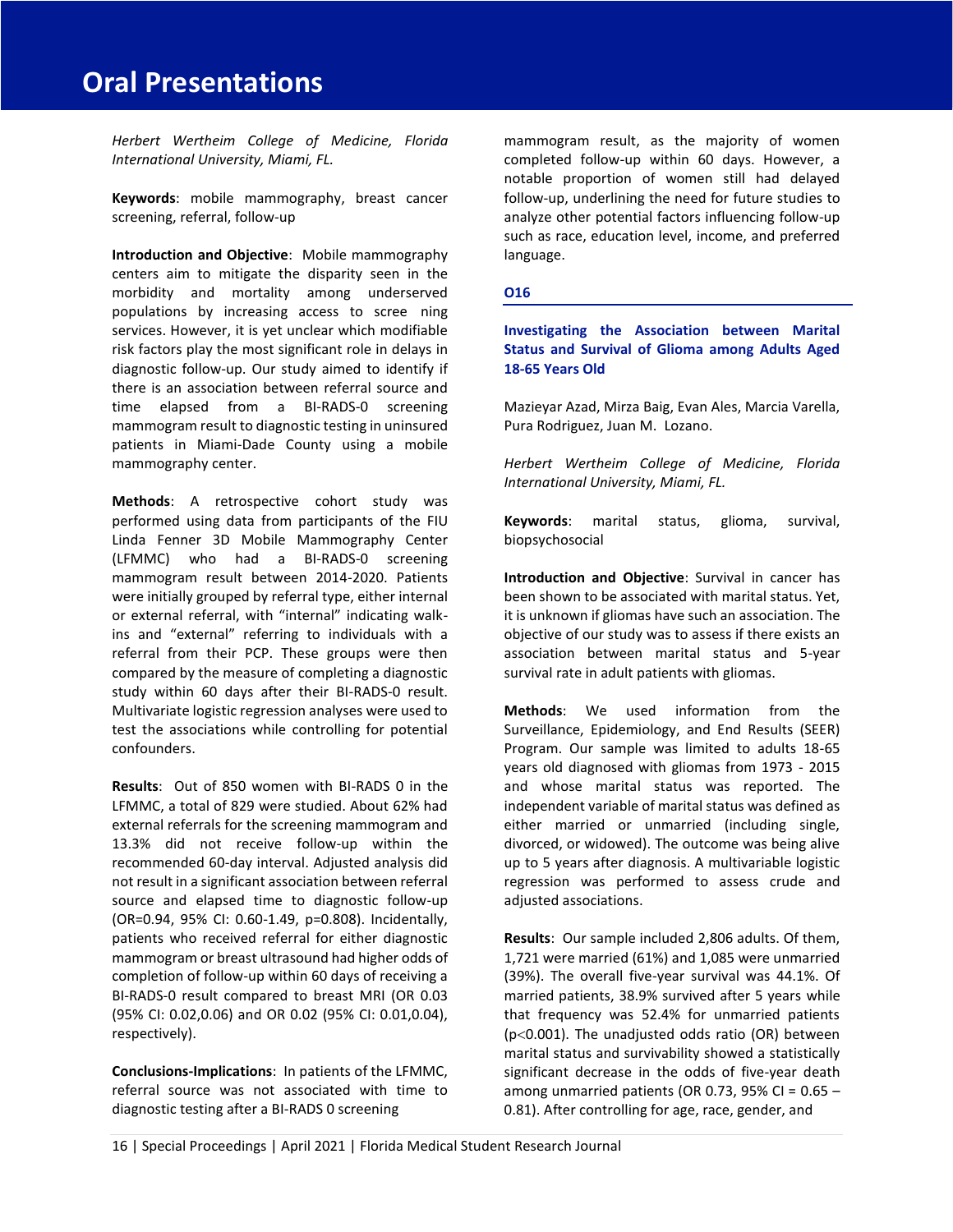whether or not surgery was performed, the adjusted OR was no longer statistically significant (OR = 0.99, 95% CI = 0.86 – 1.13, p-value 0.84).

**Conclusions-Implications**: We found no evidence for an independent association between marital status and survival in patients with all types of glioma. Further research specifying glioma subtypes and with better characterization of changes in marital status over time are warranted to better understand how non-traditional factors affect how we treat cancer patients.

#### **O17**

#### **Association Between Sleep Duration and Obesity in 10-17-Year-Old Children in the United States**

Corinna Peden, Emily Harris, Pura Rodríguez de la Vega, Grettel Castro, Noël C Barengo.

*Herbert Wertheim College of Medicine, Florida International University, Miami, FL.*

**Keywords**: sleep, obesity, children, sleep duration, childhood obesity

**Introduction and Objective**: Childhood obesity and chronic sleep deprivation in the US have been increasing, subsequently becoming serious public health concerns. While some cohort studies showed that children who lack adequate sleep were more likely to be overweight/obese, meta-analyses revealed inconsistent results. Our objective was to examine the association between adequate sleep duration and body mass index (BMI) class in children ages 10-17 years in the US.

**Methods**: A cross-sectional design was used to analyze data from the 2018 National Survey of Children's Health (NSCH). Our sample included 15,299 children ages 10-17 years. 742 children were excluded because of missing data for BMI or hours of sleep. The independent variable was adequate sleep duration, defined by the 2016 American Academy of Pediatrics (AAP) guidelines, as 9-12 or 8-10 hours/night for children ages 6-12 or 13-18 years, respectively. The dependent variable was overweight/obesity prevalence based on BMI calculation from parent-reported height and weight. Binary logistic regression was used to calculate

unadjusted and adjusted odds ratios (OR) and 95% confidence intervals (CI).

**Results**: Our data revealed that children with inadequate sleep duration had 1.23 higher odds of overweight/obesity than their counterparts (95% CI 1.03-1.47). Other variables associated with overweight/obesity were ages 10-13 years and poor overall health status.

**Conclusions-Implications**: Healthy sleeping habits must be an important lifestyle habit for clinicians to discuss with children and parents in the prevention of overweight and obesity. Further research is needed to assess whether this association is causal and to examine sleep as an intervention in obesity prevention.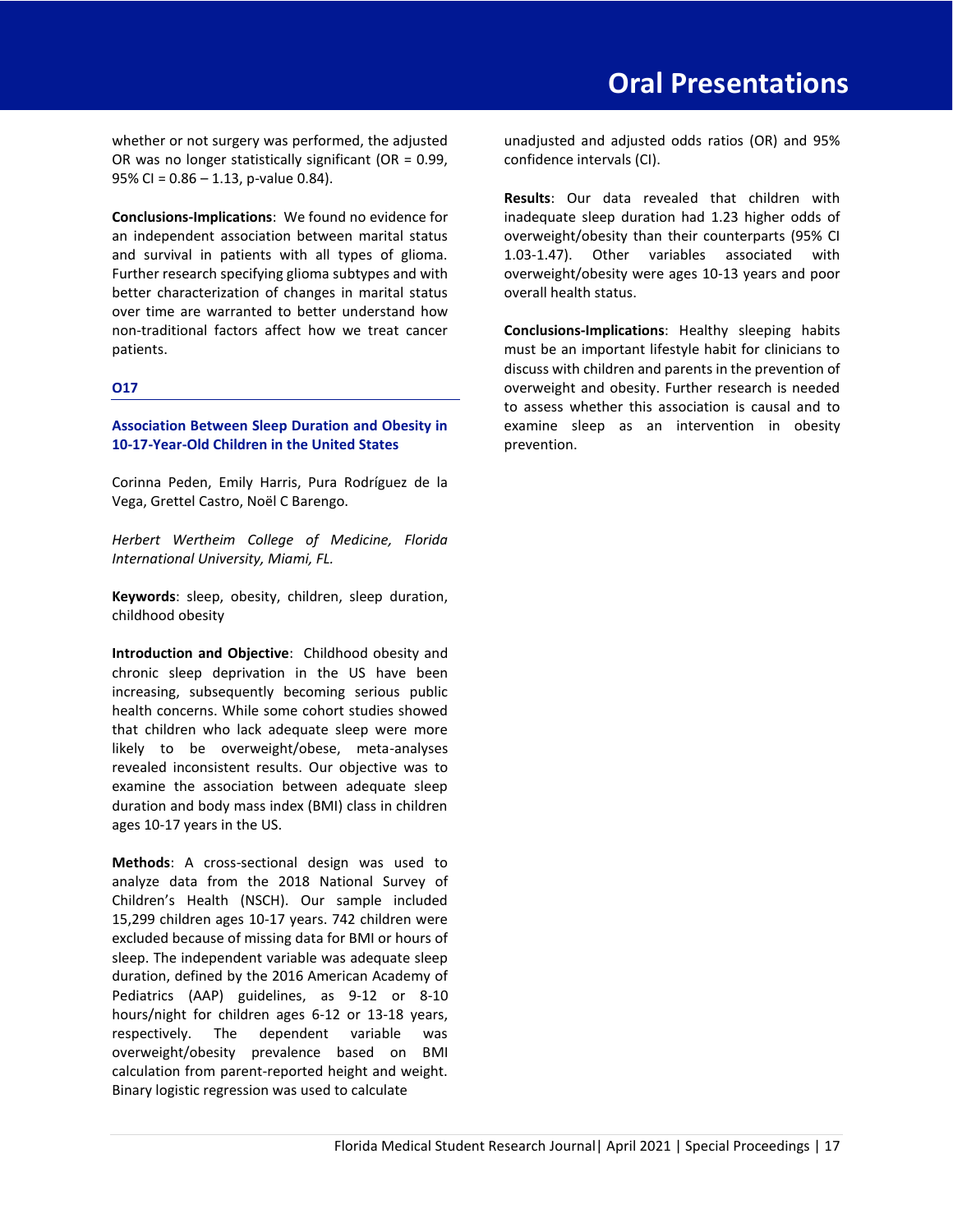# **Poster Presentations**

**18 | Special Proceedings | April 2021 | Florida Medical Student Research Journal**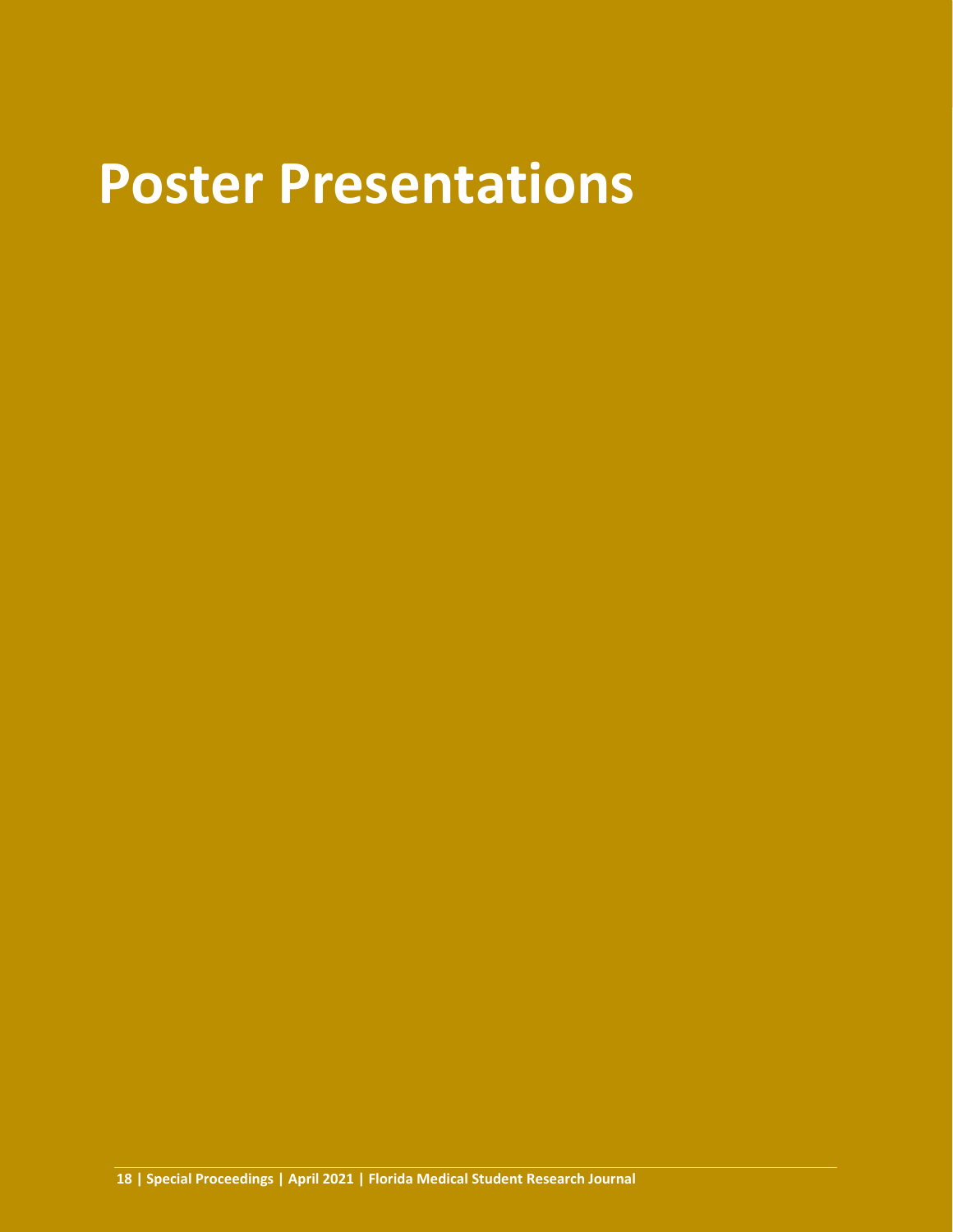## **Best Poster Abstract Presentation**

### **Analyzing the Association Between Depression and High-Risk Sexual Behavior Among Adult Latina Immigrant Farm Workers in Miami Dade County**

Hyunjean Kim, Yingxin He, Ryan Pham, Gira Ravelo, Patria Rojas, Pura Rodriguez, Grettel Castro, Noél Barengo,

Juan Acuna, Elena Cyrus. Robert Stempel College of Public Health & Social Work; Herbert Wertheim College of Medicine, Florida International University, Miami, FL.

**Keywords**: depression, risky sexual behavior, Latina, Hispanic Americans

**Introduction and Objective**: Despite representing 18% of the United States population, in 2016, Latinx accounted for 26% of all new HIV diagnoses. Most of the current literature regarding HIV risk focuses on adolescents and men who have sex with men, which excludes adult Latinas. The aim of this study was to analyze the association between depression and high-risk sexual behavior among adult Latina farm workers in Miami-Dade County in South Florida in 2014-2016.

**Methods**: This study was a cross-sectional secondary data analysis of a community-based participatory research pilot study entitled, Salud/health, Educación/education, Prevención/prevention, Autocuidado/self-care (SEPA). The snowballing technique was used to sample the study population among adult Latina migrants recruited from local community centers. Eligibility requirements included the following inclusion criteria: female, identify as Latina, age 18-50 years, sexually active within the past three months, and lived in the US for 3-10 years. The exposure variable, depression, was assessed using the Patient Health Questionnaire. The outcome variable, high-risk sexual behavior, was assessed using the Sexual Behavior and Sexual History Questionnaire. The tested hypothesis of an association between depression and risky sexual behavior was formulated after data collection. Binary logistic regression was performed to compute odds ratios (OR) and the corresponding 95% confidence intervals (CI).

**Results**: Out of 234 study participants, 15% reported being depressed, 80% of women were reported as having engaged in high-risk sexual behavior, and 19% were reported as not. No association was found between depression and high-risk sexual behavior (OR 1.77, 95% CI 0.51-6.16). Statistically significant predictors of high-risk sexual behavior were low sexual relationship power (OR 4.10, 95% CI 1.06- 15.96), interpersonal violence (OR 2.70, 95% CI 1.02- 5.09), and relationship status (OR 2.66, 95% CI 1.17- 6.01).

**Conclusions-Implications**: Although this study could not identify a statistically significant association between depression and high-risk sexual behavior, it was limited by a lack of power due to small sample size. The medical community should implement more effective interventions in order to decrease the prevalence of HIV among adult Latina recent immigrants. Further research may study the association between depression and high-risk sexual behavior in a larger sample size.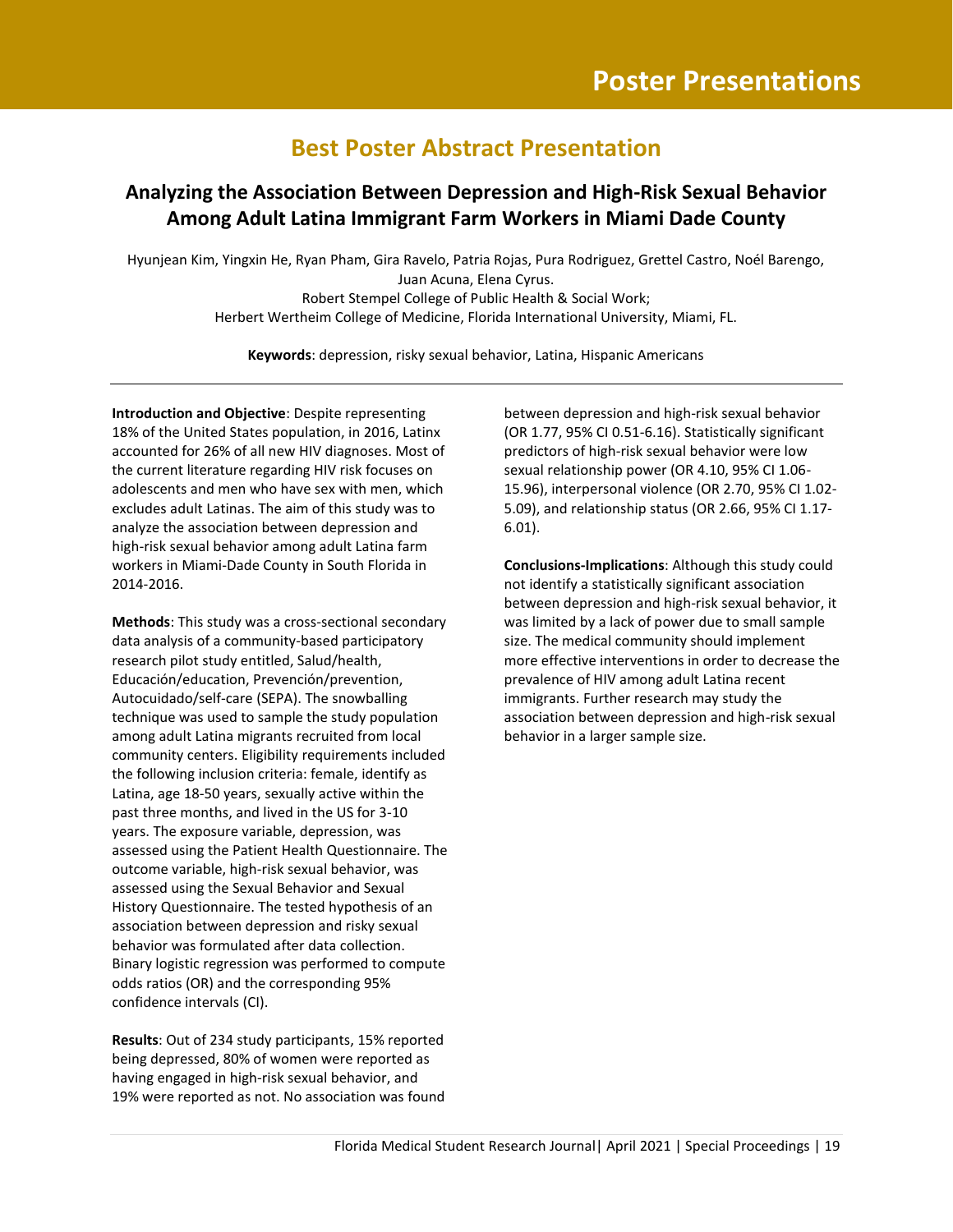# **Poster Presentations**

#### **P1**

**The Association Between Parenting Practices and Out-Of-School Physical Activity in US Adolescents in 2014**

Robert Wood, Farhan E. Hiya, Jean-Paul M. Lamour, Pura E. Rodriguez de la Vega, Grettel Castro, Juan G. Ruiz, Noël C. Barengo.

Herbert Wertheim College of Medicine, Florida International University, Miami, FL.

**Keywords**: exercise, adolescent behavior, parenting, parent-child relations, social facilitation

**Introduction and Objective**: Lack of physical activity (PA) is associated with obesity, diabetes, hypertension, cardiovascular diseases, and cancer. Parenting practices influence PA in young children; however, there's little evidence available for adolescents. The objective of this study is to determine whether parenting practices are associated with out-of-school physical activity (OSPA) practices in US adolescents, ages 12-17.

Methods. This cross-sectional 2019 study analyzed data from the FLASHE study, a web-based, quotasampled survey of parent-adolescent dyads in 2014 (n=1109). Inclusion required parents with ≥1 adolescent (ages 12-17) in their household and dyads to have completed all questions. Physically limited adolescents were excluded. Main exposures (parenting practices) included modelling, monitoring, facilitation, restriction, guided choice, and pressure. The main outcome was measured OSPA Youth Activity Profile (YAP) composite scores. Odds ratios (OR), and 95% confidence intervals (CI), were calculated using adjusted logistic regression analyses.

**Results:** Guided Choice was associated with 2.12 times higher odds of OSPA for 15-17-year-olds (OR 2.12; 95% CI 1.17-3.84). Facilitation was associated with more OSPA for 12-14-year-olds (OR 2.21; 95% CI 1.13-4.33). Monitoring was associated with 66% less OSPA for 15-17-year-olds (OR 0.34; 95% CI 0.20-0.57) and 55% less for 12-14-year-olds (OR 0.45; 95% CI 0.27-0.74). Friend Support increased the odds of more OSPA in the 15-17 age group by 403% (OR 4.03; 95% CI 2.29-7.08) and 12-14-year-olds by 305% (OR 3.05; 95% CI 1.69-5.51).

**Conclusions-Implications**: Future interventions should target (i) shared PA decision-making for older teens, (ii) access to PA for younger adolescents, and (iii) promoting PA with peers for all ages.

#### **P2**

**Associations between Access to Recreational Facilities and Achieving Physical Activity Guidelines in US Adults**

Mark Maguire, Larissa Andrade, Ryan Geffin, Pura Rodriguez, Grettel Castro, Ahmad Alkhatib, Noël C. Barengo.

*Herbert Wertheim College of Medicine, Florida International University, Miami, FL.*

**Keywords**: physical activity, exercise, recreation facilities, public open space, built environment

**Introduction and Objective**: Meeting physical activity (PA) guidelines is essential for achieving long-term health and disease prevention across populations. According to the American Health Association (AHA), adults should perform at least 75 minutes of vigorous PA or 150 minutes of moderate PA to see an impact on long-term health. Results of previous studies are varied and have yet to integrate perceived access to facilities with AHA PA guidelines. We investigated whether self-reported access to free or low-cost recreational facilities was associated with meeting the AHA PA guidelines.

**Methods**: This was a cross-sectional internet-based study utilizing data extracted from the Family Life, Activity, Sun, Health, and Eating (FLASHE) database collected in 2017. We analyzed data from 1,750 participants 18 years-old and older across the United States. The main exposure variable was having access to free or low-cost recreational facilities. The main outcome variable was meeting the AHA PA guidelines of 150 minutes of moderate PA or 75 minutes of vigorous PA per week. Covariates

included age, sex, level of education, overall health, BMI, ethnicity, hours of work per week, income, and time living at current address. Unadjusted and adjusted logistic regression analysis were used to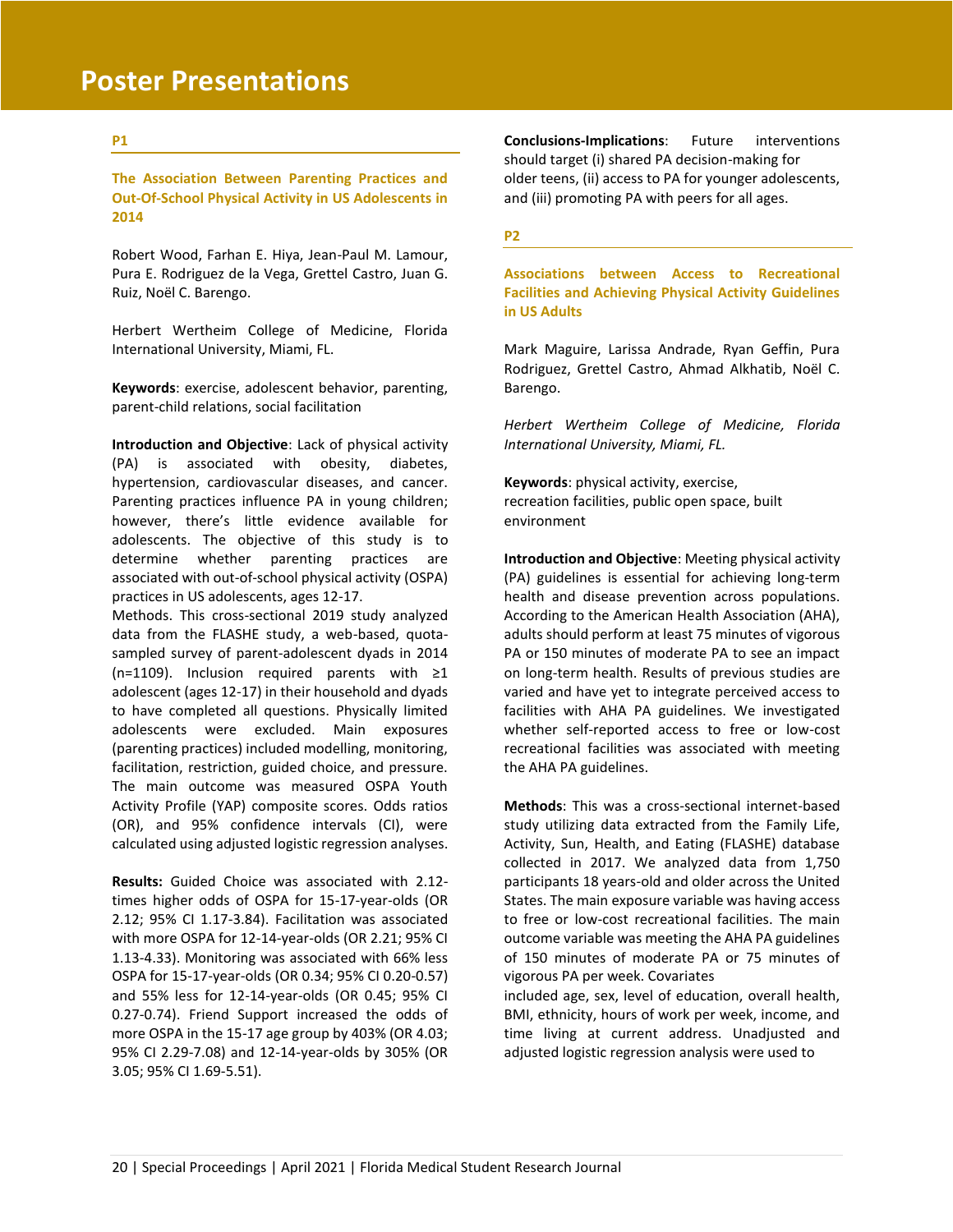calculate odds ratios (OR) and corresponding 95% confidence intervals (CI).

**Results**: Of the 1,750 included respondents, 61.7% (n=1,079) reported to have access to recreational facilities. Of those with access to recreational facilities, 69.9% met the AHA PA guidelines while 30.4% did not. After adjustment for the covariates, respondents who reported having access to recreational facilities were 42% more likely to meet the PA guidelines compared with respondents who disagreed with this statement (OR 1.42; 95% CI 1.14- 1.76). Secondary results suggest that healthier individuals were more to have met AHA PA guidelines.

**Conclusions-Implications**: Increasing prevalence and awareness of neighborhood recreational facilities could increase access to these facilities and thus improve the ability of individuals to meet AHA PA guidelines. Future research should integrate objective PA data, determine which types of recreational facilities impact PA strongest, and discover methods of increasing awareness of these facilities.

#### **P3**

**An Assessment on the Association of Depressive Symptom Domains with Alcohol Use Behavior Among Urban Latino Adolescents in South Florida**

Dan Pham, Alexandra Held, Jiajun Li, Pura Rodriguez, Juan M. Lozano, Noël C Barengo, Miguel Ángel Cano, Patria Rojas.

*Robert Stempel College of Public Health & Social Work; Herbert Wertheim College of Medicine, Florida International University, Miami, FL.*

**Keywords**: depressive symptom domains, current alcohol use, Latinx, Adolescents, South Florida

**Introduction and Objective**: Substantial scientific evidence indicates an association between depression and alcohol use in adolescents. According to the Youth Risk Behavior Surveillance System, more Latino adolescents (64.7%) have ever drank alcohol compared to white (61.7%) or black (51.3%); 31.3% of Latino adolescents currently use alcohol. Previous studies focused on depression as a single

construct and its association with alcohol use in adolescents but have not investigated the association between depressive symptom domains (DSDs) (negative affect, anhedonia, somatic complaints, and interpersonal complaints) and alcohol use in ethnic adolescents. Our study investigated the association between four DSDs and alcohol use in Miami-Dade Latino adolescents in 2017.

**Methods**: Secondary data analysis of a crosssectional study of the CUIDATE community-based intervention dataset was used. A local convenience sample of 201 adolescents were surveyed in Miami-Dade through several agencies in 2017. Inclusion criteria were being Latino and age 13-18 years old. Participants with missing information on the main outcomes or exposure variable were excluded. The final sample size was 151. The main exposure variable was the four DSDs. The main outcome variable was current alcohol use. Age, gender, socioeconomic status, years of residence in the US, and behavioral acculturation were included as covariates. Unadjusted and adjusted logistic regression analysis were used to calculate odds ratios (OR) and corresponding 95% confidence intervals (CI).

**Results**: Of the 151, 58% were females and 42% were males. Prevalence of current alcohol use was 20.5%. After adjusting for age and gender, negative affect increased the odds of alcohol use by 1.13 times (OR 1.13; 95% CI 1.01-1.27). In addition, each unit increase in "interpersonal problems" was associated with increased odds of alcohol use by 31% (OR 1.31; 96% CI 1.00-1.72).

**Conclusions-Implications**: Our study shows that DSDs of negative affect and interpersonal complaints are associated with current alcohol use in our sample. Understanding the association between DSDs and current alcohol use in Latino adolescents is vital for a targeted approach to early intervention and treatment. Future studies with larger sample sizes and geographical variance with high rates of Urban Latino adolescents can better establish this relationship.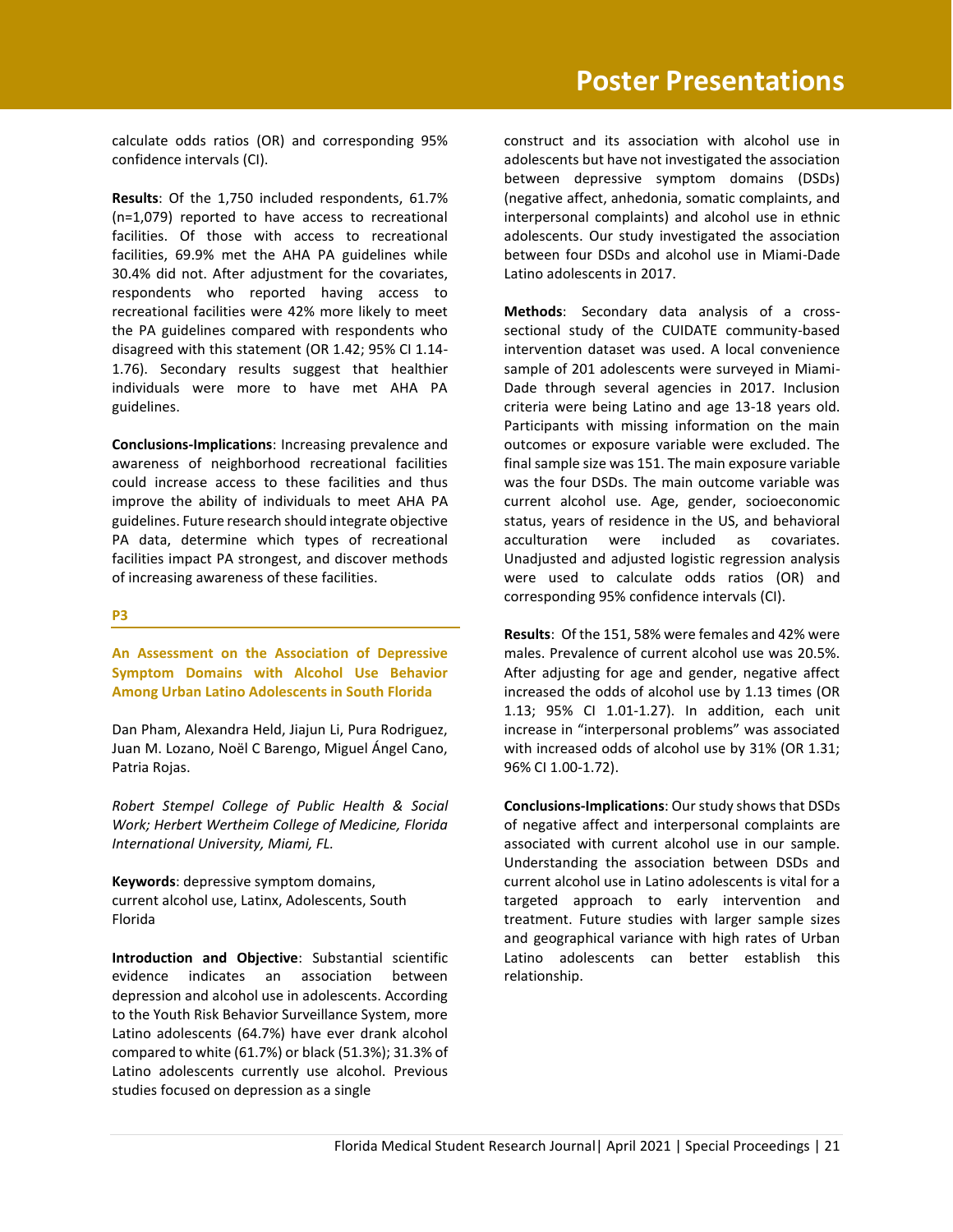#### **P4**

**Intimate Partner Violence (IPV) and Breastfeeding Duration in Minority Women**

Natalie Abad, Abigail Tercek, Grettel Castro, Juan Manuel Lozano, Pura Rodriguez de la Vega, Marcia H. Varella

*Herbert Wertheim College of Medicine, Florida International University, Miami, FL.*

**Keywords**: IPV, breastfeeding, minority, women

**Introduction and Objective**: Intimate Partner Violence (IPV) is a global health issue that disproportionately affects women. Among its detrimental consequences, it has been shown to negatively impact the ability of new mothers to breastfeed. Knowledge regarding physical IPV in minority women around the time of pregnancy and breastfeeding outcomes is scarce. Objective: To determine if there is an association between suffering from physical IPV in the 12 months leading up to and/ or during pregnancy and breastfeeding duration in minority women.

**Methods**: We used cross-sectional study data from the Pregnancy Risk Assessment Monitoring System (PRAMS), Phase 7 (2012-2015) and or Phase 8 (2016- 2018). Minority women who were surveyed 59 days after delivery were included. Exposure was selfreported physical IPV in the 12 months leading up to and/ or during the most recent pregnancy. The primary outcome was breastfeeding duration of less than 8 weeks. Logistic regression analysis was used to assess independent associations, after accounting for potential confounders. All statistical analyses were performed using STATA v15 to account for the complex survey design. P-values  $<$  0.05 for a two tailed test were considered statistically significant.

**Results**: Overall, 3.7% of the women reported physical IPV and about 53% reported breastfeeding for less than 8 weeks. According to the unadjusted analysis, minority women who experienced IPV in the 12 months before pregnancy or during pregnancy were 1.53 times more likely to breastfeed for less than 8 weeks compared to women who did not experience IPV (OR 1.53; 95% CI 1.36-1.73). After

adjusting for confounding variables, the association was no longer significant (OR= 0.97, 95% CI=0.72- 1.31). We found no evidence for effect modification by race.

**Conclusions-Implications**: We did not find evidence for an association between IPV exposure before or during pregnancy and a shorter breastfeeding duration in minority women. Due to the concern of misreporting variables, better ways to gather information on IPV as well as defining a breastfeeding duration that adheres to widely established guidelines are warranted. Future studies should aim to address social determinants of health that may be acting as barriers to breastfeeding in minority women, as well as address other negative impacts of IPV.

#### **P5**

**Exploring Racial Self-Identification and Trust in Physicians Amongst Black and White Study Participants in a Cross-Sectional Study**

Vittoria Costantino, Nicole Miller, Amanda Rodriguez, Pura Rodriguez de la Vega, Juan G. Ruiz.

*Herbert Wertheim College of Medicine, Florida International University, Miami, FL.*

**Keywords**: trust in physicians, racial disparities in healthcare, patient trust in doctors, racial differences in physical trust, trust in the healthcare system

**Introduction and Objective**: The United States has a history of medical mistreatment toward Black Americans, which dates back to the country's infancy. This study aimed to elucidate the association between race and trust in physicians, using information from individuals who self-identified as Black or white in a recent survey. Through this study, we hope to contribute to a deeper understanding of the effect of this historical trauma, so that the medical community can initiate change.

**Methods**: A cross-sectional comparative study was completed using secondary data from the HINTS 5 Cycle 3 found on the National Cancer Institute database. Subjects who identified themselves as Black or white and who had valid information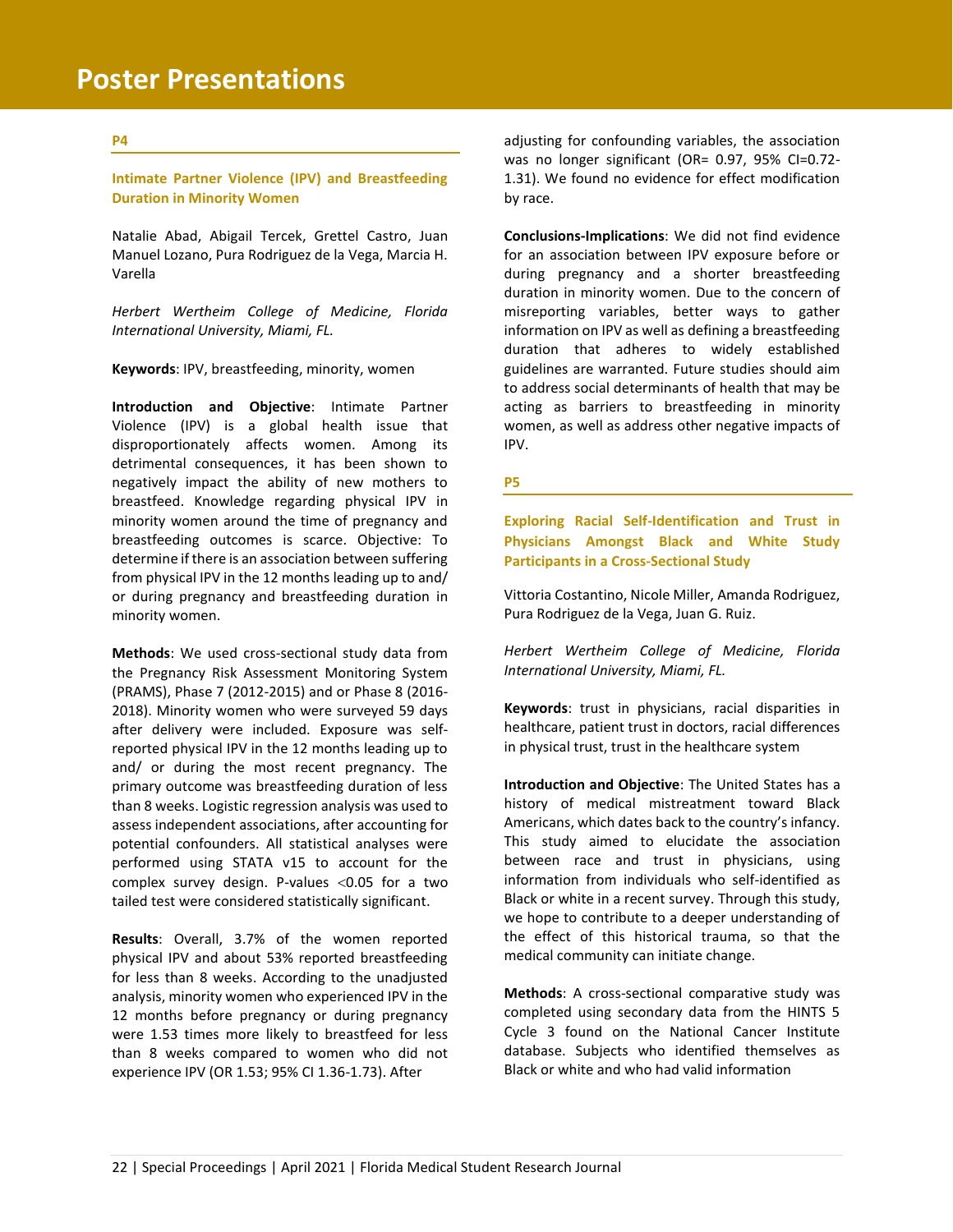regarding trust in physicians were included. Subjects from all other races were excluded. The exposure of interest was self-reported identification as Black or white and the outcome of interest was the level of trust in physicians derived from survey question A6a. We considered several confounders including age, sex, level of education, residence in linguistically isolated areas, perceived quality of urgent care visits, degree of government healthcare assistance, and sexual orientation. Both unadjusted and adjusted for confounders (unconditional binary logistic regression modeling) odds ratios (OR) and 95% confidence intervals (95%CI) were computed.

**Results**: The prevalence of trust in physicians was higher among white participants: 72% in whites versus 61.5% in Black participants (p =0.006). Prior to adjustment, the odds of low trust in physicians are 61% higher (95%CI 1.15-2.27) in Black, as compared to white, individuals. After adjusting for all confounders, the point estimate increased slightly: OR 1.67 (95%CI 1.11-2.50) and remained statistically significant.

**Conclusions-Implications**: This study revealed that Black individuals report lower trust in physicians compared to white individuals. The medical community has a duty to acknowledge how our country's past continues to affect Black patients, so inequities can be addressed, and changes initiated.

#### **P6**

**The Effect of Race and Ethnicity on the Association Between Physical Activity and Obesity in U.S. Adults**

David Gomez, Alejandro Matus, Noel Barengo, Pura Rodriguez de la Vega, Juan M. Lozano.

*Herbert Wertheim College of Medicine, Florida International University, Miami, FL.*

**Keywords**: physical activity, obesity, overweight, race ethnicity

**Introduction and Objective**: The prevalence of adult overweight and obesity in the U.S. is estimated at 73.6%. Many studies have demonstrated the association between lack of physical activity and

obesity. However, few studies have considered race and ethnicity as a potential effect modifier in this association. This study aimed to investigate whether race and ethnicity modify the association between physical activity and obesity.

**Methods**: The study is a cross-sectional study utilizing the BRFSS 2019 database. The inclusion criterion was adults aged 18 years or older. Survey participants with disabilities that limited physical activity or missing information on the primary exposure and outcome variables were excluded. The study variables included physical activity (independent), overweight or obesity (dependent), and an extensive list of covariates, including race and ethnicity. The data analysis included 1) Descriptive analysis of study participant baseline characteristics, 2) Bivariate analyses that assessed the association between independent and dependent variables, and tested covariates for confounding, and 3) Adjusted analysis (logistic regression) controlling for confounders with stratification by race and ethnicity, which tested for effect modification.

**Results**: The final study sample size was 272,263. The adjusted odds ratio of being overweight or obese in the group of participants that reported no physical activity and those that reported 1-149 min/week of physical activity were aOR 1.36 (95% CI 1.29-1.44) and aOR 1.20 (95% CI 1.15-1.27) respectively, when compared to those that met the physical activity guidelines of ≥ 150 min/week. After stratifying by race and ethnicity, both no (aOR 1.37, 95% CI 1.29-1.45) and low level (aOR 1.21, 95% CI 1.15-1.28) of physical activity maintained statistical significance in non-Hispanic whites. In contrast, no association between decreased levels of physical activity and obesity was observed in the other strata (aOR between 0.86 and  $1.07$ ,  $p<0.05$ ).

**Conclusions-Implications**: The changes observed in the strength of the association between physical activity and overweight or obesity after stratification analysis suggests that race and ethnicity may serve as an effect modifier on this association. Due to the sparsity of literature addressing this question, additional research should be conducted to validate these findings.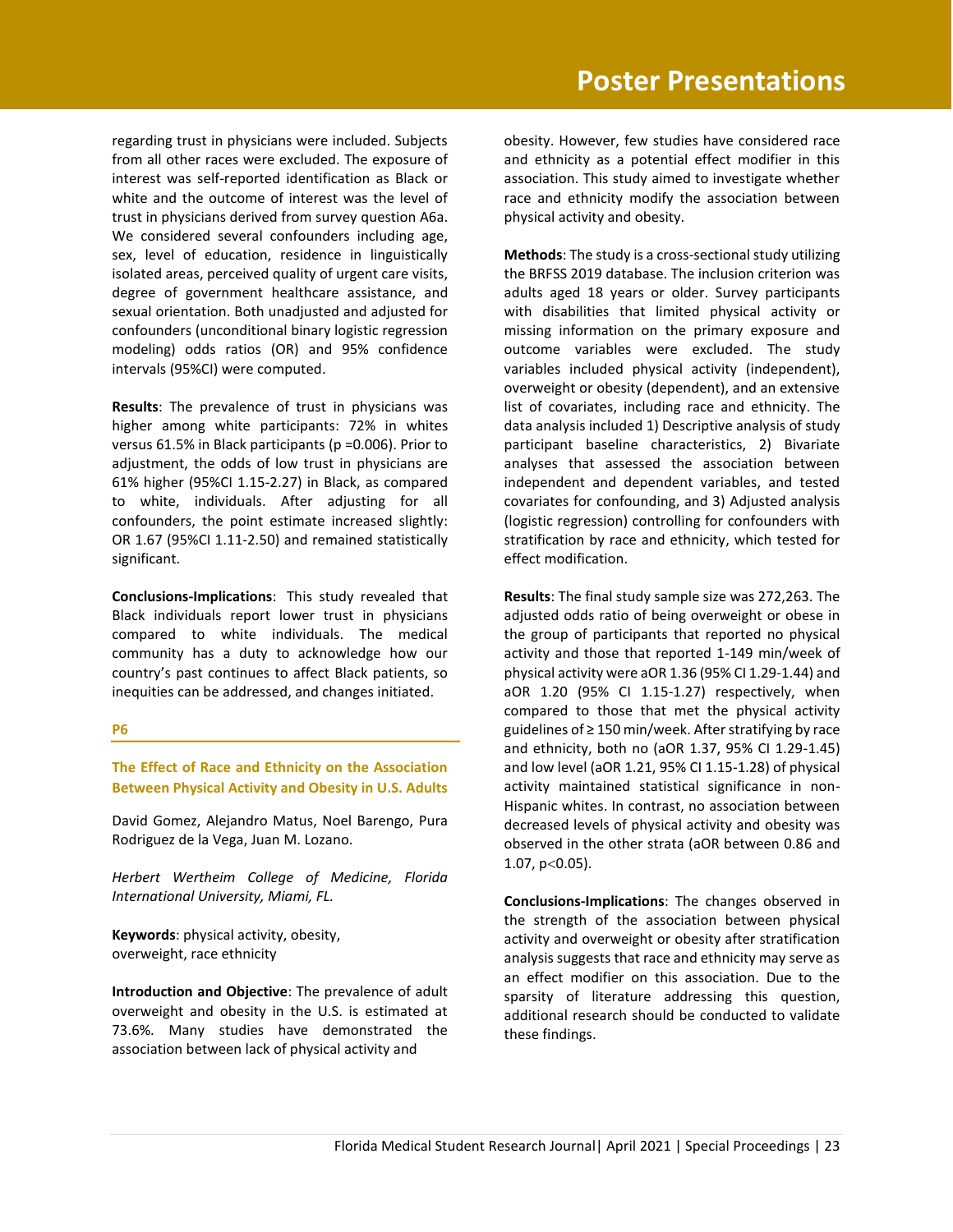#### **P7**

**The association between home glucose monitoring and macro- and microvascular complications in adult diabetes patients in the US in 2016**

Michael Garcia, Kamahl Harrisingh, Jervon Wright, Noël C. Barengo.

*Herbert Wertheim College of Medicine, Florida International University, Miami, FL.*

**Keywords**: diabetes, complications, glucose monitoring

**Introduction and Objective**: Diabetes, by virtue of its chronicity and prevalence of 23.1 million in the United States, represents an illness incurring both economic and personal cost to patients. Given the modifiable risk factors contributing to diagnosis and resultant morbidities, prevention is key. This study focused on secondary and tertiary prevention of diabetic complications in accordance with certain health behaviors. Here, home blood glucose monitoring was evaluated, with microvascular complications (nephropathy and retinopathy) and macrovascular complications (coronary artery disease, myocardial infarction stroke) serving as outcomes.

**Methods**: Secondary analysis of 9,385 adults who responded to the Behavioral Risk Factor Surveillance System (BRFSS) questionnaire in 2016 will be performed. The BRFSS is a monthly questionnaire administered by the CDC and state health departments collecting health information such as diagnoses given, length of chronic illness, and selfcare habits. Participants included in the study were adults with self-reported diabetes mellitus living in the US and Territories. The independent variable of this study was the frequency of self-monitoring blood glucose. The dependent variables of this study were macrovascular and microvascular complications associated with diabetes. The macrovascular complications were defined as coronary artery disease, myocardial infarction, and stroke. Descriptive analysis was performed to ascertain relevant variables and missing values. Bivariate analysis was done for categorical variables to identify possible confounders utilizing chi-square tests and ttests for the normally distributed continuous variables. Collinearity diagnostics was

done to check for a correlation between the exposure and outcome. Lastly, unadjusted as well as adjusted logistic regression analysis was also done, and Odds ratios and 95% confidence intervals presented.

**Results**: For macrovascular complications, those who performed home blood glucose monitoring <1 time per day had an OR of 1.03 (95% CI 0.72-1.47) compared to those who never performed home glucose monitoring. Adults who performed  $\geq$ once per day had an OR of 1.12 (95% CI 0.79-1.59) compared to those who never performed home blood glucose monitoring. For microvascular complications, those who perform home blood glucose monitoring <1 per day had an OR of 1.03 (95% CI 0.72-1.48) while those who performed home blood glucose monitoring  $\geq$ once per day had an 1.12 (95% CI 0.79-1.59). This illustrates the lack of a statistically significant difference between the odds of macrovascular complications in diabetics amongst the study groups.

**Conclusions-Implications**: While results did not depict a clear association between variables of interest, it improved the current knowledge in our area of research. Previous studies focused on glycemic control due to its pathophysiological link to diabetic complications. Few looked at the relationship between SMBG and the incidence of diabetic complications.

#### **P8**

**GCNT2 Suppression in Metastatic Melanoma Is Potentiated by Hypoxia and Leads to Aggressive Disease Progression**

Asmi Chakraborty, Mariana Perez, Norhan B. B. Mohammed, Michael Wells, James S. Wilmott, John F. Thompson, Stuart M. Haslam, Wei Wang, Richard A. Scolyer, George F. Murphy, Charles J. Dimitroff.

*Case Western School of Medicine; Melanoma Institute Australia, The University of Sydney; Imperial College London; Brigham and Women's Hospital, Harvard Medical School; Herbert Wertheim College of Medicine, Florida International University, Miami, FL.*

**Keywords**: melanoma, GCNT2, immunoevasion, hypoxia, Galecitin-3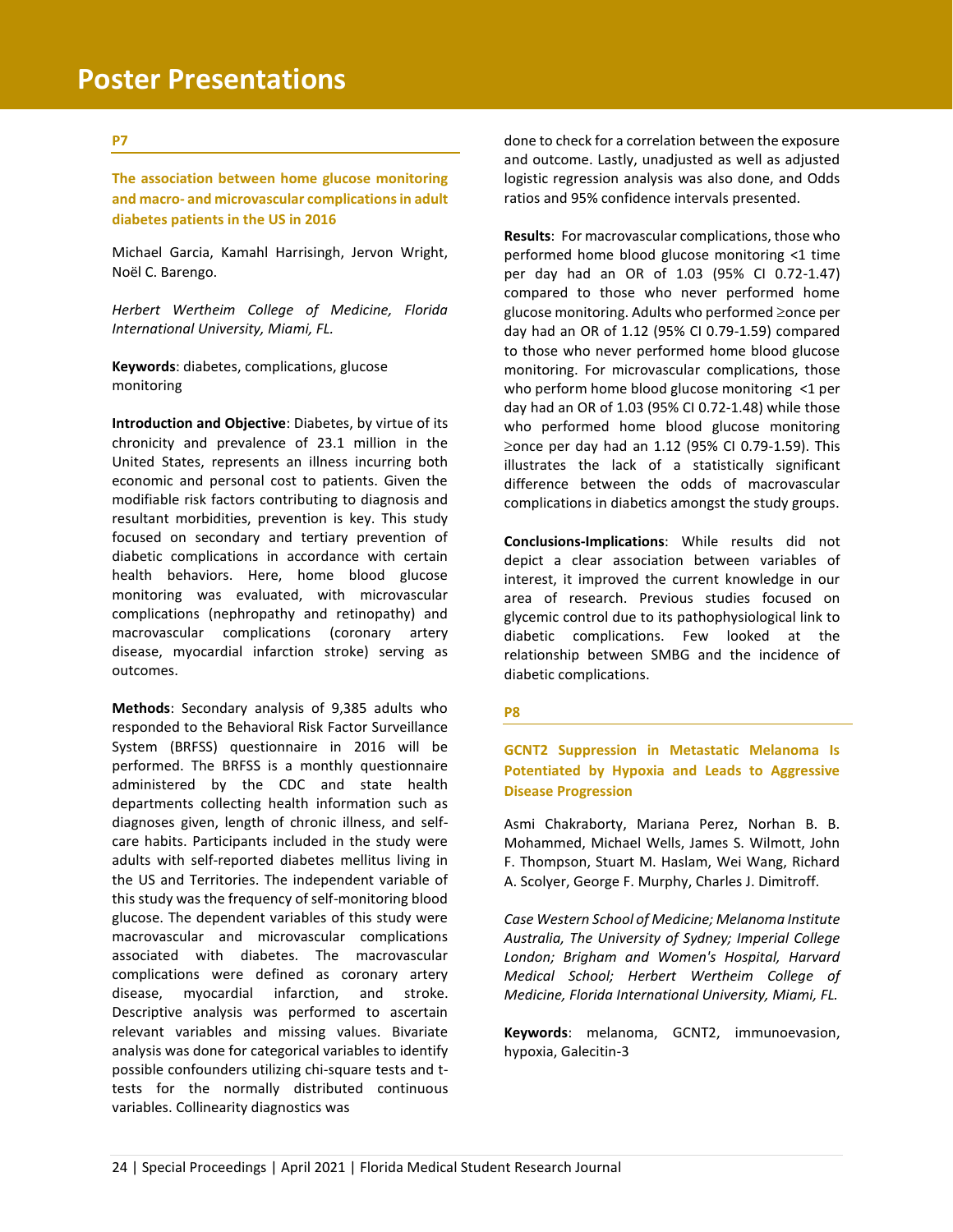**Introduction and Objective**: Metastatic melanoma (MM) is a lethal disease with a dismal 5-year survival rate of 25%. Thus, intense efforts to boost novel therapeutic strategies are underway to identify early detection of melanomas with high propensity to metastasize. We recently discovered that the loss of cell surface glycan, I-antigen, corresponds with the transition of primary melanoma to MM. I-antigen or I-branched glycans are synthesized by β1,6 Nacetylglucosaminyltransferase 2 (GCNT2) and inversely correlate with the growth and signaling potential of MM cells. Moreover, compared with high GCNT2 expression in normal melanocytes, nevi, and early-stage primary melanomas, GCNT2 is conspicuously lost in MM. We anticipate the potential utilization of GCNT2 expression as a biomarker to predict melanoma metastasis. Further, metastasis and aggressive disease progression are key phenotypes of tumor-initiating cells (TIC), which are preferentially generated in areas of hypoxia. In vertical growth phase primary melanomas and melanoma metastases, the tumor microenvironment is typically hypoxic (1.5% oxygen). We hypothesize that the hypoxic microenvironment aids in MM progression through TIC generation and immune evasion, by downregulating GCNT2 and switching Ibranched glycans to linear glycans.

**Methods**: Human MM patient samples, in vivo mouse models, and in vitro assays utilizing MM cell lines with lentivirus-mediated GCNT2 gene expression alteration were utilized to explore the effect of hypoxia and GCNT2 on melanoma progression and stem gene expression.

**Results**: MM cells grown under hypoxic conditions had reduced GCNT2 and MITF with upregulated stem cell marker KLF4 expression. Importantly, in the in vivo TIC assay, we found significant decreased tumor formation with increased GCNT2 expression while low GCNT2 levels enabled tumor formation even when 1000 cells were injected in immunocompromised mice. Further in accordance with the role of TICs in immunoevasion, human PBMC – MM co-cultures depicted an increase in Tregulatory cell generation associated with low GCNT2 compared to high GCNT2 expression in melanoma cells. Importantly, using melanoma patient specimens, immunohistochemical analysis of GCNT2 corresponded with a significant increase in mortality with the loss of GCNT2 staining. Taken together, our results highlight that GCNT2 associates

with increased TIC generation, tumor formation, and immunoevasion.

**Conclusions-Implications**: These findings highlight GCNT2/I-branching not only as a biomarker of melanoma virulence but reveal malignancyassociated pathways functioning in parallel with loss of GCNT2/I-branching that could offer additional targets for the treatment of metastatic melanoma.

#### **P9**

**Galectin-9 Helps Govern Human B Cell Adhesion to And Migration Through Human Vascular Endothelium.**

Lee Seng Lau, Asmi Chakraborty, Caleb Staudinger, Sandra L. King, Frances Clemente Erickson, Angela Bernasconi, Francis W. Luscinskas, Chad Perlyn, Charles J. Dimitroff.

*Department of Translational Medicine, Translational Glycobiology Institute, Florida International University, Miami, FL; Department of Dermatology, Brigham and Women's Hospital, Boston, MA; Department of Pathology, Vascular Research Division, Brigham and Women's Hospital, Harvard Medical School, Boston, MA; Nicholas Children's Hospital Ambulatory Surgery Center and Department of Surgery, Division of Plastic Surgery, Herbert Wertheim College of Medicine Florida International University, Miami, FL.*

**Keywords**: B cell tolerance, humoral immunity, galectins, cell adhesion, immunoregulation

**Introduction and Objective**: Humoral immunity is critically driven by the coordinated differentiation of naïve B cells into antibody-secreting plasma cells. For naive B cells to access peripheral lymph node (LN) and reside awaiting activation by pathogenic antigen, there is a requirement for circulating naïve B cells to adhere and be retained in LNs. Though lymphocyte (L)-selectin is considered the LN-homing receptor for all lymphocytes, the singular role of L-selectin in B cell homing to peripheral LN is less clear. There is compelling experimental data suggesting that humoral immune responses and number/size of B cell follicles/germinal centers in L-selectin KO mice are robust. Prior data from our laboratory indicate that circulating naïve B cells express an abundance of ilinear glycans that avidly bind galectin (Gal)-9 and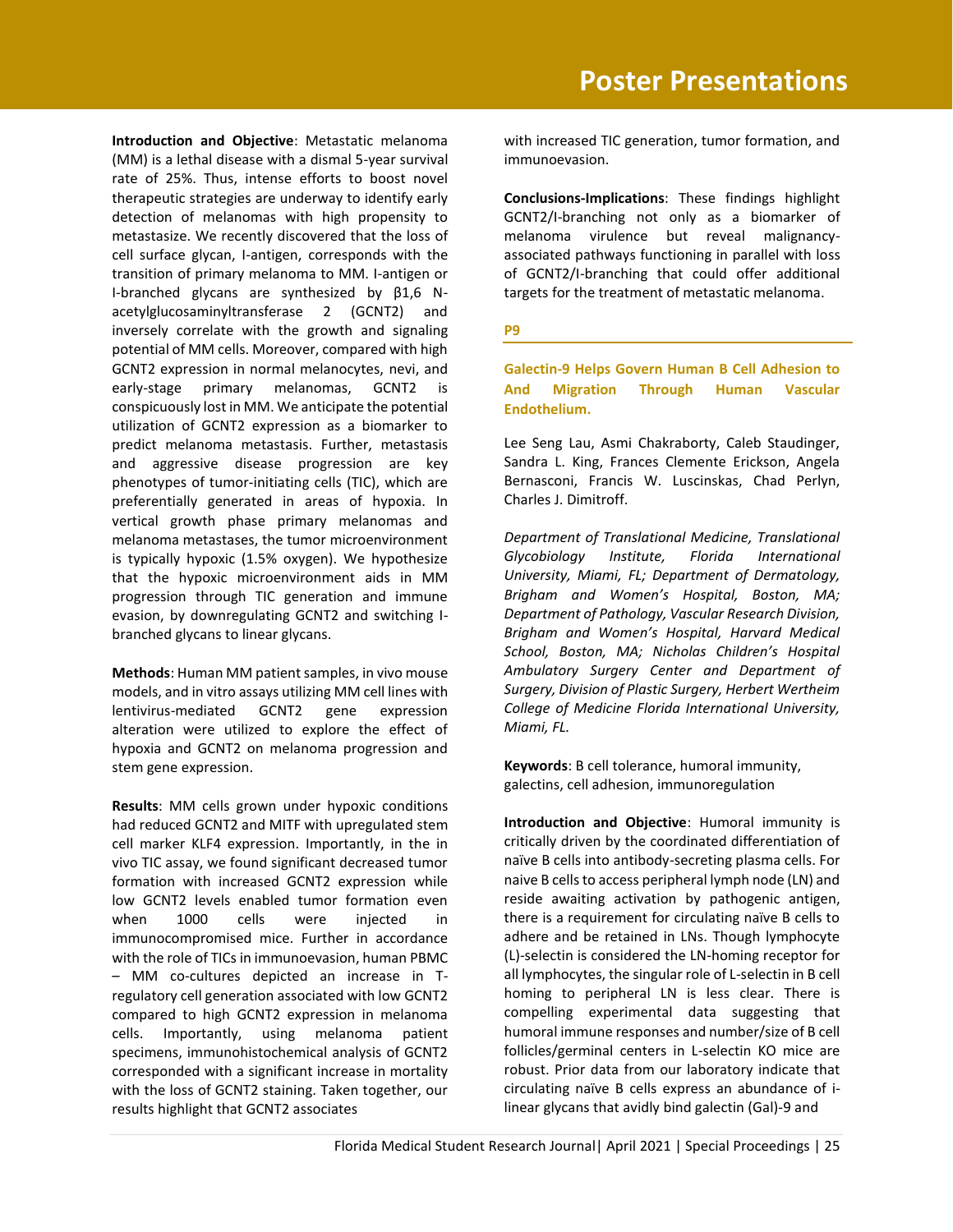that Gal-9 is expressed at a high level in peripheral LNs. We hypothesize that Gal-9 may play a role in circulating B cell homing to peripheral LNs.

**Methods**: In this study, we first analyzed human circulating B cells using flow cytometry for their expression of homing molecules, L-selectin and endothelial (E)-selectin-binding glycans, sLeX/A. We then examined the spatial localization of Gal-9 in human tonsil tissue and peripheral LNs and observed conspicuous expression in/on post-capillary venules and high endothelial venules with immunohistochemical and immunofluorescence staining. Using a human umbilical vein endothelial cell (HUVEC) model that expresses high levels of Gal-9, we investigated the ability of Gal-9 to mediate adhesion of MACS-sorted CD19+ B cells from PBMC to HUVEC under static and physiologic shear flow assay conditions.

**Results**: We found that L-selectin was expressed at low level and sLeX/A antigens were absent on human circulating B cells. Gal-9-dependent adhesion of B cells to HUVEC was inhibited in the absence of Gal-9 or presence of competitive inhibitor lactose. Furthermore, we investigated whether this proadhesive Gal-9 activity promoted chemokinedirected trans-endothelial migration (TEM) through HUVEC monolayers. We, in fact, observed a Gal-9 dependent inhibition of TEM compared with controls, suggesting that Gal-9 was decelerating TEM.

**Conclusions-Implications**: Taken together, these data illustrate Gal-9's potential key role in circulating B cell homing to peripheral LN and/or in retention of naïve B cells in LNs. Our studies implicate, for the first time, Gal-9 in the adhesion of human B cells to vascular endothelium and provide a putative mechanism for Gal-9 controlling the efficiency of humoral immune responses.

#### **P10**

**Clinical Education in the Midst of a Pandemic; Implementation of a COVID-19 Homeless Surveillance Program**

Matison Alderman, Natalie Abad, Krissie Lobon, Chase Mallory, Sarah Stumbar, Gregory Schneider.

*Herbert Wertheim College of Medicine, Florida International University, Miami, FL.*

**Keywords**: telehealth training, vulnerable populations, COVID-19, clinical skills, interdisciplinary collaboration

**Introduction and Objective**: In March 2020, various "Safer-At-Home" orders led to closure of university campuses due to the coronavirus pandemic. Medical students at Florida International University Herbert Wertheim College of Medicine (FIU HWCOM) transitioned to online learning, prompting students and faculty to seek alternative ways to provide clinical experiences. Through the combined efforts of FIU HWCOM and the Miami-Dade County Homeless Trust, the COVID-19 Homeless Surveillance Program was created to monitor and address the health needs of homeless individuals with known or suspected COVID-19. The goal of this study was to assess students' perceptions of the remote monitoring program and the extent to which it contributed to their medical education.

**Methods**: After the conclusion of the program, students received a Qualtrics survey, including 5 Likert-type statements, with a scale ranging from 1-5 indicating strongly disagree, disagree, neutral, agree, and strongly agree, respectively. These statements gauged confidence, after participation in the program, with navigating a telehealth encounter, screening for COVID-19 symptoms, and working collaboratively in a telehealth setting. Two free response questions asked about lessons learned regarding the social determinants of health and how the program contributed to students' medical education and professional development. Investigators evaluated the Likert responses for general trends and performed an inductive analysis of the free text responses to identify common themes. IRB exemption was obtained from the FIU Office of Research Integrity.

**Results**: 27 pre-clinical and clinical medical students (response rate 67.5%) responded to the survey. All students agreed or strongly agreed that this program assisted them in navigating a telehealth system (mean=4.4, SD=0.8); assessing symptoms of COVID-19 (mean=4.5, SD=0.7); working collaboratively (mean=4.6, SD=0.69); recognizing barriers to patient care (mean=4.3, SD= 0.83); and refining clinical and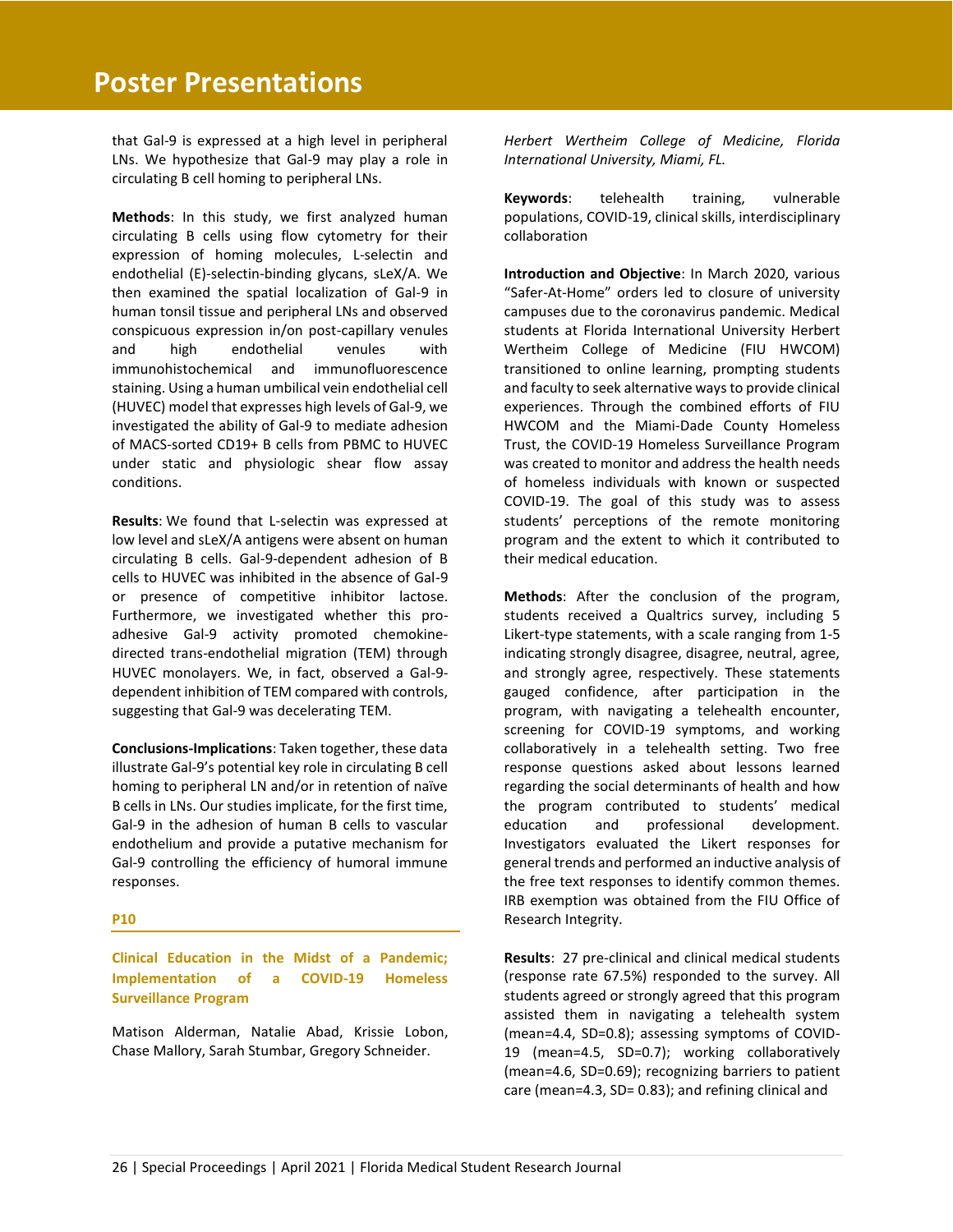professional skills (mean= 4.5, SD=0.8). Students reported learning related to medical comorbidities and health literacy. Navigating telemedicine, interdisciplinary collaboration, and clinical skills were themes identified related to student medical education.

**Conclusions-Implications**: This study showed that students found participating in a telehealth surveillance program contributed positively to their medical education. As telehealth becomes a more prominent medium of providing healthcare, it is crucial to incorporate telehealth training and virtual clinical opportunities for medical students, especially with the needs of vulnerable populations in mind. As such, similar remote-monitoring programs for chronic or other acute diseases may play a continued role in medical education. Programs like this one can serve as a model for curricular integration of telemedicine.

#### **P11**

**Prevalence of Pediatric Anxiety and Its Association with Premature Birth**

Rachel Shatanof, Skylar Korek, Brett Smith, Juan G. Ruiz, Jenny Fortun.

*Herbert Wertheim College of Medicine, Florida International University, Miami, FL.*

**Keywords**: prematurity, anxiety, mental health

**Introduction and Objective**: Studies show that clinical disparities exist between individuals born prematurely and those born at term; however, few studies have examined whether there is a difference in the prevalence of pediatric anxiety between premature and term individuals. Objective: To determine if the prevalence of anxiety differs for pediatric individuals born prematurely compared to individuals born at term.

**Methods**: This is a secondary analysis of the National Survey of Children's Health (NSCH), in which we conduct a historical cohort analytical study. The NSCH database examines the physical and emotional health of children from 52,129 households identified via the National Census Bureau from 2017-2018. It is a geographically representative sample of children in the U.S. assessing demographics, physical health,

mental health, and family dynamics. We compare the exposure variable of premature birth, delivery before 37 weeks of pregnancy, to the outcome variable of self-identification of anxiety currently and previously. The study group consists of all children (52,129) in which data exists on the NSCH. We examined distributions of control variables according to exposure (preterm vs. term birth). Odds ratios (ORs) and 95% CI intervals were computed to assess the direction and magnitude of association between preterm delivery and prevalence of childhood anxiety after adjusting for potential confounders by fitting a multivariable model.

**Results**: Of the NSCH population, 2,872 of these subjects had premature births, while 23,251 did not. Of those with premature births, 435 reported a history of anxiety, while 2437 did not. In the population that was not born premature, 2724 reported a history of anxiety, while 20,527 did not. When comparing prevalence of anxiety in the premature vs. the non-premature group, an OR of 1.35 was found. Additionally, a history of anxiety was higher in those age 14-17, female, nh white, English speaking, with unmarried parents, who average 4+ hours of screen time (outside of schoolwork), eat fewer meals with their families, are not food secure, have parents who smoke inside, have been diagnosed with ADHD and/or Autism, had adverse childhood experiences (ACE 5,6,7,8, 9), and have special needs with a p-value  $< 0.001$  for each finding. When adjusted for these factors, it was found that the odds ratio changed to 1.30 and stayed significant at 0.048.

**Conclusions-Implications**: A significant difference was found in the prevalence of childhood anxiety among those who were born premature and those who were not born premature. Those born premature had a 30% higher chance of having anxiety during their childhood. This sheds light on a possible link between premature birth and its effect on critical periods of neural development in the late stages of fetal development. One implication of the findings is its limitation to an American pediatric population, and another could be possible survey bias from those who filled out the surveys.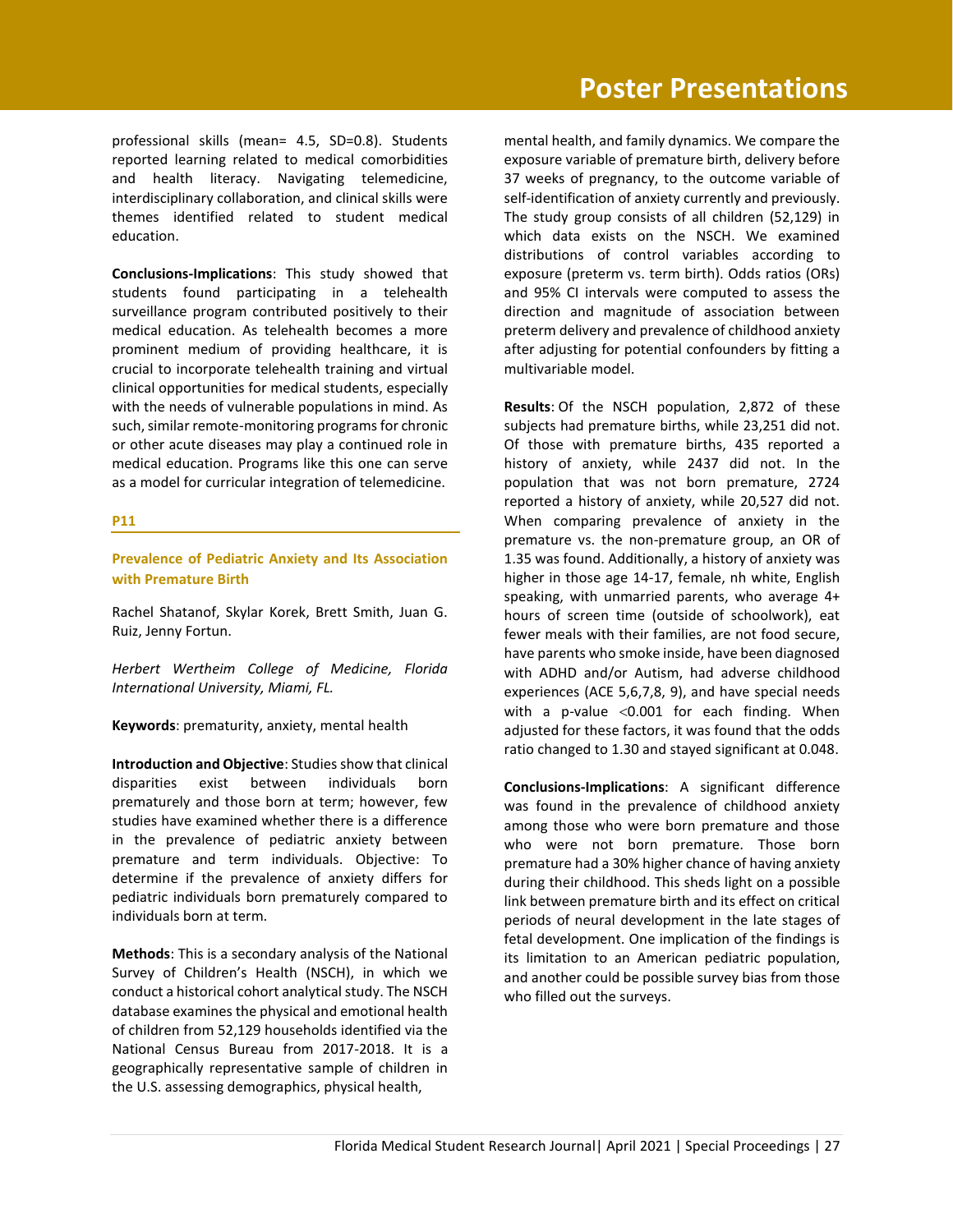#### **P12**

#### **Poverty Status and HPV Vaccination Uptake**

Elizabeth Hanna, Alexandra Cabrera, Zeerak Khan, Juan G. Ruiz, Sara Stumbar, Grettel Castro, Pura Rodriguez.

*Herbert Wertheim College of Medicine, Florida International University, Miami, FL.*

**Keywords**: HPV vaccine, obstetrics & gynecology, public health, preventative medicine, socioeconomic status

**Introduction and Objective**: HPV is a highly prevalent disease in the United States with potentially deadly sequelae such as cervical, oropharyngeal, and anal cancers. Vaccination is the most assured way to prevent HPV, which is why ensuring its widespread uptake is an imperative public health objective. Our study aims to study whether poverty level among US teenagers (13-17 years) is associated with HPV vaccine coverage.

**Methods**: A cross-sectional comparative study was done, using data from the National Immunization Survey-Teen 2018. Records with available responses on both the exposure variable (family's poverty level) and the outcome variable (family-provided information on the subject's vaccination status) were included. Odds ratios (OR), both crude and adjusted for potential confounders (multivariable logistic regression), describing the association between poverty levels and HPV vaccine coverage were obtained.

**Results**: Our final effective sample included 31,391 US teens. After adjusting for age, sex, race/ethnicity, and provider recommendation it was revealed that teens in the below poverty bracket had 70% increased odds of receiving the HPV vaccination when compared to individuals with the highest family income (OR 1.70 (95%CI 1.44-2.01) p=0.00). Teens in the intermediate income bracket were not found to have statistically significantly different odds of HPV vaccination uptake compared to those in the highest bracket (OR 0.94 (95%CI 0.84-1.05)). Of note we also found provider recommendation to be a strongly associated variable with an adjusted OR of 18.13 (95%CI 15.83-20.77).

**Conclusions-Implications**: Family income below poverty level is associated with increased odds of HPV vaccination uptake in US teenagers. Provider recommendation was also incidentally found to have a strong effect on vaccination uptake. Future interventions should focus on increasing provider recommendations for teenagers with higher family income.

#### **P13**

**Firearm Violence Prevention Education in the Context Healthcare** 

Aliasger Ezzi, Priya Shil, Jennifer Knight, Nitya Ramalingam, Rachel Shatanof, Alexa Denton, Lauren Ramesar, Zahra Ukani, Monica Reyes, and Randal H. Silbiger.

*Herbert Wertheim College of Medicine, Florida International University, Miami, FL.*

**Keywords**: Firearm violence prevention, medical school, education, healthcare issue, gun violence

**Introduction and Objective**: Firearm violence results in 38,000 deaths in the US each year. Three million children are subjected to lasting trauma from direct exposure to related injuries and deaths. The resultant cost to the US healthcare system is approximately \$2.3 billion annually caring for victims and survivors. Until recently, healthcare professionals were prohibited from addressing the presence of firearms in the home as a health risk during a patient encounter in Florida and other regions. Therefore, few medical school curricula include education regarding firearm injuries as a health issue. This pilot study seeks to 1) assess medical student beliefs regarding firearm violence as a public health issue 2) gauge their interest in integrating firearm violence prevention (FVP) education into a medical school curriculum, 3) propose specific components of FVP education beneficial for future clinical practice, and share relevant resources.

**Methods**: A two-part module was presented to second year medical students by faculty and peers. The presentation introduced firearm safety as a health risk reduction issue to be discussed on par with other similar interventions such as seatbelts, helmets and condom use; addressed the personal, social, and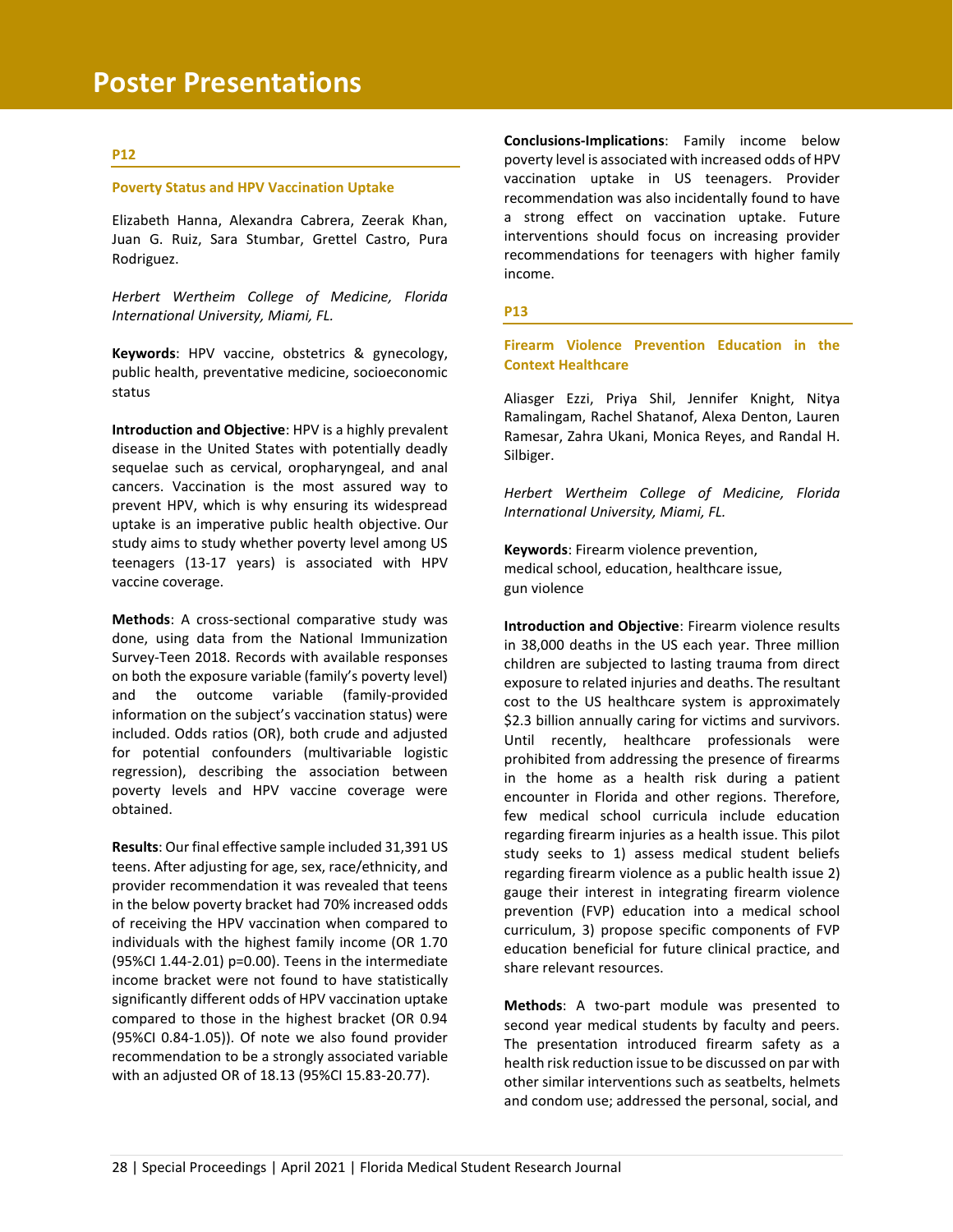community impact of firearm violence; and presented some tools physicians can use to counsel patients. A role play demonstration used the Medical Students for Gun Safety White Coat card to teach how healthcare professionals can address firearm safety with patients. Surveys were distributed before and after the FVP module Part 1 to compare students' perceptions of firearm safety as a public health issue and their interest in receiving FVP education in medical school. Four months later, Part 2 of the FVP module informally assessed retention of the material from the first module and reinforced and expanded on interventions including community level efforts.

**Results**: 92 and 70 students completed the pre and post surveys respectively. 84.8% of pre-session respondents and 91.5% post session respondents strongly agreed or agreed that FVP is a healthcare issue. 85.9% of pre-session respondents and 94.3% post session respondents strongly agreed or agreed that a FVP curriculum would be beneficial to a future physician. 92.4% of pre-session respondents and 95.7% post session respondents indicated they are interested in a FVP curriculum at HWCOM.

**Conclusions-Implications**: Survey results indicate medical students believe FVP is an important topic of discussion in a healthcare setting. The goals of this proposed curriculum are to educate students on patient-centered techniques to assess the health risks from the presence of a firearm, to equip students with the tools helpful to educate their patients about risk reduction, and to be advocates for prevention of firearm violence through education on the community level.

#### **P14**

**Comparing the Effects of General vs. Regional Anesthesia on Postoperative Mortality in Total and Partial Hip Arthroplasty**

Irfan A. Khan, Raihan Noman, Nabeel Markatia, Grettel Castro, Pura Rodriguez de la Vega, Juan G. Ruiz.

*Herbert Wertheim College of Medicine, Florida International University, Miami, FL.*

**Keywords**: total hip arthroplasty, partial hip arthroplasty, regional anesthesia, general anesthesia, postoperative mortality

**Introduction and Objective**: There is conflicting evidence in the literature regarding whether type of anesthesia (regional vs. general) is associated with postoperative mortality in patients undergoing hip arthroplasty. The present study compares mortality between general or regional anesthesia administered to patients undergoing either total (THA) or partial hip arthroplasty (PHA).

**Methods**: A retrospective cohort was assembled using the 2015-2016 American College of Surgeons National Surgical Quality Improvement Program database. Adult patients undergoing hip arthroplasty under general or regional anesthesia were included. Patients were excluded if receiving any other type of anesthesia, as well as having an ASA score  $\geq 4$ , preoperative acute renal failure, severe congestive heart failure, COPD, or ascites. Adjusted odds of 30 days all-cause postoperative mortality according to type of anesthesia were estimated by fitting multiple logistic regression models that included potential confounders and effect modifiers.

**Results**: A total of 60,897 patients were included. Given that the interaction between type of anesthesia and type of arthroplasty was statistically significant, separated models were fitted for each type of arthroplasty. There was no evidence of an association between type of anesthesia and postoperative mortality in hip arthroplasty patients regardless of whether the arthroplasty was partial (OR =  $0.85$ ; CI 0.59-1.22) or total (OR = 0.68; CI 0.43-1.08).

**Conclusions-Implications**: The overall postoperative mortality in adult hip arthroplasty patients is low. Our findings support that mortality is not different between patients receiving regional vs general anesthesia regardless of type of hip arthroplasty (total vs. partial).

#### **P15**

**Association between race/ethnicity and type of provider encountered in the emergency department**

Jessica Sharma, David F. Gomez, Marcia Varella.

*Herbert Wertheim College of Medicine, Florida International University, Miami, FL.*

**Keywords**: race, disparities, emergency department, provider, secondary analysis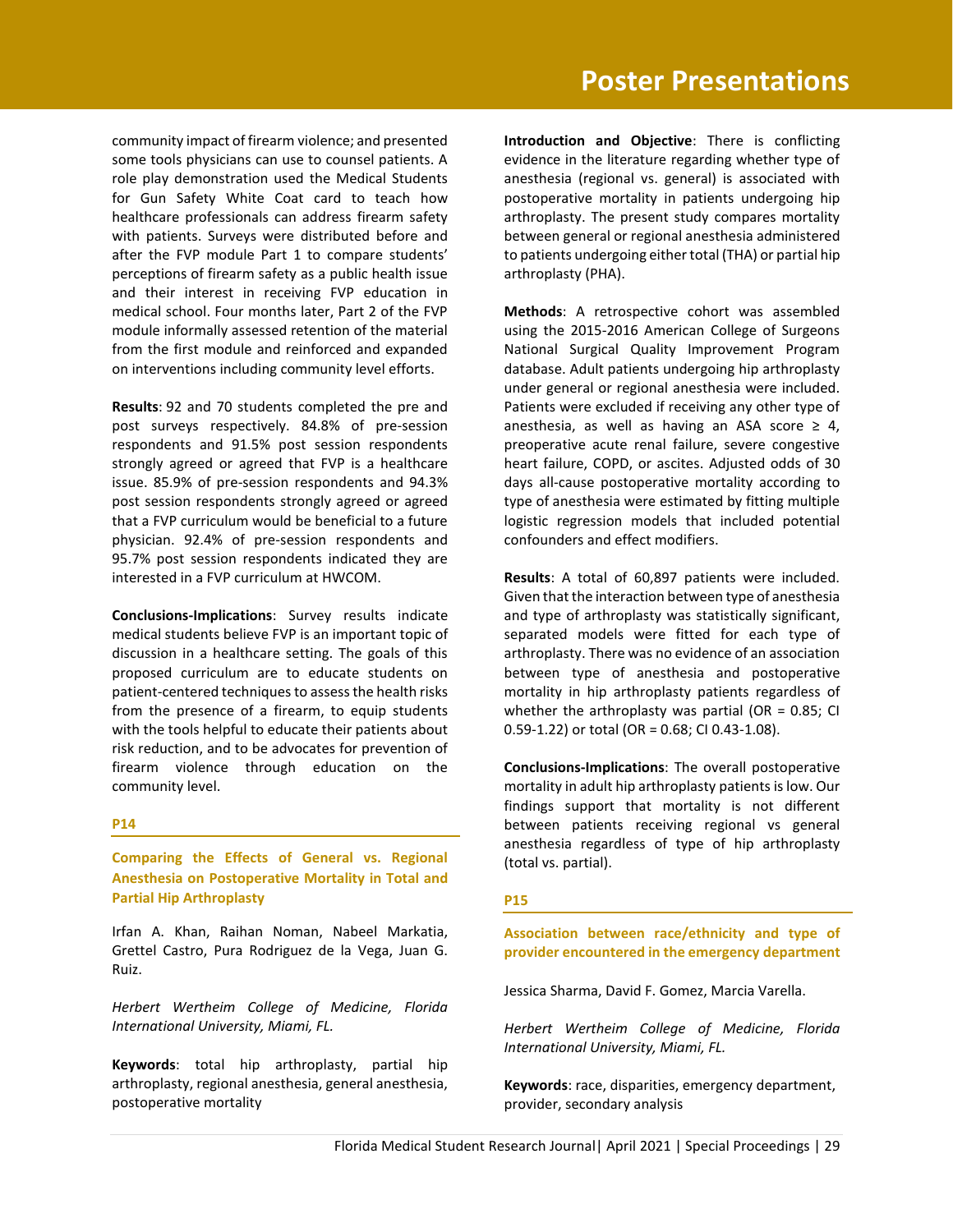# **Poster Presentations**

**Introduction and Objective**: Race is associated with significant differences in emergency care, and minorities tend to have worse outcomes, including higher mortality rates. It is unknown whether there are racial/ethnic related differences in the type of provider seeing patients in the ED could contribute to such disparities. The aim of our study is to elucidate whether there is an association between race/ethnicity and the type of provider seeing patients in the ED.

**Methods**: We performed secondary analysis of data from the CDC database on the National Hospital Ambulatory Medical Care Survey (NHAMCS). The sample included adults visiting the ED and with triage scores between 3-5. The independent variable is the participant's race/ethnicity as reported in the medical records using both ethnicity (Hispanic or non-Hispanic) As well as race (White, Black/African American, Asian, Hawaiian or Other Pacific Islander, American Indian or Alaska Native). The dependent variable is the type of provider seen in the Emergency Department (Nurse Practitioner [NP] and/or physician assistant [PA] but no Attending Physician versus Attending Physician with any combination of other providers). We assessed associations using multivariable logistic regression models for crude and adjusted measurements of odds ratio (OR) and corresponding 95% confidence intervals (CI).

**Results**: We assessed 108,520 eligible adults with triage scores between 3-5. Triage score did not modify the association tested (P=0.391).The unadjusted odds of being solely seen by a NP/PA and not by an attending physician was 30% higher in the Black/African American group compared to the White group (OR=1.29, 95% CI 1.04-1.61, p=0.020). After adjusting for age, sex, insurance status, presence of chronic condition(s), and triage level, the association was no longer statistically significant (OR=1.16, 95% CI 0.91-1.48, P=0.223).

**Conclusions-Implications**: We found no evidence that race/ethnicity was associated with the type of provider seeing patients in the ED in adult patients with triage scores between 3-5, suggesting that disparities in health care are not due to the type of provider that sees the patient in ED.

#### **P16**

**Predictors of Emergency Department Utilization in the United States in 2017: An explorative analysis**

Phoebe Hughes, Tori Ehrhardt, Diana Llompart, Grettel Castro, Pura Rodriguez, Noël C. Barengo.

*Herbert Wertheim College of Medicine, Florida International University, Miami, FL.*

**Keywords**: emergency department, predictors, sociodemographic variables, socioeconomic variables, United States

**Introduction and Objective**: Emergency department (ED) utilization in the United States is a climbing trend in healthcare and is associated with increased costs and varied outcomes in quality of care within the healthcare system. Existing studies have explored associations between specific sociodemographic variables and emergency department usage. However, there is not a comprehensive understanding of which variables in the general population lead to increased emergency department utilization overall. The objective of this study was to identify independent predictors associated with at least one emergency department visit within the last 12 months in 2017.

**Methods**: Secondary data analysis of cross-sectional study, using data of the 2017 NHIS database. The study population comprised U.S. adults, aged 18-64 (n=17,421). Participants with missing data or invalid information for independent variables, dependent variables, or covariates were excluded. The main outcome for this study was having had >1 visits to an ED in 2017. Possible predictors included age, sex, race, ethnicity, marital status, sexual orientation, BMI, affordable prescription medications, geographic region, poverty ratio, insurance status, marital status, transportation, occupational status, psychiatric history, smoking history, and preventive care. Unadjusted and adjusted logistic regression analysis were used to calculate odds ratios (OR) and their corresponding 95% confidence intervals.

**Results**: It was found that predictors of an ED visit within the past year in 2017 were female sex, LGTBQ+, Black/African American, obesity, living with a partner or divorced, no transportation, poverty ratio <1.9, Medicaid or other insurance coverage,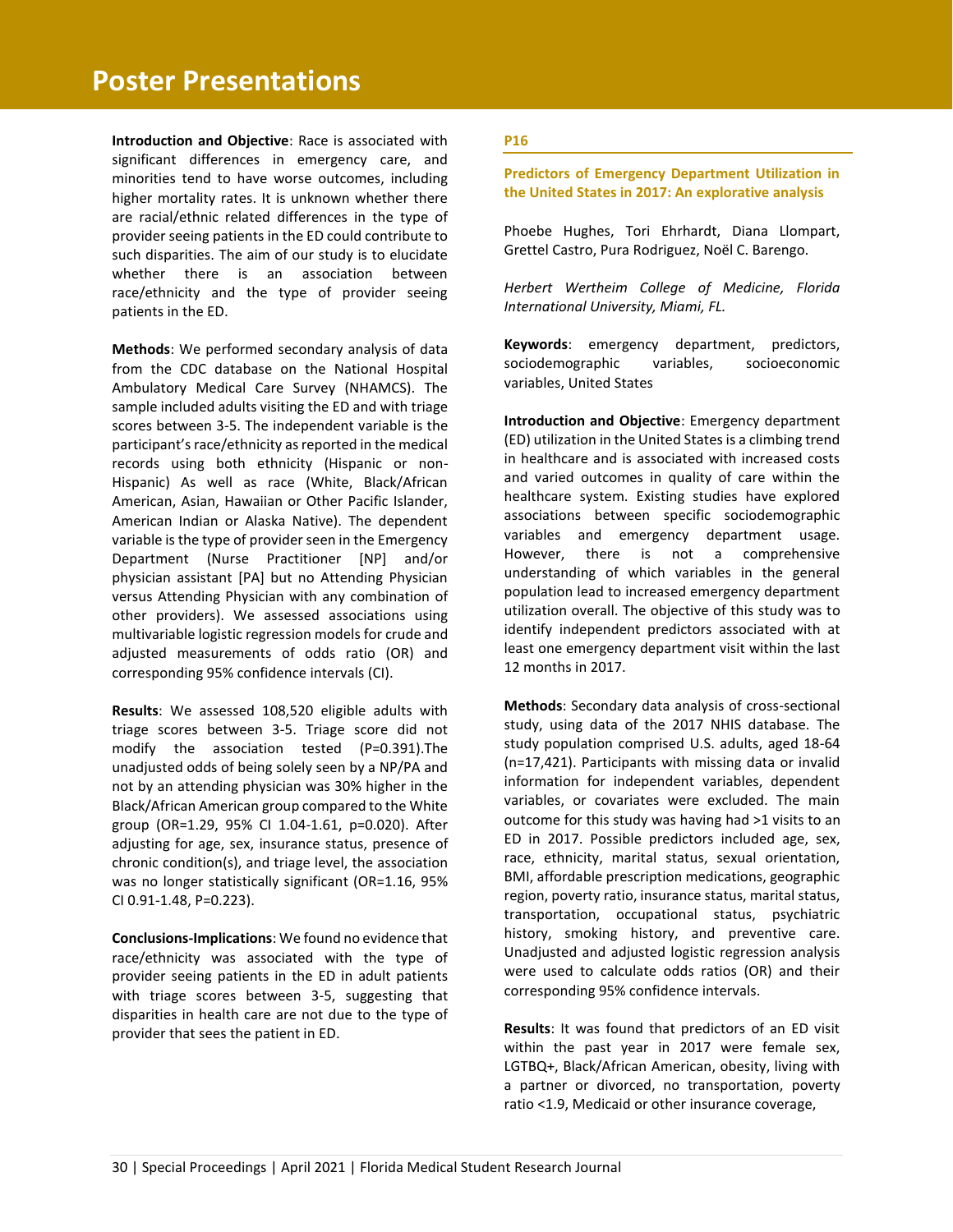unpaid at work or not working, could not afford their prescription medications, decreased functional status due to a psychiatric condition, and smoking history (OR 1.2-2.5). Protective characteristics for ED utilization included age >40, Asian, and Hispanic (OR 0.7-0.8). No statistically significant association between geographic region or regular preventive care and ED visits was found.

**Conclusions-Implications**: Our results identified several predictors of Emergency Department usage in the United States. Addressing these predictors can help promote healthcare initiatives, improve patient care, and relieve ED services as a healthcare safety net. Future research should involve further exploration of these identified predictors and focus on trends in ED utilization.

#### **P17**

**Racial Disparities in the Use of Amputation as Treatment for Malignant Primary Bone Neoplasms: A Retrospective Analysis from 1998-2016**

Matan Ozery, Hans Lapica, Harsha Raju, Grettel Castro, Pura Rodriguez de la Vega, Noël C. Barengo.

*Herbert Wertheim College of Medicine, Florida International University, Miami, FL.*

**Keywords**: primary bone neoplasm, limb-salvage, amputation, ethnic disparity, racial disparity

**Introduction and Objective:** Primary Bone Neoplasms (PBNs) represent less than 1% of total diagnosed cancers each year. When not treated promptly, PBNs can cause significant morbidity and mortality. With recent surgical advancements, PBN treatment has shifted from amputation to limbsalvage procedures. However, significant disparities between different racial and ethnic groups exist that limit access to limb-salvage procedures. There exist inconsistent scientific findings regarding relationship between race and treatment disparities in PBN patients. This study investigated patients with PBNs to determine an association between race/ethnicity and procedure-type selection.

**Methods**: A retrospective observational cohort study was conducted using the Surveillance, Epidemiology, and End Results (SEER) database to select 5091 patients who were diagnosed with a PBN between

1998 and 2016. Participants with missing information on any of the key variables were excluded. Patients were classified into three distinct racial groups (i) White, (ii) Black, and (iii) Other (Asian, American Indian, Pacific Islander). The main outcome assessed was the procedure-type received: amputation vs. limb-salvage. The covariates included in the analysis were ethnicity, age, sex, cancer stage and grade, insurance status, rural location status, and year of diagnosis. Unadjusted and adjusted logistic regression analysis were used to calculate odds ratios and 95% confidence intervals (CI).

**Results**: Race was not associated with increased amputation rates. However, Hispanic patients had a 40% increased likelihood of amputation (OR 1.4; 95% CI 1.2-1.6). Patients older than 65 were found to be 60% more likely to receive amputation than adults ages 26-49 (OR 1.6; 95% CI 1.1-2.2). Insurance status was an independent predictor of procedure selection. Uninsured patients were 70% more likely to receive amputation than insured patients (OR 1.7; 95% CI 1.1- 2.8). Inclusion of an additional adjustment for insurance status did not significantly alter the strength of the association.

**Conclusions-Implications**: An ethnic disparity was found that could not be explained by differences in patient characteristics. We recommend providers be more aware of patients less likely to seek regular healthcare in the context of PBNs. The specific associations between independent predictors and different race/ethnicity groups elucidate a possible link requiring further investigation.

#### **P18**

**Wound Outcomes of Smokers Undergoing Implant-Based Breast Surgery**

Antoun (Tony) Bouz, Isaac Zucker, Grettel Castro, Pura Rodríguez de la Vega, Noël C. Barengo.

*Herbert Wertheim College of Medicine, Florida International University, Miami, FL.*

**Keywords**: smoking, post-operative infection, implant-based breast surgery

**Introduction and Objective**: Smoking is a cause of many postoperative complications, including delayed wound healing, tissue necrosis, and reconstructive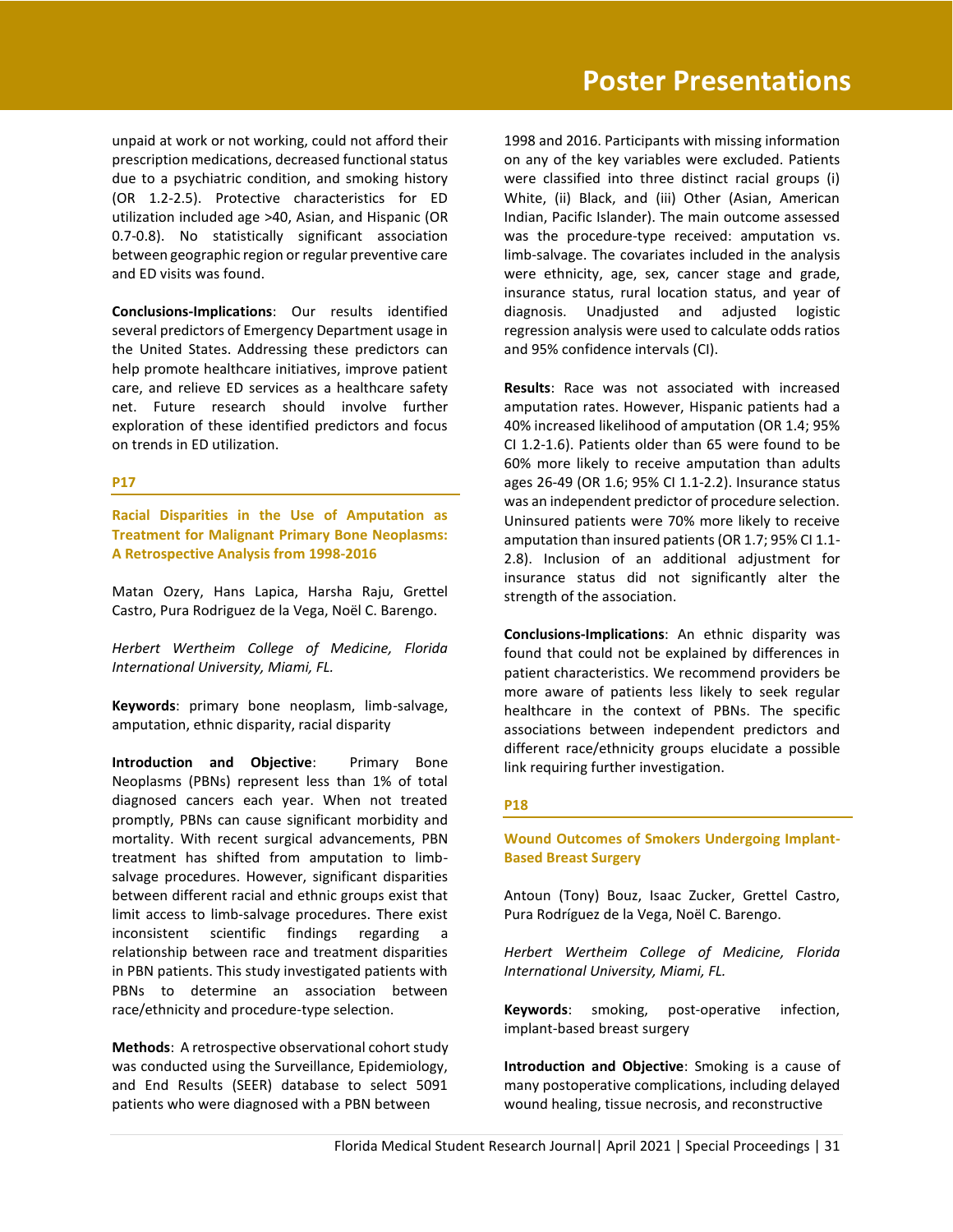# **Poster Presentations**

flap loss. However, there is a paucity of evidencebased guidelines for smoking cessation in patients undergoing implant-based breast surgery. The objective of this study was to determine if smoking is associated with wound dehiscence or superficial/deep surgical site infection (SSI) in women undergoing implant-based breast surgery.

**Methods**: Using the American College of Surgeons National Surgical Quality Improvement Program, data was obtained of U.S. adult females (n=10,077) between the ages of 18 and 70 who underwent insertion of a breast prosthesis from 2014-2016. Patient's preoperative smoking status, demographic and comorbidities were analyzed to determine association with wound dehiscence, superficial SSI, and deep SSI. Unadjusted and adjusted logistic regression analysis were used to calculate odds ratios and 95% confidence intervals.

**Results**: Patients who smoked had a statistically significant higher proportion of wound complications  $(2.4%)$  compared to non-smokers  $(1.3%; p<0.01)$ . Adjusted analysis demonstrated a significantly higher odds of wound complications in smoking patients compared to those who did not smoke (OR 2.0; 95% CI 1.3-3.2).

**Conclusions-Implications**: Our study suggests that smoking is an independent risk factor for postoperative complications in patients undergoing implant-based breast surgery. These results have significant clinical implications, as increased precautions can be taken in smokers undergoing breast surgery to minimize postoperative wound complications. Future studies may determine the optimal amount of time that patients should abstain from smoking prior to implant-based breast surgery.

#### **P19**

**Percutaneous Endoscopic Gastrostomy Tube Placement Is Safe and Effective in Children When Compared to Laparoscopic Technique**

Matthew T. Hey, Kyle J. Glithero, Cathy A. Burnweit.

*Maimonides Medical Center; Nicklaus Children's Hospital, Miami, FL. Herbert Wertheim College of Medicine, Florida International University, Miami, FL.*

**Keywords**: Gastrostomy, pediatric surgery, safety, cost-effectiveness

**Introduction and Objective**: There are many techniques of gastrostomy tube placement in children. Percutaneous endoscopic gastrostomy (PEG) has been previously considered to confer more serious complications and be inferior to a laparoscopic technique. The aim of this study is to challenge these assertions by comparing experiences using PEG and laparoscopic gastrostomy (LapGT) techniques at a tertiary care pediatric hospital.

**Methods**: All PEGs and LapGTs were reviewed at the participating institution from August 2016 through January 2018. Demographics, procedure time, operative charges, and 30-day complications were reviewed for patients who had gastrostomy tube placement, either PEG or LapGT, not in conjunction with other procedures. Means of quantitative values were compared using the student's t test. Categorical values were compared using the X2 test. Percentages and charges were rounded to the nearest whole number.

**Results**: Over 18 months, 93 isolated gastrostomy tubes were placed in children aged 2 weeks to 19 years. There were 56 PEGs (60%) and 37 LapGTs (40%), based on surgeon preference. There was no significant difference in gender, mean age, or mean weight between the two groups. Mean operative time for PEG was 59% shorter (14 vs. 33 minutes, p<0.001). Operating room charges averaged \$4,500 less in the PEG group (\$11,400 vs. \$15,900, p<0.001). Neither group had complications that required a return to the operating room within 30 days postoperatively. There was also no difference in the rate of return to operating room for fundoplication after gastrostomy tube placement (fundoplication rate after PEG and LapGT was 0.05 and 0.05,  $p =$ 0.9919). In two cases PEGs were converted to LapGTs because safety criteria for PEG were not met.

**Conclusions-Implications**: In this study depicting experience with PEGs and LapGTs, it was found that the PEG technique, when used with clearly defined safety criteria, decreased operative time and cost without compromising safety. In the current milieu of decreasing anesthesia exposure for children and reducing healthcare costs, PEG should be considered as a safe and effective option for gastrostomy tube placement in children.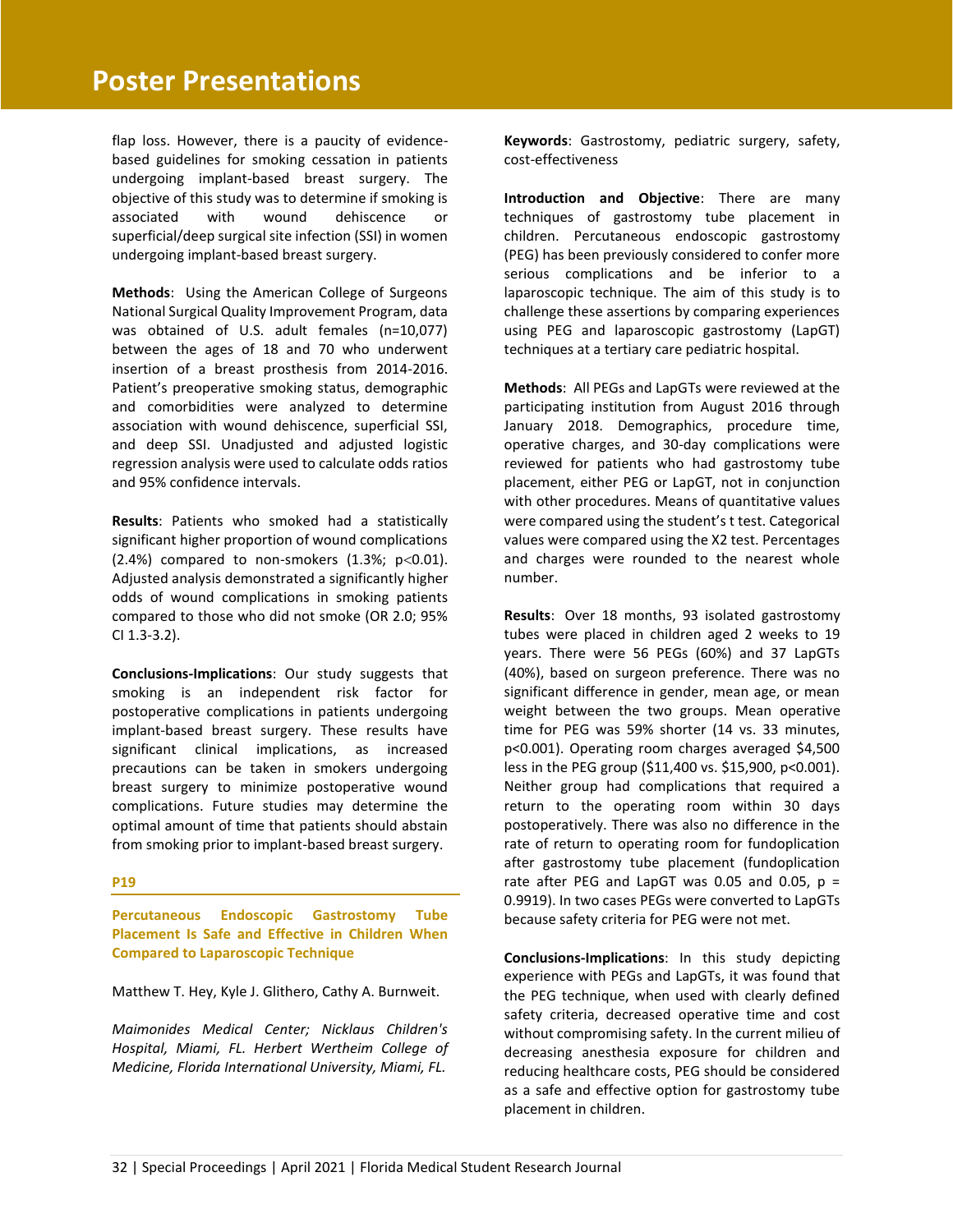#### **P20**

**Predictors of Opioid Consumption after Roboticassisted Total Knee Arthroplasty**

Matan Ozery, Jesus M. Villa, Tejbir S. Pannu Carlos A. Higuera, Preetesh D. Patel.

*Cleveland Clinic Florida; Herbert Wertheim College of Medicine, Florida International University, Miami, FL.*

**Keywords**: total knee arthroplasty, opioid use, cruciate prosthesis, robotic-assisted surgery

**Introduction and Objective**: In view of the current opioid misuse crisis in the United States, the objective of this investigation was to identify predictors of opioid consumption after robotic-assisted total knee arthroplasty (Ra-TKA).

**Methods**: We retrospectively reviewed 186 consecutive primary Ra-TKA cases performed in a single institution by a single surgeon after the implementation of Florida's law on controlled substance prescribing (7/3/2018 to 6/18/2019). Postoperative opioid prescriptions consumed by the patient were converted into Total-Morphine-Equivalents (TME) (dependent variable). Predictors of TME evaluated included age, gender, race, ethnicity, BMI, ASA/smoking status in addition to robotic system data {postoperative deviation of postoperative transepicondylar-axis with respect to the posterior-condylar-axis, component sizes, tibial slope, stressed medial/lateral tibiofemoral gaps, postoperative leg-alignment, prosthesis-type [CR(cruciate-retaining) vs. CS(cruciate-substituting)], patellar polyethylene thickness}. Other predictors included knee range-of-motion, length-of-stay, tourniquet/skin-to-skin times, and hospital discharge disposition. Means and frequencies were used to describe continuous and categorical data, respectively. All potential predictors were assessed with univariate regression analyses and significant predictors were incorporated into a multivariate stepwise regression analysis. An independent sample t-test was also performed. Alpha was set at 0.05.

**Results**: Overall, mean TME was 1,215.4 ± SD 567.6 (range, 515.0 to 4,890.0). Baseline demographics and patient characteristics are shown in Table 1. In univariate analyses, age and prosthesis-type

(CR/CS) were significant TME predictors (Figures 1 and 2, respectively). In the multivariate model, prosthesis type was the most important predictor (Pearson-correlation 0.183, p=0.007; regressioncoefficient 0.181, p=0.013). In this model, the use of a cruciate-substituting prosthesis predicted a TME increase of 219 units (95%CI, 46.5-391). Age was the second predictor (inverse relation, Pearsoncorrelation -0.149, p=0.022; regression-coefficient - 0.147, p=0.043). For every additional year of age, the model predicted a decrease of 10.2 TME units (95%CI, -20.2 to -0.3). On further analysis, Robotic-assisted TKAs performed with cruciate-retaining prosthesis had a mean TME of 1,061.5 versus 1,282.5 for cruciate-substituting prosthesis (p=0.013).

**Conclusions-Implications**: The use of a cruciatesubstituting prosthesis and younger age were significant predictors of increased opioid consumption after robotic-assisted TKA. These two factors should be considered during the informed consent process and for managing postoperative pain expectations.

#### **P21**

**Relationship Between Insurance Status and Melanoma Survival Rates**

Charles Wyatt, Claudia Trilles, Grettel Castro, Juan Gabriel Ruiz, Noël C. Barengo.

*Herbert Wertheim College of Medicine, Florida International University, Miami, FL.*

**Keywords**: Melanoma, health insurance, health disparity

**Introduction and Objective**: In 2019, melanoma of the skin was the 5th most common cancer amongst the US population. Current evidence shows lower survival rates in uninsured or publicly insured melanoma patients relative to those that are privately insured. Scientific information in regard to health insurance status and survival in cutaneous melanoma patients after the Affordable Care Act Medicaid expansion is limited by incomplete follow-up, lack of cause-specific survival data, and inadequate representation of minorities. This study investigates the association between insurance status and causespecific 5-year survival rates in adults with melanoma between 2007-2016.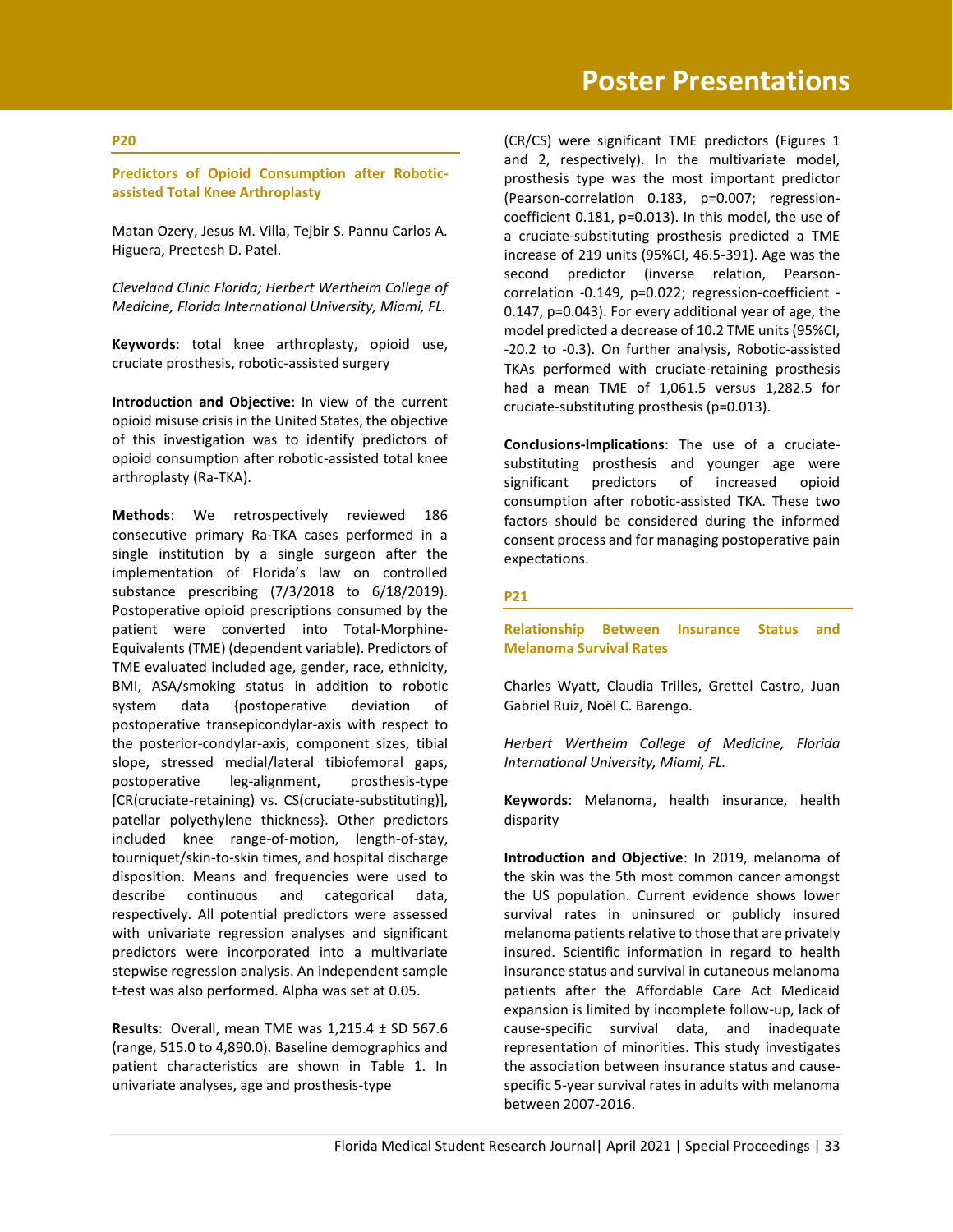**Methods**: This retrospective cohort study included adult patients with cutaneous malignant melanoma between 2007-2016 using the SEER Incidence Database (n= 109,500). The main outcome was 5-year survival. The exposure variable was health insurance based divided by SEER classifications (uninsured, "any Medicaid", insured, insurance not specified). Covariates included age at diagnosis, sex, race, ethnicity, stage at diagnosis, and surgical treatment. Unadjusted and adjusted Cox regression analyses were used to calculate hazard ratios (HR) and 95% confidence intervals (CI).

**Results**: Those included in the study were adults aged 18 years and older with a primary diagnosis of cutaneous malignant melanoma between 2007-2016. Patients without information on health insurance, survival data or time, and those with a primary diagnosis-reporting source at autopsy were excluded, leading to a final sample size of 109,500 participants. Those with Medicaid (HR 2.0; 95% CI 1.8 -2.1) and uninsured patients (HR 2.0, 95% CI 1.8-2.2) had a lower probability of survival compared with those having private insurance when adjusted for all covariates. Black patients had a higher hazard of death (HR 1.4, 95% CI 1.2-1.6) compared with white participants.

**Conclusions-Implications**: Survival disparities exist among patients with malignant skin melanoma based on insurance status and race. Future studies should explore factors related to variability in care among insurance types to reduce cutaneous malignant melanoma survival differences associated with health insurance status.

#### **P22**

**The Association Between Education Level and Length of Time Between Health Maintenance Visits in Adults Aged 18 to 64**

Cristina Fernandez, Diana Rodriguez, Nicole Wilson, Pura Rodriguez de la Vega, Suzanne Minor, Noël C Barengo.

*Herbert Wertheim College of Medicine, Florida International University, Miami, FL.*

**Keywords**: primary care, outpatient, education, health maintenance visit, and socioeconomic

**Introduction and Objective**: In the United States, it has been reported that 25% of adults 18 years and older have no annual medical provider visits. While the role of preventative medicine in attenuating negative health outcomes has previously been demonstrated, whether there is an association between educational status and time between preventative health visits is poorly studied. A better understanding of this relationship could lead to the development of interventions for disadvantaged populations. Our study aimed to determine if levels of education are associated with the length of time between health maintenance visits in adults aged 18- 64.

**Methods**: Secondary analysis of cross-sectional data was performed utilizing the 2019 Behavioral Risk Factor Surveillance System survey. Our study was limited to adults aged 18-64 in the US (n=255,268). The respondents missing information on health maintenance visits and/or education level were excluded from the analysis (n=3,939). The independent and dependent variables were education level (never attended school/kindergarten, grades 1-8, grades 9-11, grade 12/GED, some college, college, or more) and length of time since the last checkup (within the past year or greater than 1 year), respectively. Covariates included age, sex, race, ethnicity, income, number of children, marital status, health insurance, and health status. Unadjusted and adjusted logistic regression analyses were used to calculate odds ratios (OR) and 95% confidence intervals (CI).

**Results**: When controlled for covariates, participants with education levels between grades 1-8 (OR 1.19; 95% CI 1.02-1.39) and 9-11 (OR 1.15; 95% CI 1.03- 1.26) had significantly higher odds of time between health maintenance visits exceeding one year as compared to those reporting college education. Other variables associated with increased time between visits included age 18-34 (OR 1.97; 95% CI 1.87-2.09), male sex (OR 1.59; 95% CI 1.53-1.66), income between \$25-35,000 (OR 1.22; 95% CI 1.13- 1.33), four or more children in the household (OR 1.28; 95% CI 1.15-1.43) and no health insurance (OR 3.66; 95% CI 3.45-3.88).

**Conclusions-Implications**: Future studies are needed to investigate avenues for intervention, such as adult education programs to address healthcare barriers. Local interventional studies such as training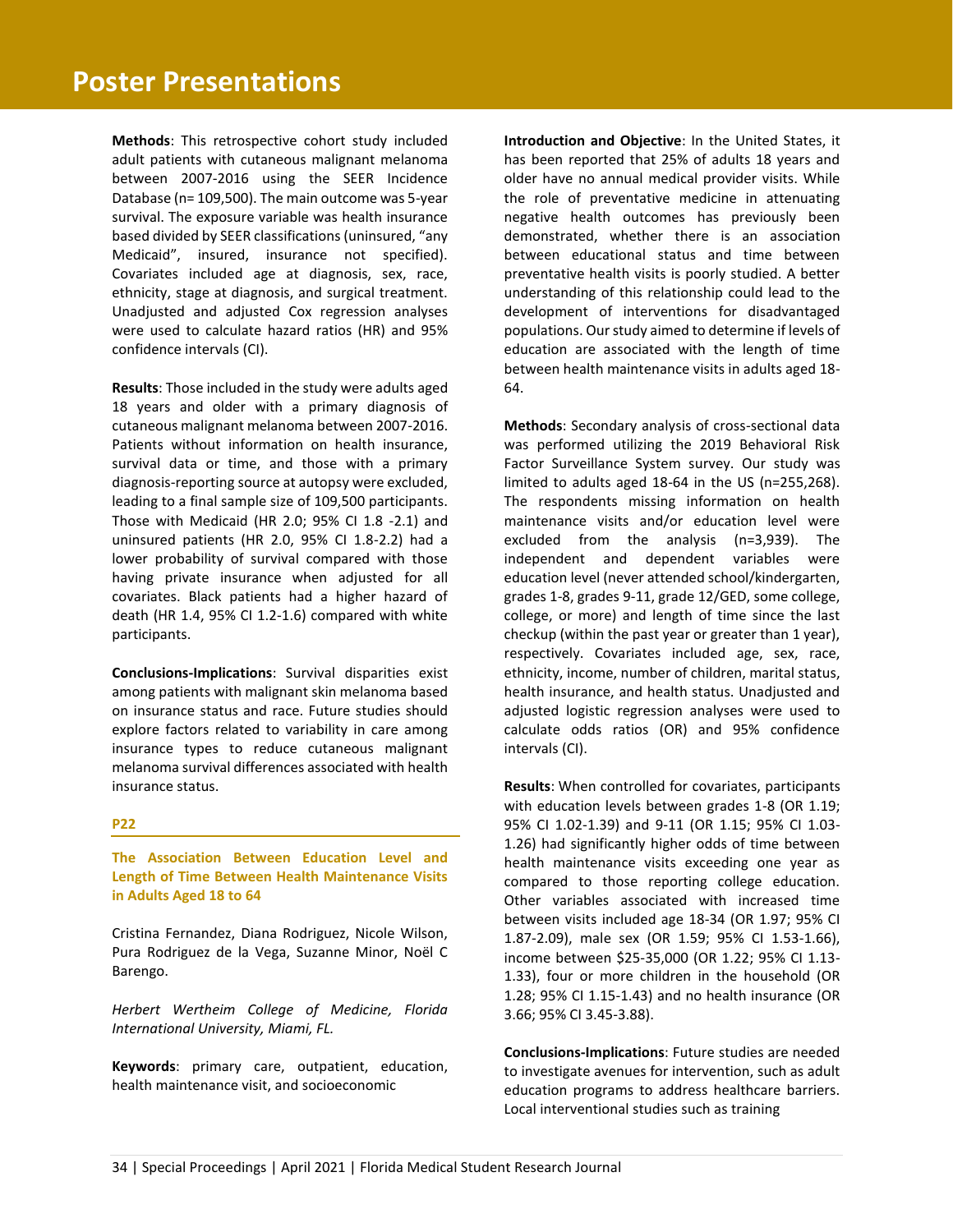physicians to identify and counsel patients with lower education may yield positive results. Given that those with lower education levels often have limited job flexibility, implementing weekend and/or telehealth appointments may address these obstacles.

#### **P23**

**The Effect of Race on Short-Term Postoperative Complications in Patients with Cardiovascular Risk Factors Undergoing Urologic Surgery**

Elias Atri, Ian Ergui, Jenna Bergman, Pura Rodriguez, Alan M. Nieder, Juan M. Lozano.

*Herbert Wertheim College of Medicine, Florida International University, Miami, FL.*

**Keywords**: urologic surgery, health disparities, cardiovascular risk factors

**Introduction and Objective**: Patients with cardiovascular risk factors (CVRF) have an elevated risk of postoperative complications after urological surgery. African American patients suffer from renal and prostate cancers along with cardiovascular disease at higher rates than Caucasians. The objective of this study was to determine whether race modifies the association between CVRF risk factors and shortterm postoperative outcomes in patients undergoing urological surgery.

**Methods**: The 2015 and 2016 National Surgical Quality and Improvement Program (NSQIP) databases were queried for all adult patients undergoing partial or total nephrectomy, nephroureterectomy, cystectomy or prostatectomy. Patients lacking information on race, CVRF or postoperative outcomes were excluded. The exposure variable was CVRF and the outcome variable was post-operative adverse events. The prespecified null hypothesis was that race is not an effect modifier of the association between CVRF and postoperative complications. Analyses included describing the baseline characteristics, assessing the associations between potential confounders and the exposure/ outcome, and a multivariate analysis of the association between CVRF and postoperative complications including potential confounders and race as an interaction term.

**Results**: A total of 9,132 patients were included in the final analysis. Among included patients, 67.2% had CVRF and 12.7% had postoperative complications. Patients with preexisting CVRF had 70% increased unadjusted odds of developing a postoperative complication (OR 1.7, 95% CI 1.5-2.0). After adjusting for potential confounders, the association decreased but retained statistical significance (aOR 1.3, 30% CI 1.1-1.6). African American patients had 30% increased adjusted odds of a postoperative complication (aOR 1.3, 95% CI 1.1-1.5). The binary logistic regression model was used to assess the interaction between race and CVRF and found that race does not modify the association between race and post-operative complications.

**Conclusions-Implications**: African American patients and those with CVRF have higher odds of postoperative complications than other groups. While race was not a risk modifier in the association of CVRF with surgical complications, additional studies are needed to elucidate the mechanisms of the inequities of outcome in minority patients.

#### **P24**

**The Association Between Rural and Urban Location on Cancer Attitudes and Beliefs: A Cross-Sectional Study of the Health Information National Trends Survey**

Ritujith Jayakrishnan, Sharan Kapoor, Aaron Shepherd, Grettel Castro, Pura Rodriguez, Frederick Anderson, Juan Lozano, Noël C Barengo.

*Herbert Wertheim College of Medicine, Florida International University, Miami, FL.*

**Keywords**: rural-urban, cancer perceptions, cancer disparities

**Introduction and Objective**: Residential location is an important factor in cancer prognosis, with rural populations suffering from increased mortality rates in comparison to urban counterparts (182 versus 162 per 100,000, respectively). Cancer screening rates also differ between rural and urban populations (77.4% vs 82.0% met screening recommendations). Cancer worry has shown to be a motivator for completing screening, which in turn reduces cancer mortality. There is insufficient data examining the differences in cancer perceptions between these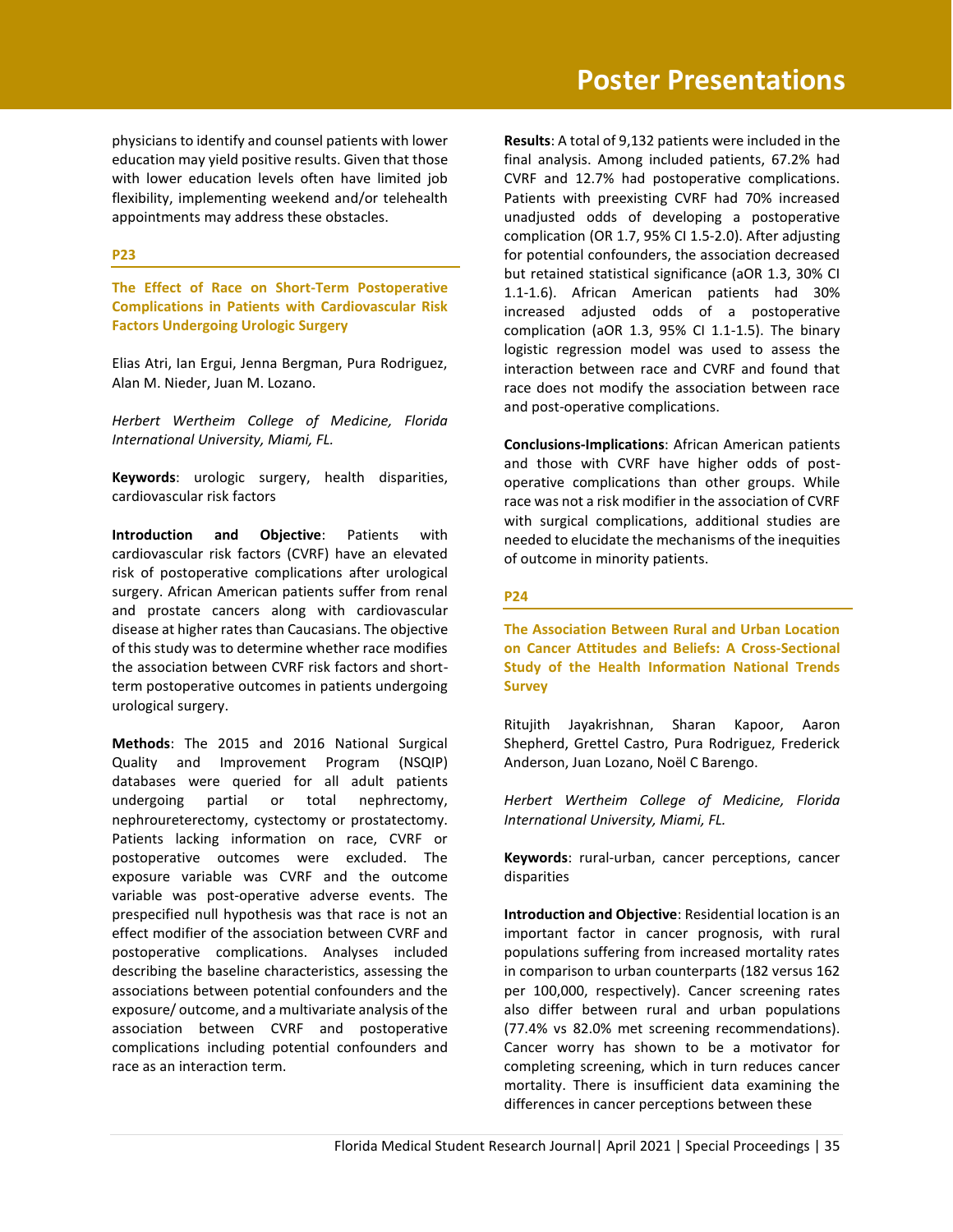communities. Therefore, we aimed to determine whether residential location, urban versus rural, is associated with cancer worry in US adults.

**Methods**: A cross-sectional study was conducted using the 2019 HINTS 5 Cycle 3 database, consisting of 5,438 responses from randomly surveyed American adults. Our sample excluded participants ever diagnosed with cancer and those with missing information on the key variables (n=1,050). The main exposure variable of geographic location was categorized as rural or urban. The main outcome variable was cancer worry. Covariates included age, race/ethnicity, gender, household income, family history of cancer, and depression/anxiety symptoms (PHQ-4 scoring). Unadjusted and adjusted logistic regression were performed to calculate odds ratios (OR) and 95% confidence intervals (CI).

**Results**: The adjusted logistic regression did not demonstrate any association regarding cancer worry in rural or urban populations (aOR 0.92; 95% CI 0.55– 1.53). However, those with a household income of less than \$20,000/year had a higher likelihood of cancer worry when compared with those making over \$75,000/year (aOR 0.41; CI 0.26–0.65). Individuals with mild and moderate depression/anxiety symptoms were more likely to worry about cancer compared with those without symptoms (aOR 1.73; CI 1.10–2.70 and aOR 2.99; CI 1.68–5.31, respectively). Finally, women had a higher likelihood of cancer worry when compared with men (aOR 1.37; CI 1.01–1.85).

**Conclusions-Implications**: Our study found no associations between cancer worry and residential location. Physicians may identify patients who are less likely to worry about cancer. This may lead to guided conversations to encourage the completion of screening. Further studies should aim to characterize other aspects of cancer attitudes, such as the Health Belief Model and sociocultural factors.

#### **P25**

**The Association between Socioeconomic Factors and Influenza Vaccination Uptake in Pregnant Women**

Michaela Mills, Sonja Radosevic, Ana Sosa, Pura Rodriguez de la Vega, Grettel Castro, Juan G. Ruiz, Marcia Varella.

*Herbert Wertheim College of Medicine, Florida International University, Miami, FL.*

**Keywords**: influenza, vaccination, pregnancy

**Introduction and Objective**: Influenza vaccination is recommended during pregnancy, yet vaccinations rates are still suboptimal. Only 54% of pregnant women received the influenza vaccine in 2019. The aim of our study is to assess if maternal education and household income is associated with influenza vaccination in pregnant women in the United States.

**Methods**: We analyzed data from the PRAMS years 2016-2019. Participants from most states were included (exceptions were Hawaii and Alaska) (n= 2,977). Independent variables included self-reported maternal education level (>high school, high school, some college education, ≥college), and annual household income (\$0-20,000, \$20,001-40,000, \$40,001-60,000, \$60,001-85,000, and >\$85,000). The dependent variable was receipt of influenza vaccination, based on maternal self-report of having been vaccinated for influenza during or in the three months prior to pregnancy. STATA v15 software was utilized to perform logistic regression analysis accounting for the complex survey design. Effect modification was tested, and results were stratified by household income groups accordingly.

**Results**: Sixty-one percent of women received influenza vaccination. Education was not associated with vaccination uptake in women with yearly income ≤ \$20,000. In all other groups with income above \$20,000, compared to women with ≥college degree, pregnant women with lower education were consistently less likely to receive the influenza vaccination. For instance, in the income group >\$85,000, compared to women with ≥college degree, those with some college, high school, or >high school were respectively 54%, 47% and 66% less likely to be vaccinated against influenza during pregnancy (OR: 0.46, 95% CI: 0.39-0.54, OR: 0.53, 95% CI: 0.37-0.74), and OR: 0.34, 95% CI: 0.15-0.73, respectively).

**Conclusions-Implications**: Lower odds of vaccination were found as education level decreases during pregnancy only in women with annual household incomes above 20,000 dollars. Primary care and OB/GYN physicians could better advocate and intervene for improving vaccination rates during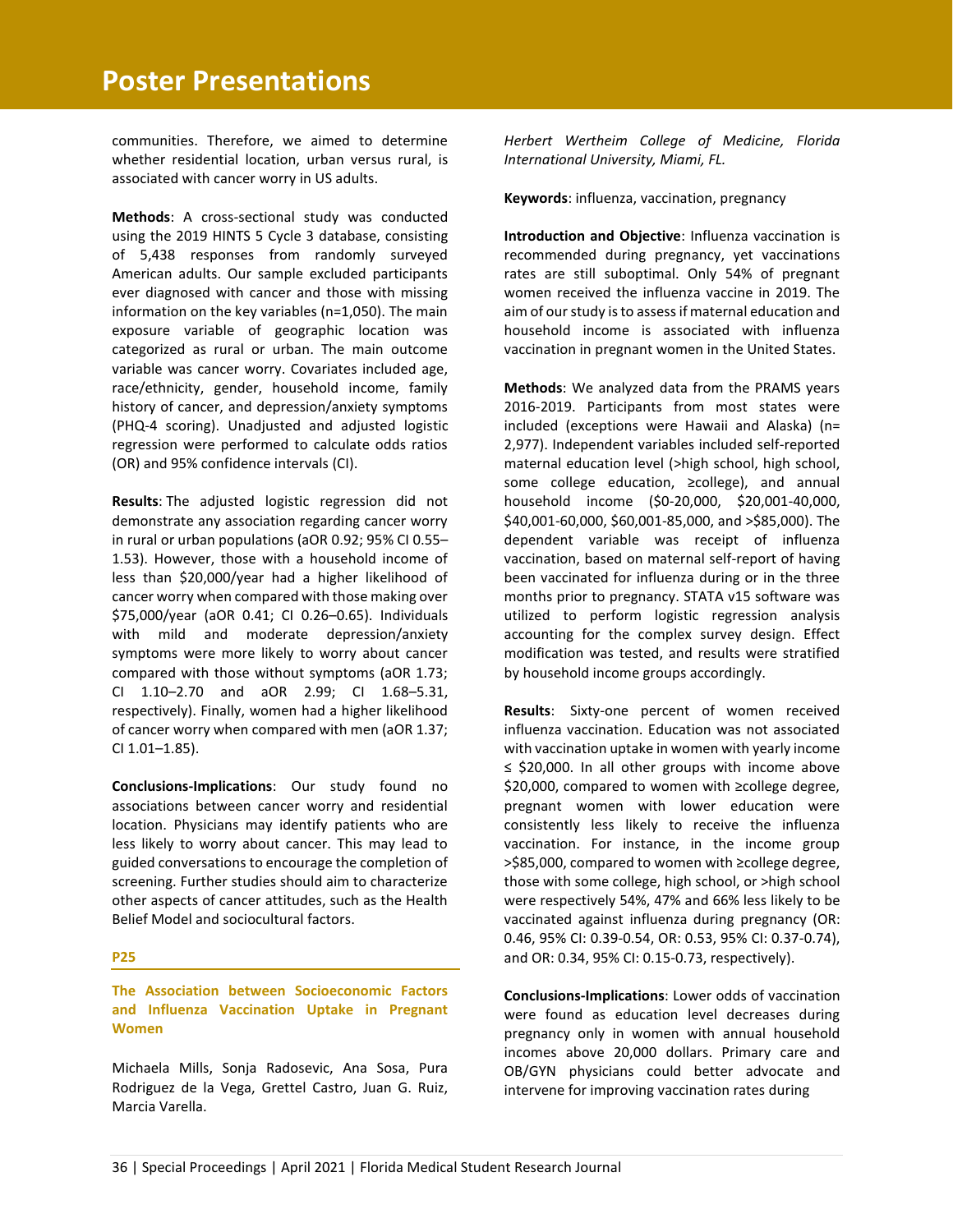pregnancy by understanding that education might not be equally effective in all socio-economic groups. Yet, further confirmatory studies are needed.

#### **P26**

#### **The Effect of Race and Ethnicity on Extirpative Procedures on Ectopic Pregnancy Patients**

Imran Sehgal, Matthew Hanley, Fabiola Miranda, Grettel Castro, Pura Rodriguez de la Vega, Juan M. Lozano.

*Herbert Wertheim College of Medicine, Florida International University, Miami, FL.*

**Keywords**: invasive, uterine tubes, oviducts, extrauterine pregnancy, tubal pregnancy

**Introduction and Objective**: Ectopic pregnancy is a rare complication of pregnancy that requires emergency treatment. The most definitive treatment is surgical removal of the fallopian tubes, with or without oophorectomy. However, salpingostomy, a type of conservative treatment, has shown to be a comparable treatment option to extirpative surgery. Some studies have determined which patient factors have an association with conservative versus extirpative surgical management. Our study's goal is to investigate whether race and ethnicity influence surgical treatment.

**Methods**: We used the NSQIP database with records taken from 2014-2016. This database extracts data from randomly selected patients starting perioperatively to 30-day postoperative. The independent variable in our study was race/ethnicity of the patient, including White non-Hispanic (NH), Black NH, Asian NH and Hispanic. The dependent variable was type of surgery, extirpative if tubes and/or ovaries are removed and conservative if they are preserved. Our data analysis included 1) a descriptive analysis of sample baseline characteristics, 2) a bivariate analysis to assess the crude association between race and other characteristics and the outcome, and 3) a binary logistic regression to determine the association between the exposure and the outcome while controlling for potential confounders.

**Results**: Our sample included 3,174 patients undergoing surgical intervention for ectopic pregnancy. After controlling for potential confounders, both Black NH and Hispanic patients had increased odds of extirpative surgery, as compared to White NH women (Black NH race: aOR 1.50, CI 95% 1.05 - 2.14; Hispanic: aOR 1.45, CI 95% 1.00 - 2.09). Other factors significantly associated with the type of surgery included elective surgery, outpatient status, ASA classification II and III-V, and steroid use. Age, BMI, diabetes, smoking status, operation year, transfusion, sepsis, hematocrit, and emergency case status were not found to be associated with the type of surgery.

**Conclusions-Implications**: Our study found that the odds of having an extirpative treatment in women with ectopic pregnancy is significantly increased among Blacks and Hispanics compared to Whites and Asians. Additional studies are needed to address the insufficient information on races and ethnicities not often studied. Practical implications are to make surgeons aware of the implicit bias when managing ectopic pregnancy surgically.

#### **P27**

**Assessment of the Potential Interaction Between Antepartum Depression and Physical Abuse on The Occurrence of Postpartum Depressive Symptoms in US Women**

Jorge Alsina, Kyle Kinslow, Muhammad Hamza, Pura Rodriguez de la Vega, Marcia Varella

*Herbert Wertheim College of Medicine, Florida International University, Miami, FL.*

**Keywords**: intimate partner violence, postpartum depression, antepartum depression history, physical abuse

**Introduction and Objective**: Depression is the most common psychiatric condition affecting pregnant and postpartum women. Both Intimate partner violence and history of depression have been independently associated with the development of postpartum depression. Our aim is to assess whether physical abuse and antepartum depression interact to increase the risk for postpartum depressive symptoms.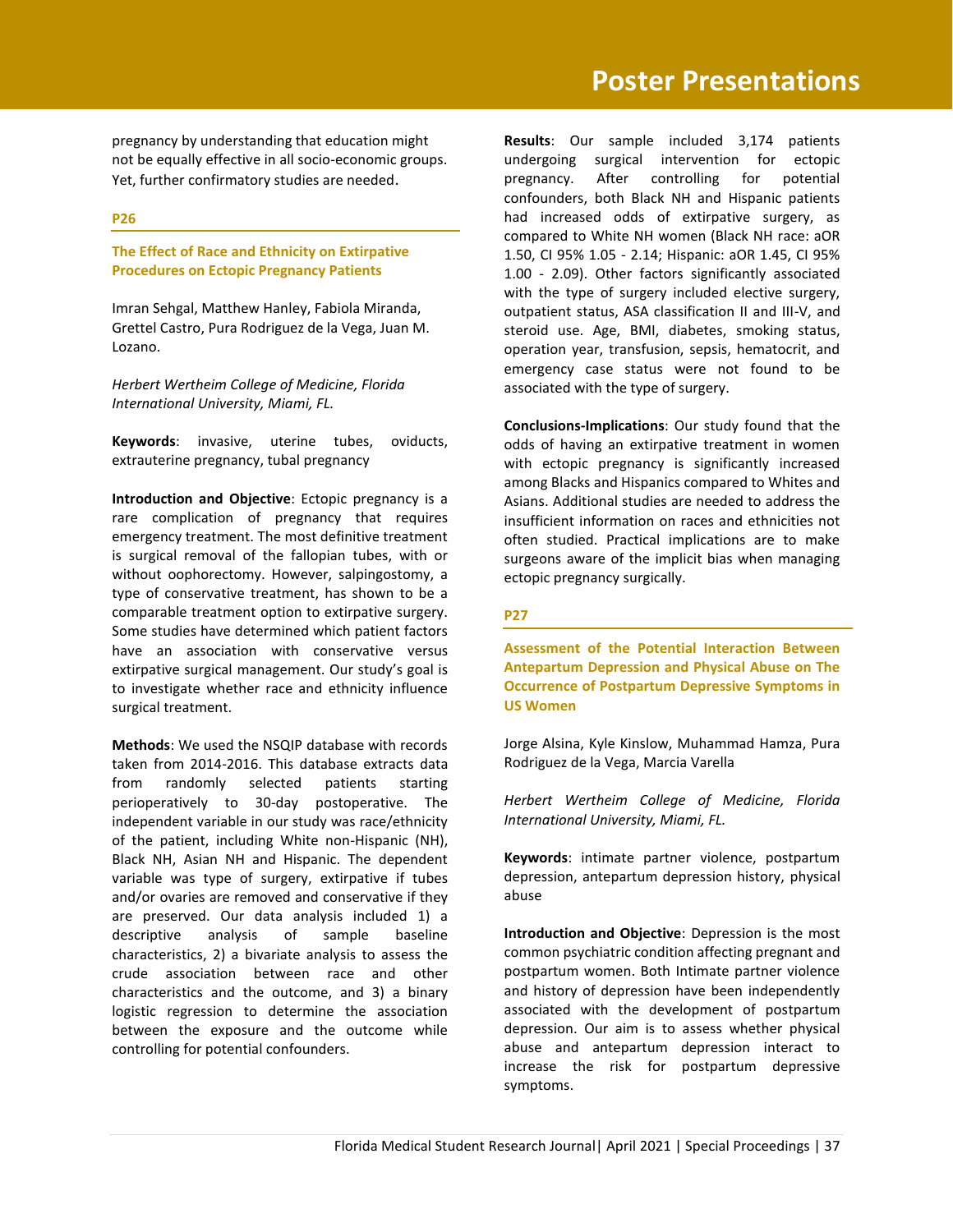**Methods**: We conducted a secondary analysis of data from the PRAMS collected between 2016-2018. Postpartum depressive symptoms were defined as either feeling down, depressed, or hopeless or having little interest in previously enjoyed activities since childbirth. Multivariable logistic regression analyses were used to compare the odds of postpartum depressive symptom occurrence in crude and adjusted models. Stata v 15 was used to account for the complex survey design. Statistical significance was set at  $p<0.05$ .

**Results**: We analyzed data from 101,143 women. History of physical abuse was observed in 4.0% and PPDS in 18.9% of respondents. After adjusting for age, family income, insurance, and pregnancy intention, physical abuse increased 1.85 times the odds of PPDS (aOR 1.85 95% CI 1.62-2.11) and history of depression increased odds of PPDS by 3.53 times (aOR 3.53 95% CI 3.29-3.78,  $p<0.001$ ). No effect modification by depression history was observed (OR=0.99, 95% CI 0.76-1.30, p=0.977).

**Conclusions-Implications**: History of depression and physical abuse were independent risk factors for development of PPDS in women, suggesting the need for increased screening for those factors during pregnancy and close follow up for PPDS in women who reported physical abuse or depression.

#### **P28**

**Association between Race/Ethnicity on Influenza Vaccination Status of Pregnant Women in the United States from 2016-2018**

Shoshana Mond, Michelle Darko, Carol Sanchez, Marcia H. Varella.

*Herbert Wertheim College of Medicine, Florida International University, Miami, FL.*

**Keywords**: PRAMS, maternal influenza, racial/ethnic diversity, vaccination

**Introduction and Objective**: Influenza complications and morbidity are higher among pregnant women. Maternal vaccination against influenza is safe and effective. Still, vaccination rates in this population are suboptimal. Racial disparities in influenza vaccination

exist in the general population, but are less explored in pregnant women. The objective of this study is to assess if there is an association between race/ethnicity and influenza vaccination among pregnant women in the US and assess whether this association is modified by age.

**Methods**: Cross-sectional study using data from the Pregnancy Risk Assessment Monitoring System (PRAMS) from 2016-2018 (n=70,078). Characteristics of the study population were described, followed by bivariate analysis of characteristics by outcome and exposure. Multivariate logistic regression was conducted controlling for maternal age, maternal education, marital status, pregnancy intention, prenatal care utilization patterns, insurance status, household income, and health-care provider vaccine recommendation. Effect modification assessed through interaction terms (age categories x race). Stata V14 was used in all analyses accounting for the complex survey design.

**Results**: Our population was 49% Non-Hispanic (NH) White, 18% NH-Black, 8% NH-Asian, 17% Hispanic, and 8% NH-Other pregnant women. 60% of our study sample received the influenza vaccine. The relative percentage of influenza vaccination receipt among racial/ethnic groups ranged from the highest being 69% NH-Asian to 58% being NH-Other. Results suggest effect modification by age thus, results of the stratified analysis showed that in both age groups (20- 34 and 35 and older), NH-Black have a decreased odds of being vaccinated compared to Non-Hispanic White (OR=0.80, 95% CI 0.77-0.93 and OR=0.62, 95% CI 0.49- 0.78, respectively). Hispanic and NH-Asian had an increased odds of being vaccinated compared to NH Whites in both age groups (OR=1.60, 95% CI 1.4-1.7 for Hispanics and OR=1.50, 95% CI 1.3-1.8 for NH Asians between ages 18-34, and OR-1.40, 95% CI 1.1- 1.7 for Hispanics and OR=1.4,95% CI 1.1-1.8 for Asians between ≥35 year).

**Conclusions-Implications**: Vaccination rates in pregnant women remain suboptimal. Racial/ethnic disparities in influenza vaccination are especially worrisome for Non-Hispanic Black women 18 years or older. These results should increase awareness and potentially guide future studies focused on reducing racial disparities worldwide.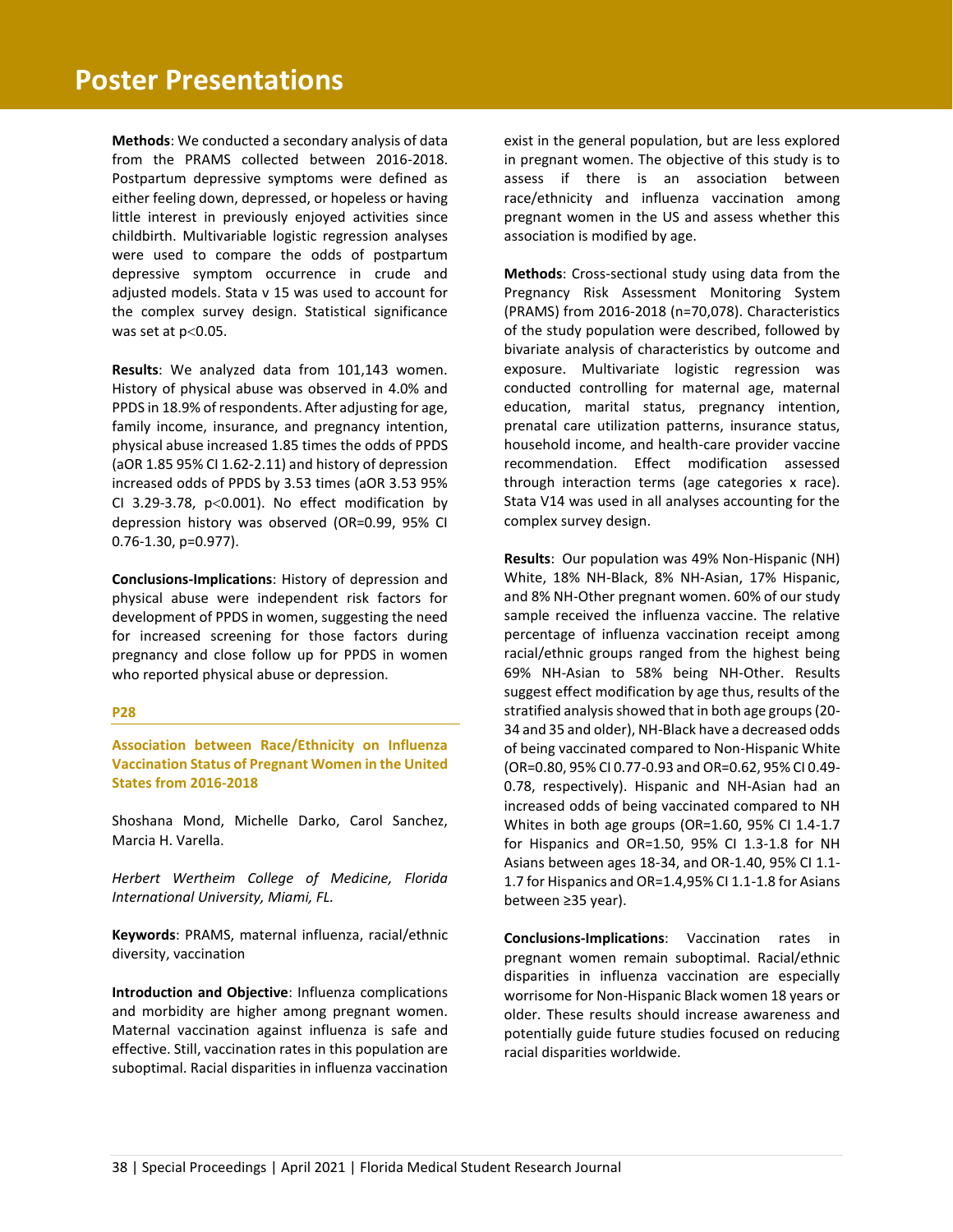#### **P29**

#### **Association Between the Adequacy of Prenatal Care and the Incidence of Primary C-Section Deliveries**

Lauren Robertson, Cole Evans, Emily Richter, Juan G. Ruiz, Grettel Castro, Pura Rodriguez, Juan M. Lozano. Herbert Wertheim College of Medicine, Florida International University, Miami, FL.

**Keywords**: prenatal/antenatal care, cesarean section, pregnancy

**Introduction and Objective**: The dramatic increase in cesarean (c-section) delivery rates over the past 25 years has raised concern for potential overuse. Appropriate prenatal care may help address overuse. The purpose of this study was to assess for an association between the adequacy of prenatal care and the incidence of primary c-section delivery in lowrisk pregnancies.

**Methods**: A non-concurrent cohort study was assembled using the Centers for Disease Control and Prevention's 2017 Natality Public Use File. Incidence of primary c-section delivery was assessed in singleton term pregnancies delivered in hospitals. Adequacy of prenatal care was determined by the Kotelchuck Index. Control variables include demographics, socioeconomic factors, pre-pregnancy and pregnancy health and comorbidities, as well as profession of the attending provider. Crude and adjusted odds ratios and their respective 95% confidence intervals were computed (multiple logistic regression) as measures of association.

**Results**: A total of 2,683,547 women were included. Most participants were 20-34 years old, non-Hispanic white, normal BMI, with no preexisting chronic disease. Intermediate care had the lowest odds of primary c-section (OR 0.89, 95% CI 0.88-0.91). Adequate plus care had the highest odds (OR 1.16, 95% CI 1.15-1.17). Independent risk factors for primary c-section included age 35+ (OR 1.3, 95% CI 1.29-1.31), non-Hispanic black race (OR 1.31, 95% CI 1.3-1.32), and overweight BMI (OR 1.34, 95% CI 1.33- 1.35).

**Conclusions-Implications**: Sufficient but not excessive utilization of prenatal care, as seen in intermediate care, may allow for proper care and education, resulting in fewer interventions at birth.

Thus, decreasing the recommended number of prenatal visits may help reduce c-section overuse.

#### **P30**

**Racial Disparities Determining Survival Rates in Individuals with Laryngeal Squamous Cell Carcinoma in the US between 1998 and 2015**

Michael Aguad, Anthony Rodriguez, Ramses Perez, Pura Rodríguez de la Vega, Noël C. Barengo.

*Herbert Wertheim College of Medicine, Florida International University, Miami, FL.*

**Keywords**: neoplasm, larynx, cancer, mortality, race

**Introduction and Objective**: It is estimated that in 2018, there will be approximately 13,150 new cases of Laryngeal Cancer with 3,710 deaths in the US. Data on the survival of minorities with laryngeal squamous cell carcinoma (LSCC) since 2012 is scant. Since then, there has been a shift in incidence and treatment modalities, which may have improved or worsened survival disparities among races. This study investigated if being Black or Asian/Pacific Islander (API) with LSCC was associated with a lower overall survival as compared to Whites in the US between 1998-2015.

**Methods**: Retrospective cohort study analyzing secondary data from the Surveillance, Epidemiology, and End Results (SEER) database collected data from 1998-2015. Inclusion criteria were adults 18 years and older (identified as Black, White, or API) who were diagnosed with LSCC between 1998-2015. The main outcome variable was 5-year survival, while the main independent variable was race. Covariates included in the model were age, sex, year of diagnosis, marital status, primary site of tumor, tumor grade, stage at diagnosis, surgery, and insurance status. Kaplan-Meier curves and log-rank test were assessed. Unadjusted and adjusted Cox proportional hazard model were used to calculate Hazard ratios (HR) and 95% confidence intervals (CI).

**Results**: When compared with Whites in the unadjusted model, both Blacks and API had a statistically significant hazard of death (HR 1.55; 95% CI 1.42-1.69 and HR 1.18; 95% CI 1.02-1.38, respectively). After adjusting for potential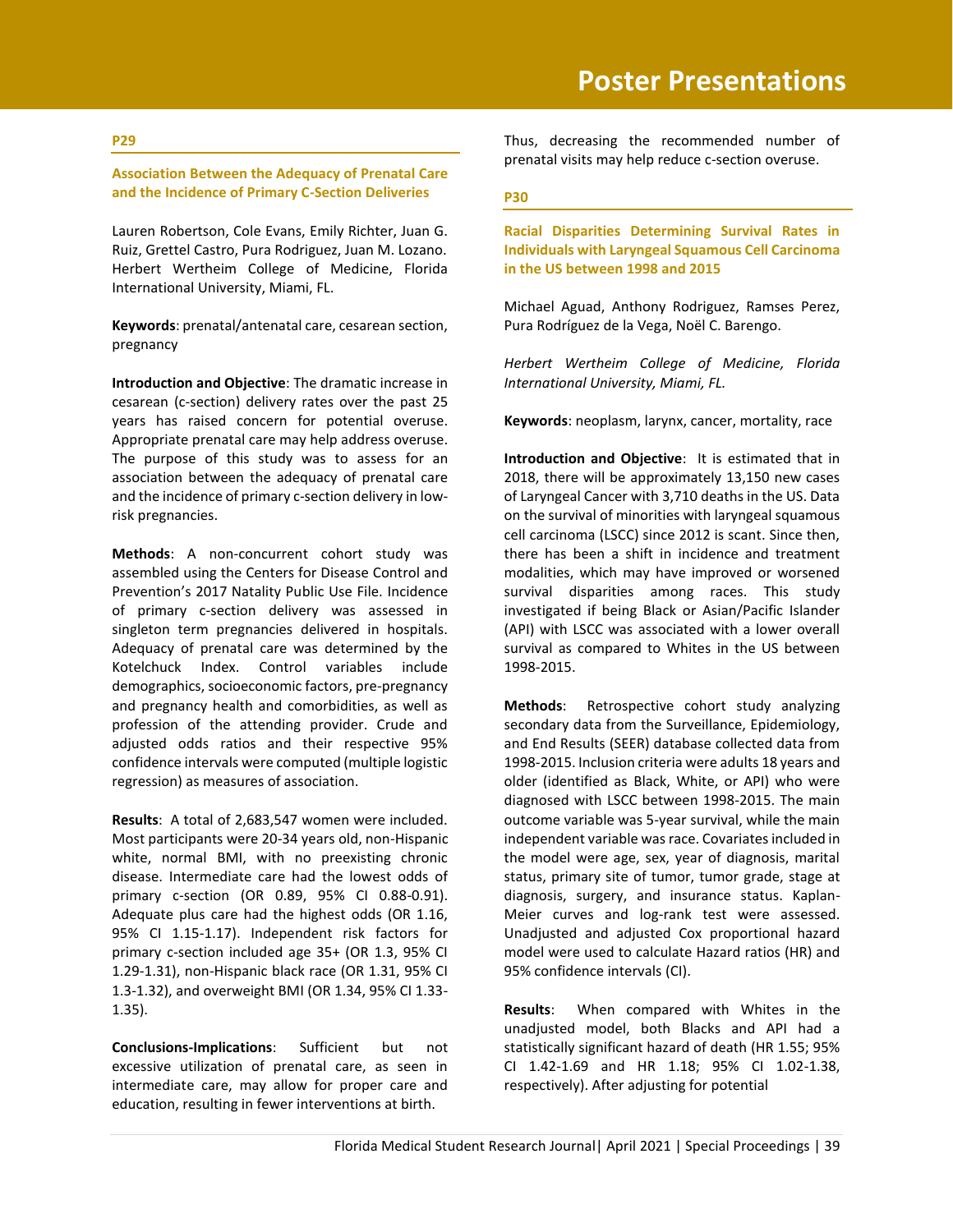## **Poster Presentations**

confounders, Blacks HR decreased but remained statistically significant (HR 1.16; 95% CI 1.05-1.29). However, API patients did not have a statistically significant difference (HR 1.14; 95 CI 0.96-1.37) in survival compared with White. In patients that were uninsured compared with insured patients, the Hazard of death within 5-years was 1.59 (95% CI 1.23- 2.05).

**Conclusions-Implications**: The lower 5-year survival seen in Blacks with LSCC is a vital topic in the clinical community that can further help to understand and isolate the specific factor causing it. Therefore, studies that have more complete information on insurance status and other social determinants of health should be conducted to continue to investigate the causality of the difference in survival.

#### **P31**

**Diurnal Range and Intra-patient Variability of ACTH is Restored after Successful treatment of Cushing's Disease**

Prashant Chittiboina, Reinier Alvarez, Elizabeth Hogan, David T. Asuzu, Raven McGlotten, Gretchen Scott, Constantine Stratakis, Lynnette Nieman.

*Neuroendocrine Surgery Unit, National Institute of Neurological Disorders and Stroke, Bethesda, MD; George Washington University, Department of Neurosurgery, Washington, D.C; Herbert Wertheim College of Medicine, Florida International University, Miami, FL.*

**Keywords**: endocrinology, Cushing's disease, diurnal variation, ACTH, variability

**Introduction and Objective**: In patients with Cushing's Disease (CD), intra-patient variability of hormones levels creates significant clinical challenges. The variation of urinary and salivary cortisol has been well described, however, intrapatient variation of adrenocorticotropic hormone (ACTH) in CD remains unknown. As such, a single static ACTH value after surgery has not been shown to have utility in predicting remission. Considering the pathophysiology of illness, CD treatment should presumably modify ACTH levels prior to affecting cortisol. We hypothesized that the ACTH coefficient of variation (CV) at each diurnal time-point can help

predict remission from CD following trans-sphenoidal surgery (TSS).

**Methods**: We conducted a retrospective review of patients with histologically confirmed diagnosis of CD between 2005 - 2019. Patients with  $\geq$ 1 pre-operative and post-operative plasma ACTH, drawn between 0400 – 0800h (AM ACTH) and 2200 – 0200h (PM ACTH) were included (n=253). ACTH variability (VarACTH) was defined as the CV of ACTH from the mean. Patients were identified to be in remission if a nadir AM serum cortisol was <5 g/dL within ten days after TSS. ACTH measurements were grouped into morning (AM) and midnight (PM) values to account for diurnal variation (DV). The ability of ACTH variables to predict non-remission was evaluated by univariable and multivariable logistic regression.

**Results**: Of 253 included patients, 223 achieved remission following first-time or repeat TSS. Patients in remission showed greater AM and PM VarACTH compared to non-remission patients (AM: 36.31 vs 24.38, p=0.02; PM 44.24 vs 17.02, p<0.001). DV was also noted to be greater in patients who achieved remission (87.77 vs 28.33; p≤0.0001). Additionally, we found that absolute plasma ACTH and the ratio of pre-operative to post-operative ACTH on the morning of POD1 correlated with identifying remission after multivariable logistic regression (adj.  $p<0.001$ )

**Conclusions-Implications**: Patients with CD have a compressed intra-patient VarACTH that is restored following remission from the disease. Additionally, we found that in remission patients, the DV of ACTH increased while the mean overall plasma ACTH decreased. The restoration of ACTH variation following treatment can serve as an early indicator of remission.

#### **P32**

**Understanding differences in echocardiographic characteristics between stroke patients of Haitian and non-Haitian descent**

Roshan Bransden, Dianelis Hernandez, Stephanie Mangels, Reema Kola, Grettel Castro, Pura Rodriguez, Starlie Belnap, Amy Starosciak, Adnan Subei, Diana Barratt, Juan M. Lozano.

*Baptist Health System; Herbert Wertheim College of Medicine, Florida International University, Miami, FL.*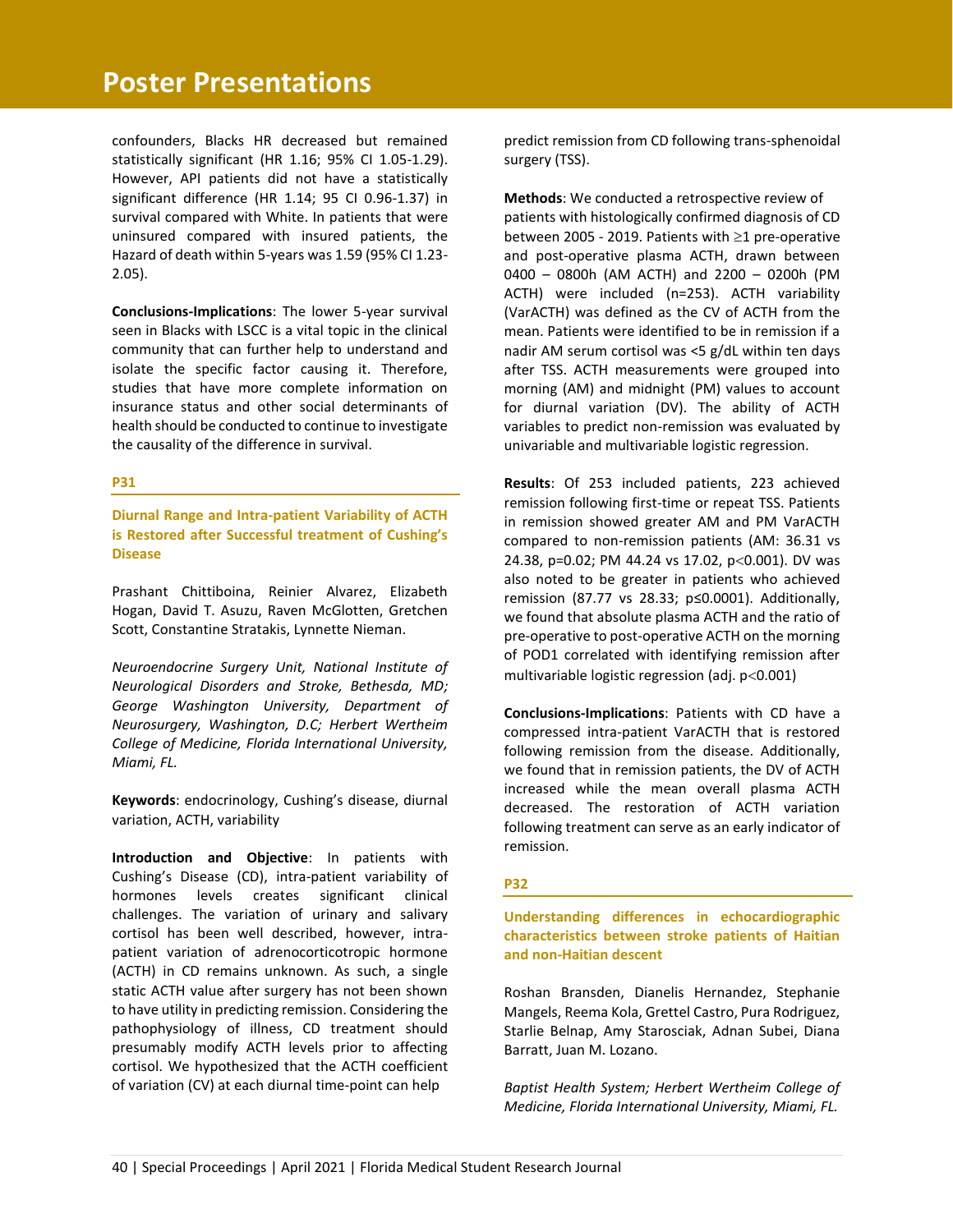**Keywords**: stroke, Haitian, Left ventricular size, extracranial, echocardiogram

**Introduction and Objective**: Miami-Dade is home to the largest diaspora of Haitians living outside of Haiti. Stroke is a leading cause of death in this population. Previous studies found differences in the etiology of stroke between Haitians and non-Haitians, with Haitian etiology likely rooted in intracranial vessels and non-Haitian etiology in extracranial vessels. The aim of this study was to determine if Haitian and non-Haitian patients with stroke differ in five echocardiographic parameters: left atrial size, left ventricular hypertrophy, ejection fraction, right ventricular size, and left ventricular size.

**Methods**: We conducted a comparative case series using secondary data from "Get with the Guidelines" stroke database, containing adult patients treated for stroke at Baptist Hospital of Miami, Florida, between January 2008 and August 2014. A previous study identified Haitian patients and non-Haitian matched controls for sex and stroke type in a 1:2 ratio. For our study, we included only those patients with echocardiograms. The exposure was Haitian ethnicity, and the outcomes were five echocardiographic parameters. Our data analysis included baseline characteristics and binary logistic regression to control for potential confounders. Associations were analyzed estimating odds ratios and 95% confidence intervals.

**Results**: Our sample included 52 Haitian and 111 non-Haitian patients. The Haitian group was mostly Black or African American (86.3%), while the non-Haitian group was predominately White (86.4%). The percentage of patients with Medicaid and with no insurance was significantly higher among Haitians, while the opposite was observed for Medicare. The crude odds of left atrial enlargement decreased by 68% among Haitians compared to Non-Haitians (OR 0.32 95% CI 0.14 to 0.75, p=0.009). After adjusting for age, Medicaid status, and atrial fibrillation/flutter, the difference remained significant (aOR 0.32, 95% CI 0.13 to 0.79, p=0.013). No statistical differences were found in any other echocardiographic parameter, but the precision of the findings does not rule potential clinically significant differences.

**Conclusions-Implications**: Our study found that non-Haitians had higher odds of having left atrial enlargement when compared to Haitians. Further

investigation with larger samples is needed to better understand the etiology of stroke and develop effective preventative interventions for the Haitian population.

#### **P33**

**The Association Between Parental Nativity and Flourishing of Children Aged 6 -17 years**

Thao Nguyen, Dahitza Alexandre, Chyah Halikman, Grettel Miro, Juan G. Ruiz, Eugenio Rothe, Marcia H. Varella

*Herbert Wertheim College of Medicine, Florida International University, Miami, FL.*

**Keywords**: nativity, US native, child flourishing, immigration, mental health

**Introduction and Objective**: Child flourishing is a relatively novel construct that has been shown to be directly related to future mental health. Experience of migration and resettlement in a new country is a stressful event also shown to be associated with later mental health risks. Yet, studies assessing whether nativity of the parents might affect their child's flourishing status are scarce. Objective: To assess whether there is an association between parental nativity and flourishing in US children.

**Methods**: We used data from participants of the National Survey of Children's Health. Children of 6-17 years of age, without developmental disabilities were studied. The outcome was child flourishing, considered present if parents answered "definitely true" for these 3 items: 1) the child shows interest and curiosity in learning new things; 2) the child works to finish tasks he or she starts; and 3) the child stays calm and in control when faced with a challenge. Parent answers other than "definitely true" on any of these 3 items were considered as not flourishing. The independent variable of interest was parental nativity dichotomized as either having both parents born in the US or one or more parents born outside of the US. Independent associations were estimated using multivariate logistic regression models.

**Results**: We studied 26,727 children. About 18% of children had one or both parents born outside the US. About 48% of children were considered flourishing. Children whose one or more parents were born